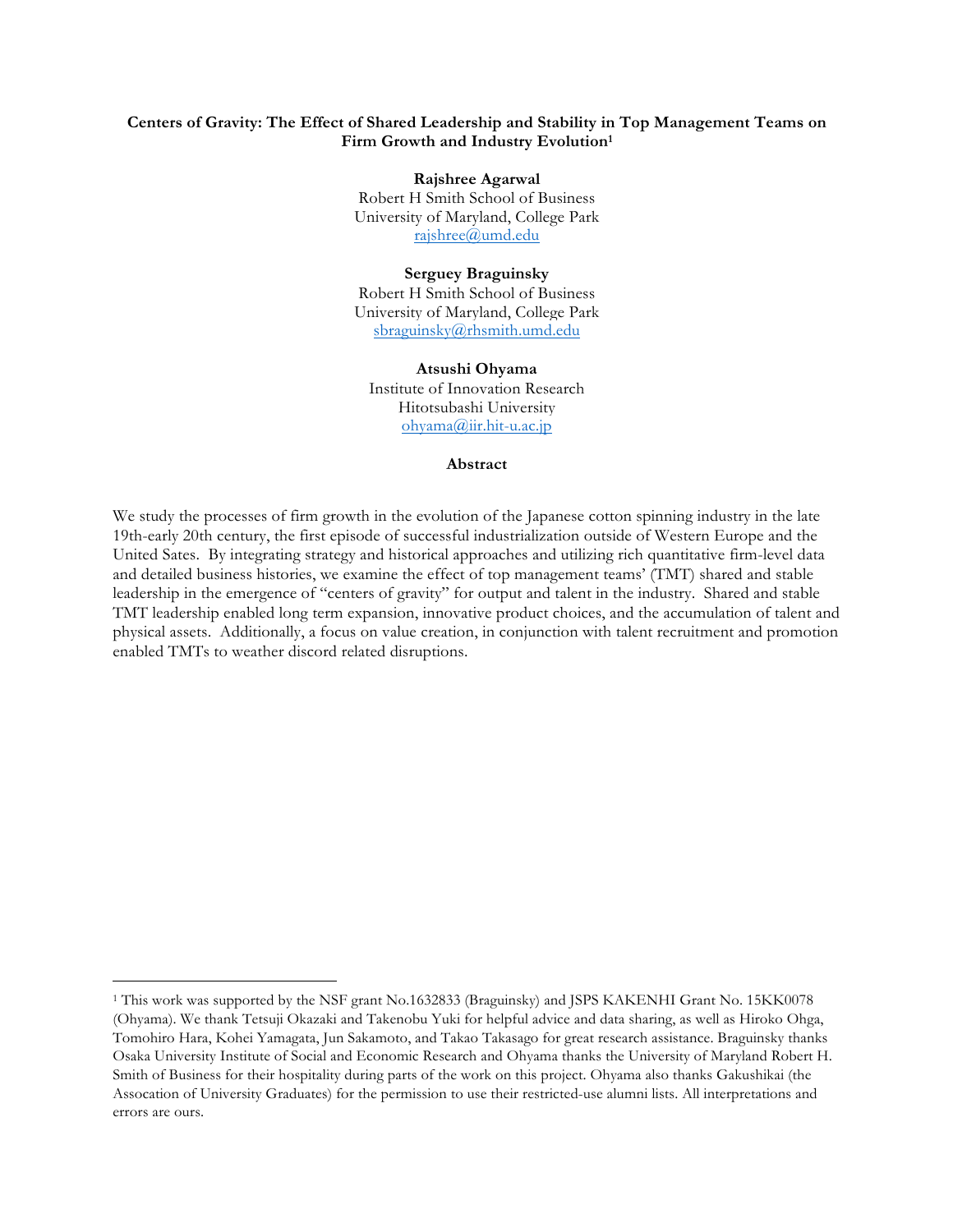Dominance of a few firms in an industry often results as industries evolve from early stages of entrepreneurial entry through shakeouts and consolidation of market shares (Gort and Klepper, 1982; Klepper, 1996). In explaining firm growth and dominance, evolutionary scholars have largely focused on firm characteristics such as first mover advantage and pre-entry experience (Argyres and Mostafa, 2016; Bayus and Agarwal, 2007; Klepper and Simons, 2000), and scale economies and returns to innovation (Klepper, 1996). While employee entrepreneurship/mobility have been recognized (Klepper, 2016; Mostafa and Klepper, 2017), they are nonetheless discussed at the firm level (e.g. spinouts) leading Felin, Foss and Ployhart (2015) to note: "evolutionary arguments in strategy…are fundamentally silent about individuals" (p. 581). Meanwhile, separate literature streams examine the creation and evolution of entrepreneurial teams (Agarwal and Shah, 2014; Beckman and Burton, 2008; Shah, Agarwal and Echambadi, 2017), and the critical role of top management teams (TMT) in growth and strategic renewal (Adner and Helfat, 2003; Williams, Chen and Agarwal, 2017), even as they manage internal conflict arising from strategic or interpersonal differences (Boeker, 1992; Boeker and Karichalil, 2002; Eisenhardt and Bourgeios, 1988).

Our study answers calls for examining a firm's managerial talent as the microfoundation (Abell, Felin and Foss 2008; Coleman, 1990) of firm and industry evolution. We address the following questions: What characteristics of (founding) top management team determine which firms are likely to grow and dominate in an evolving industry? How do these characteristics impact the strategies undertaken by the firm, as they leverage opportunities or confront impediments to growth due to internal sources or external pressures?

We open the black box and answer the above questions by conducting a study at the intersection between history and strategy that permits an examination of TMT, firm and industry evolution in the historical context of the early Japanese cotton spinning industry the first mechanized modern industry to emerge outside of Western Europe and the United States. This industry is ideal for two reasons: One, the industry exhibits the classic patterns documented in industry evolution studies, and represents a context where some firms rose among seemingly identical others to become "centers of gravity," a term we use to denote those firms who represented the industry's leading share for talent and output, and thus dominance in an industry. Two, rich firm and industry historical accounts documented *at the time of occurrence* enable triangulation of both qualitative and quantitative data over entire firm and industry lifecycles, and also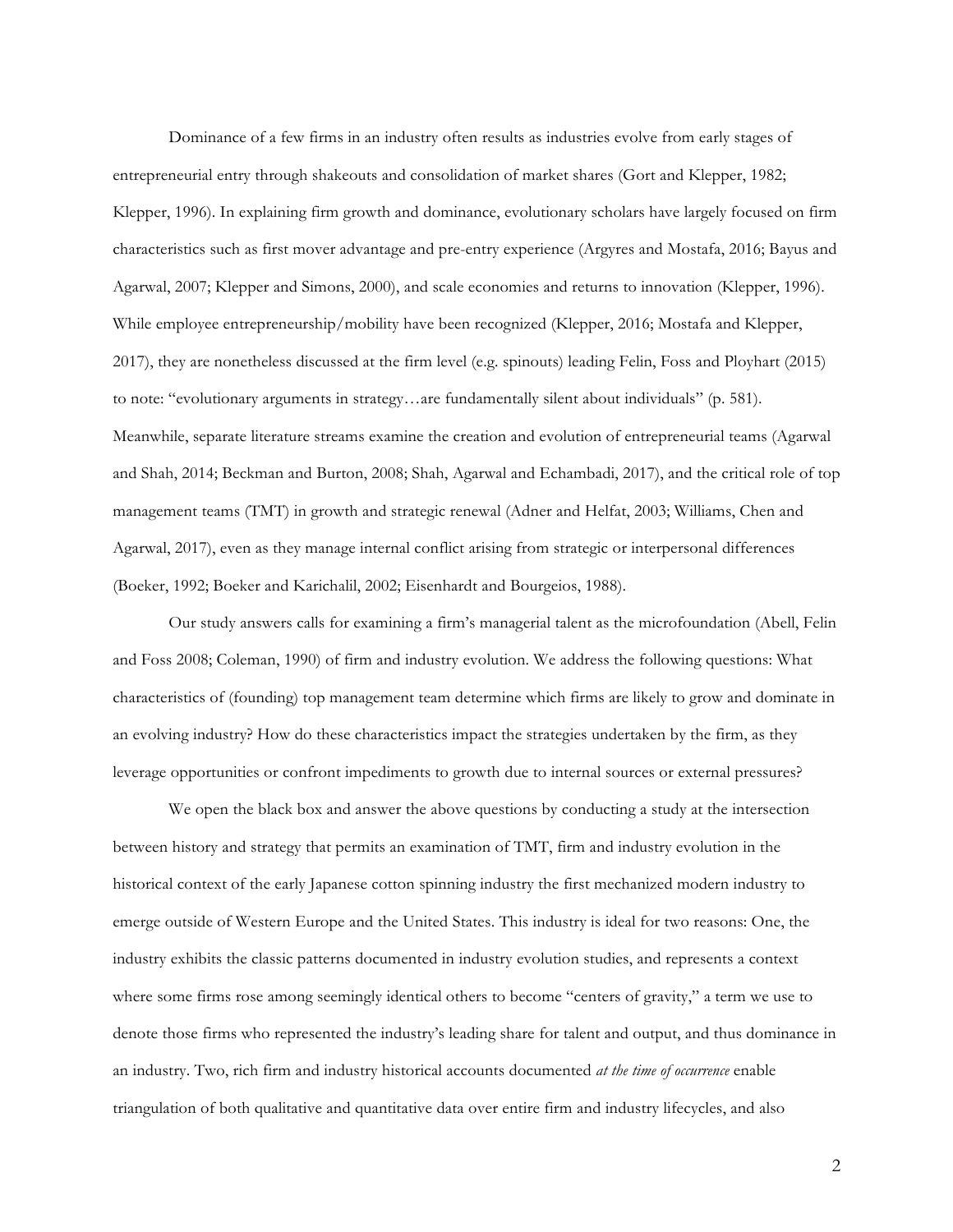uncover the underlying TMT transitions and evolution through entry and exit of key managerial personnel. In undertaking such a triangulation, we depart from the typical hypothesis-testing used in strategic management studies, and also from the typical narrative approach used in historical research. Instead, and consistent with a few studies which combine deep dives into phenomena over long periods with rigorous empirical methods (Braguinsky and Hounshell, 2016; Ingram, Rao, and Silverman, 2012), we integrate both approaches. We utilize the rich qualitative and historical information to inform the quantitative panel data analysis and adjudicate across plausible relationships that may be hypothesized for the key variables of interest. In turn, the sustained and consistent patterns observed in the quantitative analysis across different empirical specifications and over different historical periods serve as guiding lights for the historical narrative, and enable separating the wheat from the chaff. Together, these inform the path dependencies through which TMT characteristics manifest into growth implications, and uncover the mechanisms at play.

The quantitative analysis reveals an association of firm growth with shared and stable TMT leadership. Shared leadership is defined as the presence of two or more active TMT leaders at the helm. We leverage historical data to discern actual leaders within the TMT rather than simply rely on titular designations. Stability in TMT is defined as the lack of discord/conflict induced departures within shared leadership teams. In addition to finding reduced growth rates during periods of single leadership, we find that growth is impaired *after,* rather than before discord induced departure events, suggesting that firms incur disruption or adjustment costs, rather than disagreement costs. Importantly, firms with stable shared leadership accumulate more resources, most notably, they recruit and accumulate better engineering talent, and this eventually leads them to become "centers of gravity" in the industry. In contrast, neither size and diversity of the TMT, nor their external ties systematically predict firm growth.

These quantitative findings set the stage for an in-depth examination of the business histories. A comparison across early mover firms of similar size reveals salient ways in which stable and shared leadership enables long term growth strategies, and the factors which enable firms to recover from discord induced departures quickly and effectively. Specifically, a willingness to break from tradition and through glass ceilings to recruit/promote (engineering) talent enabled some firms to create TMTs with shared and stable leadership. Stable, shared leadership in turn permitted firms to pursue long term expansion strategies through expansion

3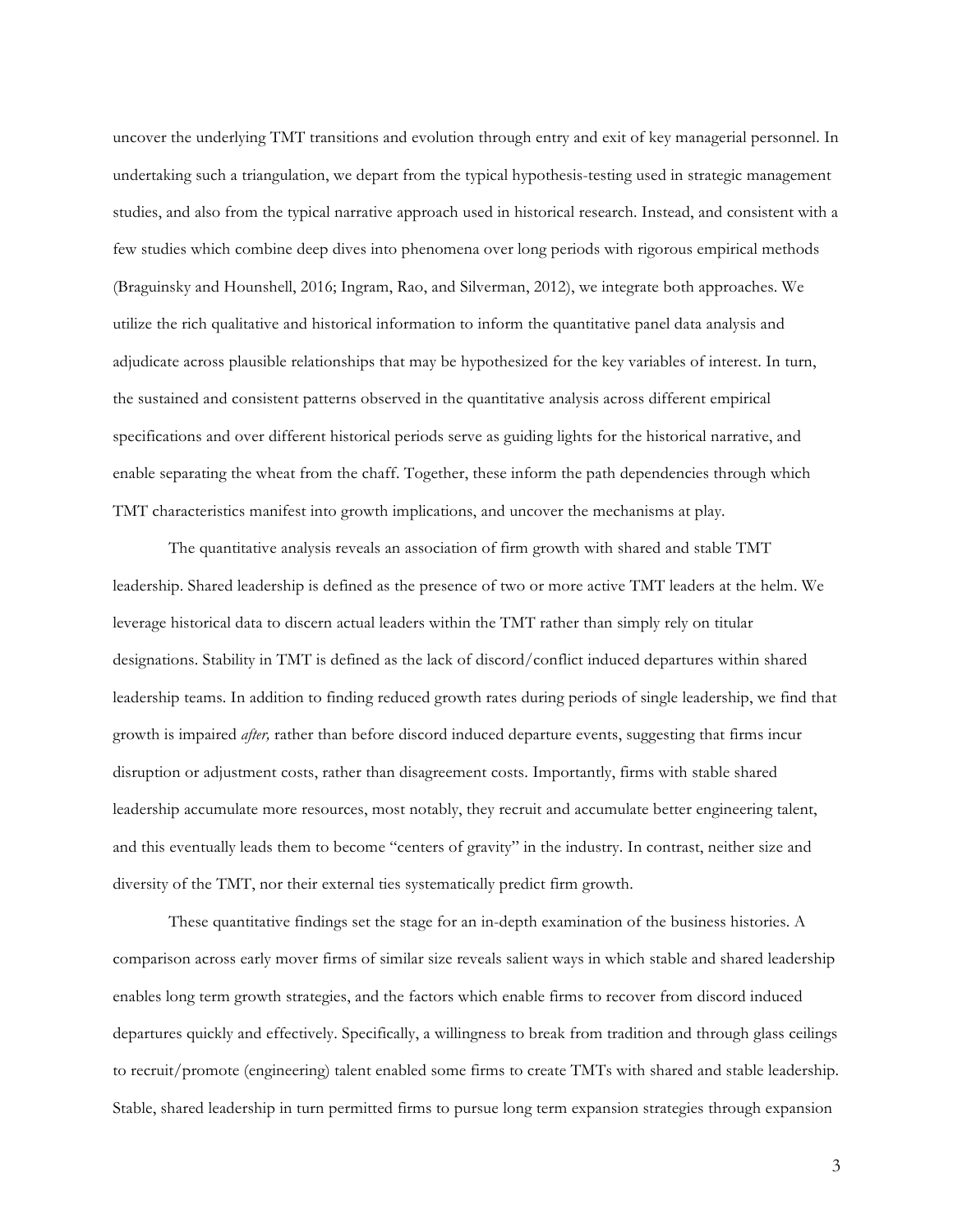of scale (including acquisition of physical assets from less well managed firms), product varieties, and downstream integration. The business histories also reveal that it is not *absence* of stable, shared leadership per se that matters. Rather, a key hallmark distinguishing firms that became centers of gravity was their ability to recover from episodes of managerial discord through a focus on value creation and human capital strategies. Our findings provide contributions to several literature streams. To industry evolution studies (Jovanovic and MacDonald, 1994a, b; Klepper, 1996; Utterback and Abernathy, 1975) we contribute by uncovering managerial talent as the underpinnings of factors important for firm and industry evolution. To scholarly work at the intersection of entrepreneurship and strategy (Beckman and Burton, 2008; Boeker and Karichalil, 2002; Bourgeois and Eisenhardt, 1988; Eisenhardt and Schoonhaven, 1990; Williams et al., 2017), we show similarities between entrepreneurial team formation processes, and TMT conflict management processes. Our contribution to the TMT literature (Adner and Helfat, 2003; Castanias and Helfat, 1991; Hambrick and Mason, 1984) is in examining TMT composition/turnover and their performance effects over the entire firm lifecycle and over an industry census of firms.

## **THE EVOLUTION OF THE JAPANESE COTTON SPINNING INDUSTRY**

The development of many Western countries during the industrial revolution is linked to the mechanization of cotton spinning, which was also key to Japan's status as the only developed country in the East during much of the 20<sup>th</sup> century (Fletcher, 1996; Landes, 1965; Saxonhouse, 1971; 1974). Emerging from autarky in the second half of the nineteenth century, Japan's opening of the economy introduced imports which obsolesced its pre-industrial cotton spinning manufacturing (Bernhofen and Brown, 2004), but subsequently enabled the creation of an entirely new, mechanized domestic cotton-spinning industry. Figures 1 and 2 represent the industry's evolution between inception in early 1880s to the start of World War I in 1914, divided into seven periods of roughly equal length corresponding to major industry evolution events.2 <sup>3</sup> The first period is the dawn of the industry characterized by heavy government involvement, although the

 <sup>2</sup> For information about sources through which the data have been compiled, please refer to Appendix A. Table 1 provides key variable definitions and their empirical operationalization for our study.<br><sup>3</sup> Our focus in this paper is on the first complete observation of the industry life cycle. As is characteristic of industries

observed over longer periods of time (e.g. computers (Malerba, Nelson, Orsenigo and Winter, 1999)), the Japanese cotton spinning industry went through additional periods of punctuated evolution (subsequent periods of renewed entry and consolidation); these periods are outside the scope of our study.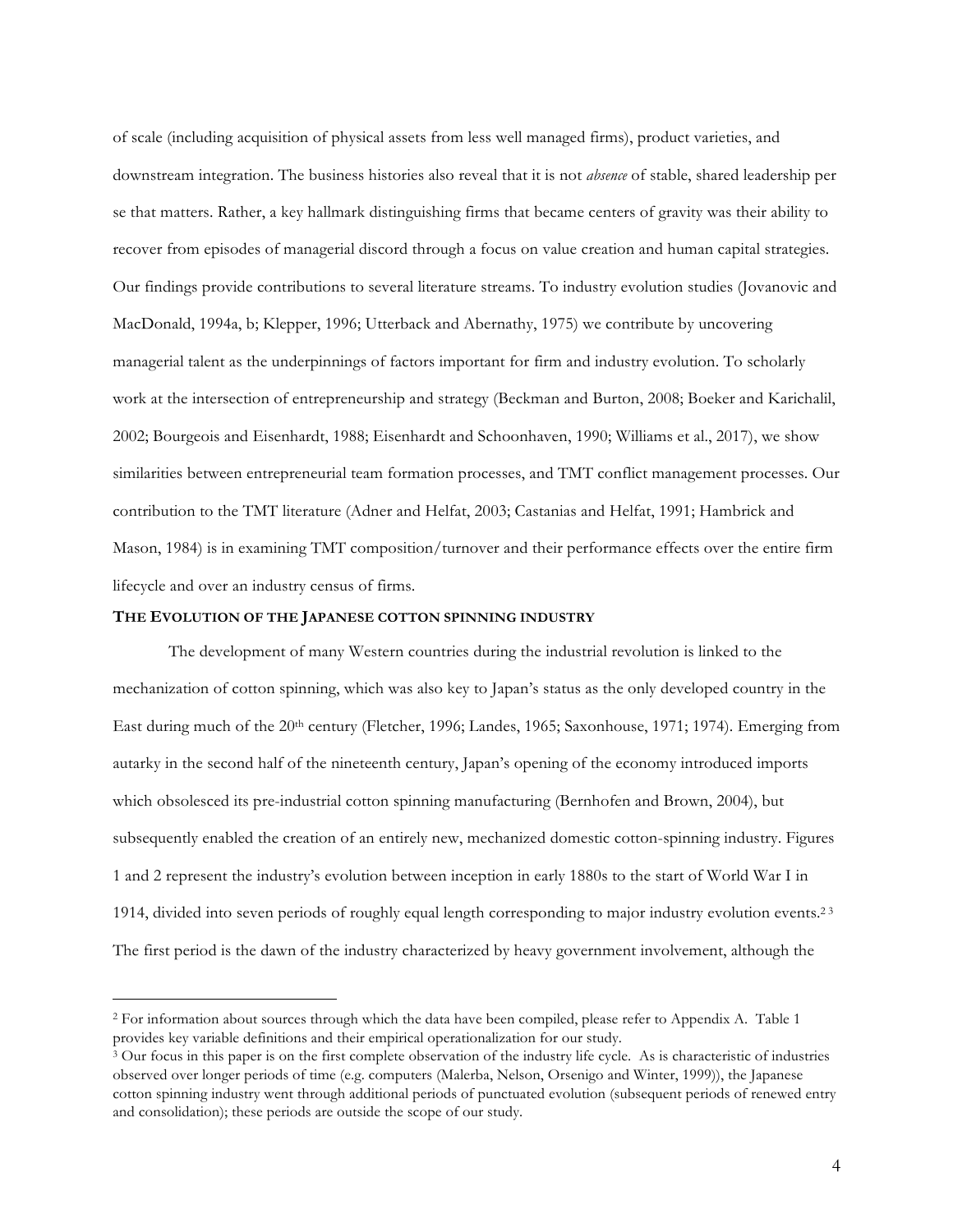firm producing almost half of the industry output was an entirely independent, private organization with no government support (Braguinsky and Hounshell, 2016). The second period represents "firm take-off," following on the heels of government withdrawal of industry support and the first wave of entrepreneurial entrants. Periods 3 through 5 represent the growth, shakeout and onset of the maturity stages of the industry, while periods 6 and 7 represent increased consolidation and subsequent stabilization.

Figure 1 depicts the now classic patterns in the evolution of the number of firms, along with the shares of the top firm and of the seven leading firms in industry output.4 While the first two periods show high output shares for the top and leading firms, they are at a time of very limited domestic production in a market dominated by imports; the few Japanese firms were still at a very small scale of production. Domestic production exceeded imports for the first time in the middle of period 2 (1890), and imports became negligible towards the end of period 3 (Braguinsky and Hounshell, 2015). Post period 3, the shares of the seven leading firms increased significantly, even as the number of firms remained relatively large and the Herfindahl index was low.5 Figure 1 shows the leading firms evolved during this period from just over onethird to about two-thirds of the industry output (now reflecting the total market size of the industry). A similar pattern is observed for product scope (the number of product varieties): post period 3, the leading firms have significantly higher and growing average number of product varieties, relative to the average varieties of all other firms in the industry (data on product varieties are available only starting in period 3).

 <sup>4</sup> These seven firms are (in the order of their 1914 size): Kanegafuchi Spinning ("Kanebo"), Mie Spinning ("Mie"), Settsu Spinning ("Settsu"), Amagasaki Spinning ("Amabo"), Osaka Godo Spinning ("Godo"), Fuji Gasu Spinning ("Fujibo"), and Osaka Spinning ("Osaka"). Their success was neither accidental nor short-lived, some of them continue through current day. Osaka Spinning single-handedly jump-started the industry in the 1880s (Braguinsky and Hounshell, 2016) and remained at the top of the charts until 1895. By 1914 it slid to number 7 in terms of size, and later that year merged with Mie (No. 2 above) to form Toyo Cotton Spinning ("Toyobo"), which instantaneously became the largest textile company in Japan. Toyobo outlived the textile industry and is currently a global corporation producing films, functional polymers and industrial materials (http://www.toyobo-global.com). The No. 4 company on the list, Amabo, acquired Settsu (No. 3) in 1918 and temporarily displaced Toyobo at the top of the list (Toyobo regained its No. 1 position in 1931 after it absorbed Osaka Godo, No. 5 on the list). The company is also thriving today under the name of Unitika as a polymers/advanced materials producer (https://www.unitika.co.jp/e/index.html). Kanebo, which became the largest firm in 1897 and stayed as No. 1 through our sample, remained the close third even after the two mega-mergers above, and is today a leading Japanese producer of cosmetics (http://www.kanebo.com/aboutus/). Fujibo (No. 6) is also still alive and well, having expanded to IT, biotechnology and medical care industries (http://www.fujibo.co.jp/en/). The web sites of these corporations proudly trace their roots to the cotton spinning industry where they were first founded (see e.g., https://www.unitika.co.jp/e/company/history.html).

<sup>&</sup>lt;sup>5</sup> The Herfindahl index is well below the 0.15 lower bound threshold used to define an "moderately concentrated" industry (see https://www.justice.gov/atr/herfindahl-hirschman-index)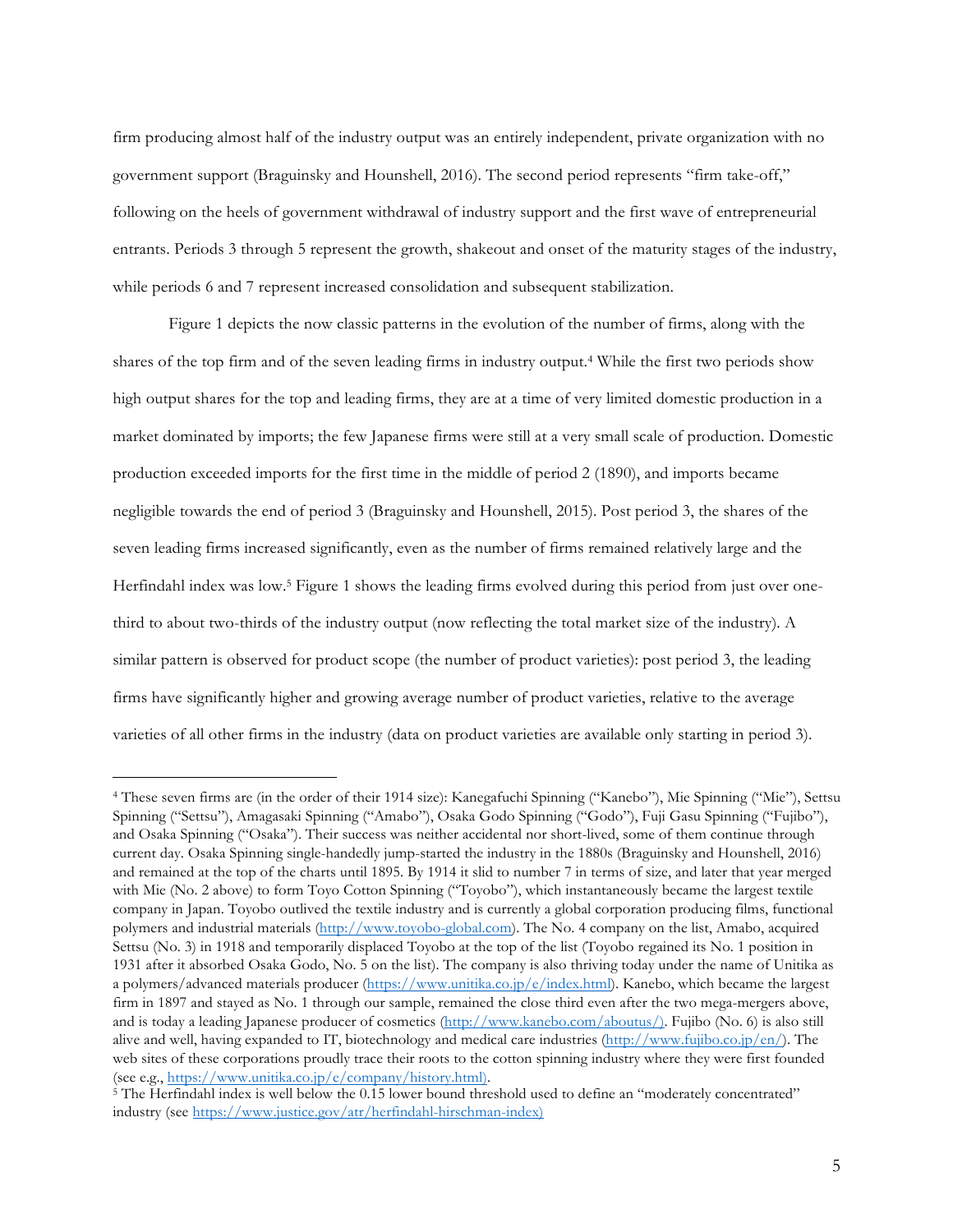In Figure 2, we exploit the rare window of opportunity history affords us to examine human capital evolution within an industry, given the concurrence of the Japanese cotton spinning industry's evolution with the development of its modern education system. The first cohort of domestically-educated mechanical engineers graduated from what later became the Department of Engineering of the Imperial (Tokyo) University in 1879, and there were a grand total of 57 graduates in the whole country in 1892, the end of period 2 depicted in Figures 1 and 2. Most graduates were employed by the government and public companies, only 7 of them worked in the cotton spinning industry. The situation changed dramatically in the next two decades with openings of more universities and technical schools (such as the future Tokyo Institute of Technology). The bars in Figure 2 show the dramatic growth in both university educated and technical school educated engineers employed in the cotton spinning industry in periods 3-7. More importantly, Figure 2 also shows the seven leading firms' share of these engineers: the share of university educated engineers grew from approximately 45 percent to more than 75 percent, and the share of technical school educated engineers grew from approximately a third to almost 70 percent of the total talent pool in the industry.

[Figures 1 and 2, on the same page and one directly below the other, about here]

Taken together, Figures 1 and 2 provide trends of product scale and scope, and of underlying talent. The increased concentration of educated engineers in the leading firms post period 3 exceeds in magnitude the patterns of output concentration, even as the total pool of educated engineers employed in the industry grew exponentially. Hence, despite their overall rapidly growing numbers, educated engineers were increasingly "sucked into" the seven leading firms as if those were some "black holes" or "centers of gravity." Figures 1 and 2 motivate our study, which at its core is interested in understanding the following fundamental question: At the early stages of the industry, how could someone have predicted which ones of the seemingly identical startups would grow and develop into "centers of gravity" and which would fizzle?

### **LITERATURE REVIEW, RESEARCH QUESTIONS, AND DESIGN**

## **Brief Literature Review**

Industry evolution scholars seeking to explain well established patterns similar to Figure 1 across industries have modeled (pre-entry) technical and market experience, first mover advantage, economies of scale, and returns to innovation as critical factors in explaining dominance in industries characterized by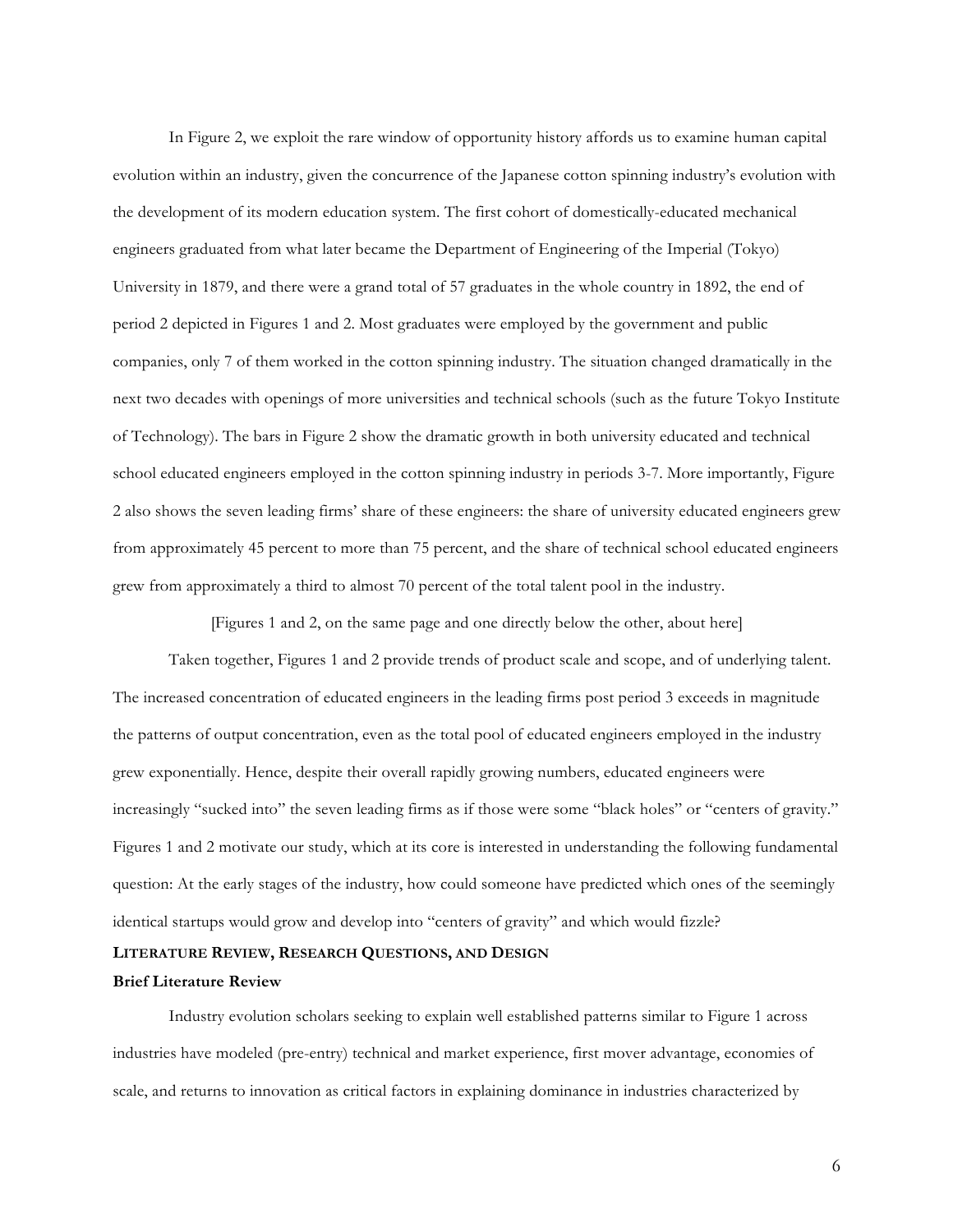shakeouts and oligopolistic market structures (Bayus and Agarwal, 2007; Klepper, 1996; 2002; Klepper and Simons, 2000). The vast majority of these studies focus on either *firm* or *environmental* characteristics as determinants of industry evolution (Malerba et al., 1999; Klepper, 1996; Winter, 1994), and firm performance (Agarwal, Sarkar and Echambadi, 2002; Klepper, 2002; Suarez and Lanzolla, 2007; Teece, 1986), while the role individuals may play in firm and industry evolution is largely missing (Felin et al., 2015). Even scholars who have examined individuals typically transform them to firm level constructs: firm level capabilities such as technological/marketing knowledge and complementary resources through individuals' creation of new ventures or mobility (cf. review in Agarwal and Shah, 2014; Klepper, 2016; Mostafa and Klepper, 2017); firm routines representing managerial knowledge (Zollo and Winter, 2002); or firm inertia due to managerial cognition (Tripsas and Gavetti, 2000; Christensen, 1997).

In part, the missing focus on individuals—particularly top management teams—as potential drivers of firm and industry evolution may be due to a lack of micro-level data which precludes a systematic understanding of the evolution of human capital in an industry. In part, it may be due to literature stream silos: the lack of integration or linkages of insights from related work on entrepreneurial founding teams and firm performance (e.g. Delmar and Shane, 2006; Eisenhardt and Schoonhoven, 1990; Reuf Aldrich and Carter, 2003; Sine, Mitsuhashi and Kirsch, 2006; Stinchcombe, 1965); dynamic managerial capabilities (e.g. Adner and Helfat, 2003; Castanias and Helfat, 1991; Helfat and Martin, 2015; Penrose, 1959); and top management teams (TMT) literature (e.g. Boeker and Karichalil, 2002; Beckman and Burton, 2008; Bourgeois and Eisenhardt, 1988; Eisenhardt and Bourgeois, 1988; Hambrick, 2007). And in part, it may be due to the reliance of most industry evolutionary scholars on quantitative analysis using secondary data on measurable capabilities without a concomitant attention to business histories and the role of the "human element" in the development of organizational capabilities (Chandler, 1977; 1990).

It is important to note here that such lack of attention on the individual is *not* observed in the classics underpinning the above literature streams. Schumpeter's (1949 [1911]) almost poetic description makes it clear the only way in which an entrepreneur can put new combinations to work is by directly assembling, assigning and commanding the necessary resources. For Penrose (1959), the limits to a firm's growth are not bound by a production function but by its (entrepreneurial) managerial talent and experience. Crucially,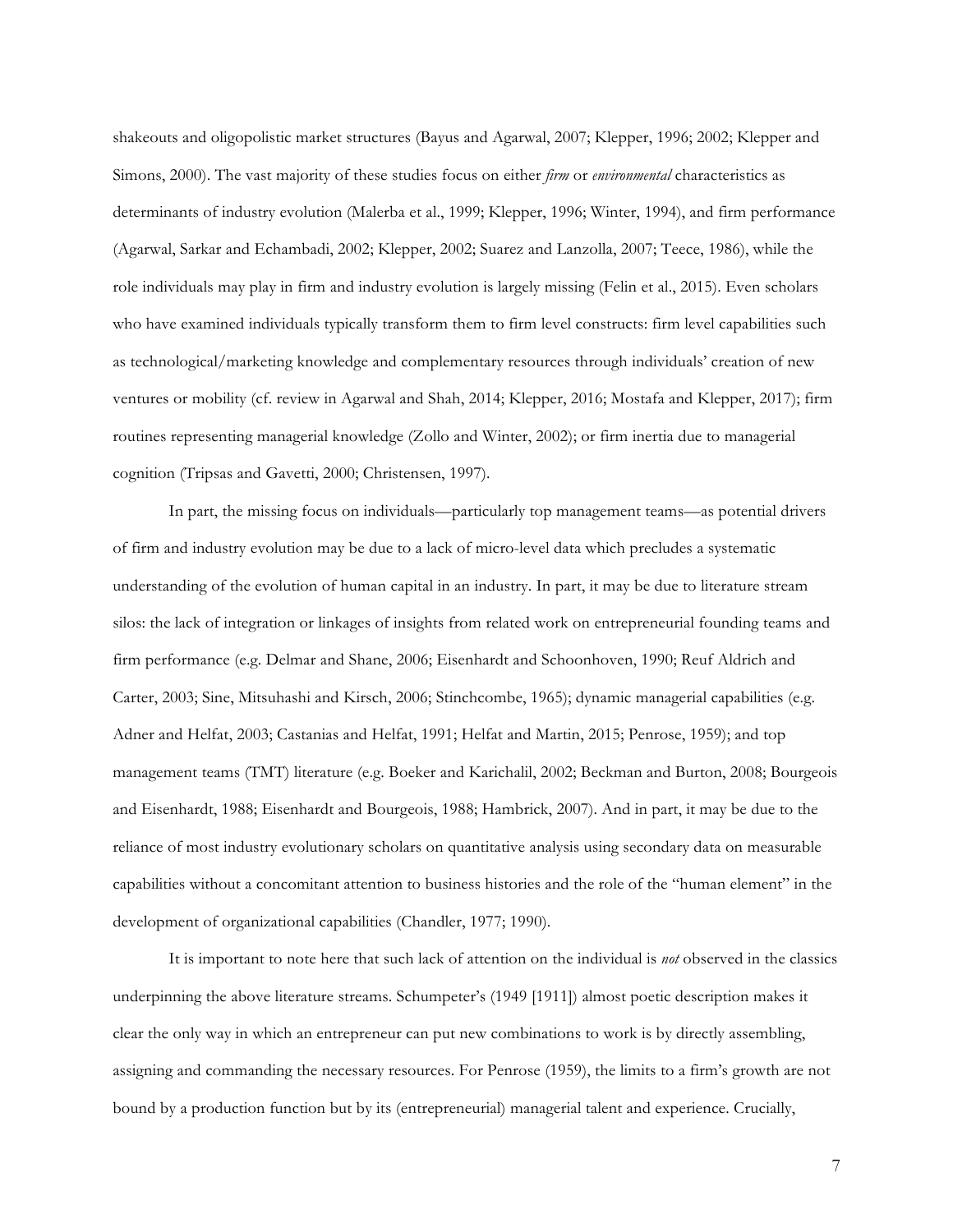experience relates not only to each manager's individual knowledge, but also to the "working unit" of the TMT, such that the knowledge embodied in a TMT is intrinsically linked to the individuals comprising a particular TMT and "cannot be separated from them." (Penrose, 1959, p. 53). Similarly, Chandler (1977; 1990)'s emphasis on the "visible hand" for determining scale and scope underscores that "coordination…demanded the constant attention of a managerial team or hierarchy…and actual economies of scale and scope…depend on [their] knowledge, skills, experience and teamwork" (Chandler, 1992; p 81). **Research Questions and Design**

Our study answers calls for examining a firm's managerial talent as the microfoundation (Abell et al. 2008; Coleman, 1990) of firm and industry evolution. We embark on an exploration of the following questions: What characteristics of (founding) top management team determines which firms are likely to grow and dominate in an evolving industry? How do these characteristics impact the strategies undertaken by the firm, as they leverage opportunities or confront impediments to growth due to internal or external pressures?

When addressing these questions, we note studies of firm growth, particularly with a focus on managerial diseconomies and span of control (Penrose, 1959; Lucas, 1978) are not typically conducted within an industry evolution perspective. While Penrose explicitly and unapologetically stated her interest only in firms that do grow (Penrose, 1959, p. 33), there may be additional insights regarding which characteristics are most salient for firm and industry evolution through an inclusion of firms that do not grow into the analysis.

To examine the role of top management teams and to explore the underlying mechanisms at play, we create and utilize, for the first time, unusually rich quantitative and qualitative data at multiple levels individuals, teams and firms—within the historical evolution of the Japanese cotton spinning industry. Our research design integrates the standard econometric analysis employed in strategic management studies with the historical approach which leverages rich information on events, strategies, and processes that transpire over time. Such an integration has numerous advantages. Combining quantitative analysis with the historical method enriches our understanding of strategy through the examination of long-term outcomes, rather than mere snapshots of relationships at some particular point in time. The historical approach is perhaps the only way to combine rich qualitative information with large *n* "census"-like data. Rather than employing *either* qualitative case studies where the researcher cannot ascertain consistency across a census of firms for the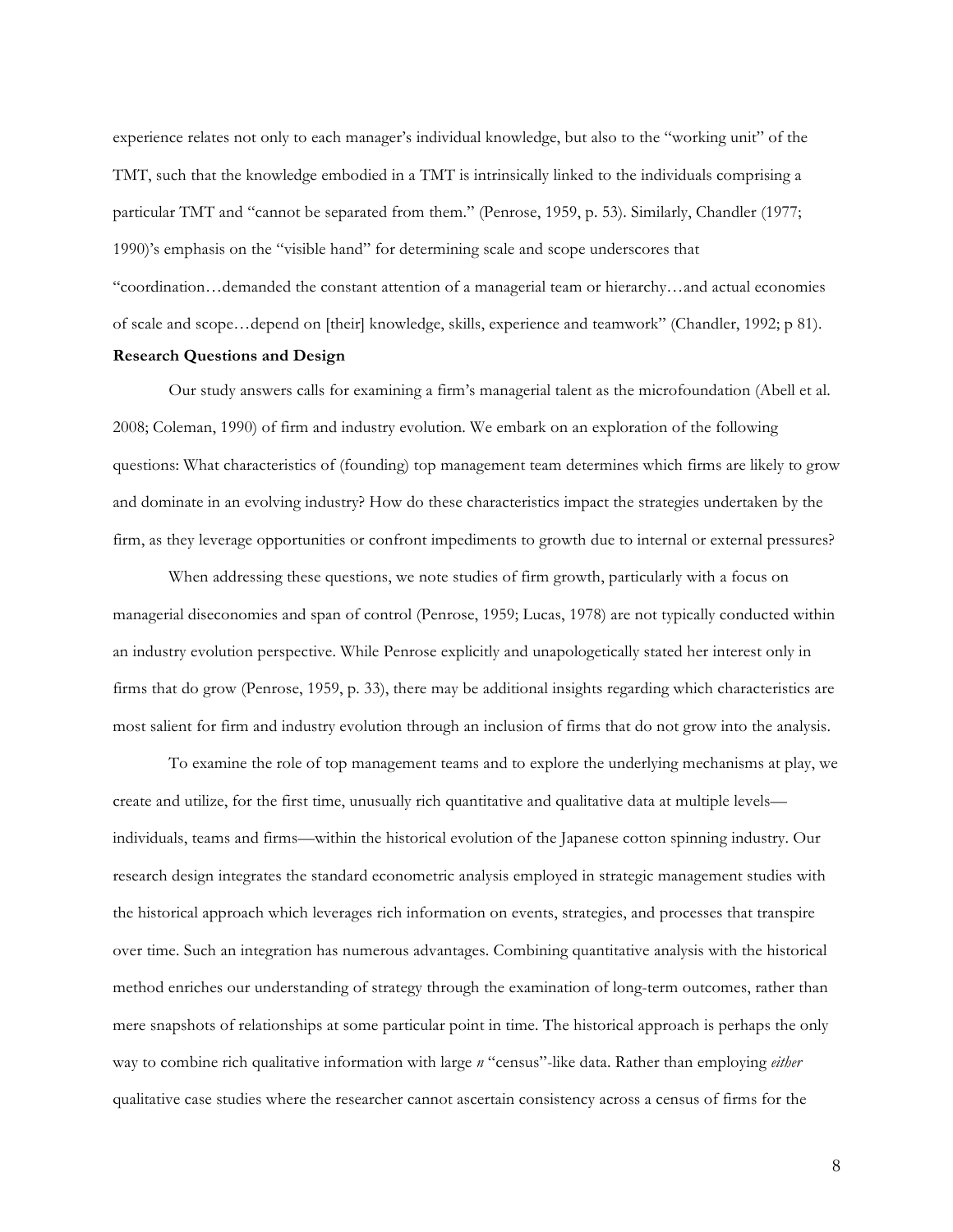observed processes, *or* panel data studies where an econometrician doesn't "see" any individual firm and the strategies/processes they employ, the use of historical data and methodology accomplishes a triangulation across both qualitative and quantitative methods in a comprehensive manner. Such triangulation enables a deeper understanding of both *why* and *how* the critical variables of interest influence outcomes such as firm performance, through interim effects on strategies and firm attributes. The quantitative analysis helps identify which of the correlations and associations among the variables are most salient, and the qualitative analyses of business histories help rule out alternative explanations and "identify" mechanisms at play. Such an approach increases the soundness of interpretations through the supplementation of the quantitative analysis (which establishes what relationships hold), with historical accounts about why and how these unfolded.

Specifically in our study, we first report on our quantitative analysis to examine potential relationships between TMT characteristics and firm growth, as well as interim effects that TMTs may have on resource acquisition (e.g. engineering talent). This analysis is consistent with most firm/industry evolution studies (e.g. Agarwal, Sarkar and Echambadi, 2002; Klepper and Simons, 2000; Williams et al., 2017). However in our study, these patterns are not intended to establish causal relationships, even though we conduct tests to assess what plausible relationships may be ruled out, and which ones are deserving of more in-depth examination. Instead, the quantitative analysis guides the historical deep-dive into potential cause and effect relationships where we seek to uncover the importance of the human element: the strategic decisions that were made by TMT leaders at key junctures, and the contextual explanations for how these transformed into critical firm level outcomes. Such a qualitative analysis of firms that were seemingly identical to others at the onset, but evolved and emerged as centers of gravity provide both texture to the quantitative analysis, and enhance causal inferences regarding TMT characteristics salient to firm growth and dominance.

### **DATA DESCRIPTION**

To conduct the study for the Japanese cotton spinning industry data for 1883-1914, we use a unique database compiled through careful matching of information from various archival sources. (Please see Appendix A for detailed information on data sources and the construction of key variables.) For industry, firm and TMT, information was obtained from the monthly and semi-annual bulletins of the All-Japan Cotton Spinners Association (Geppo and Sankosho), containing firm-level input-output, product varieties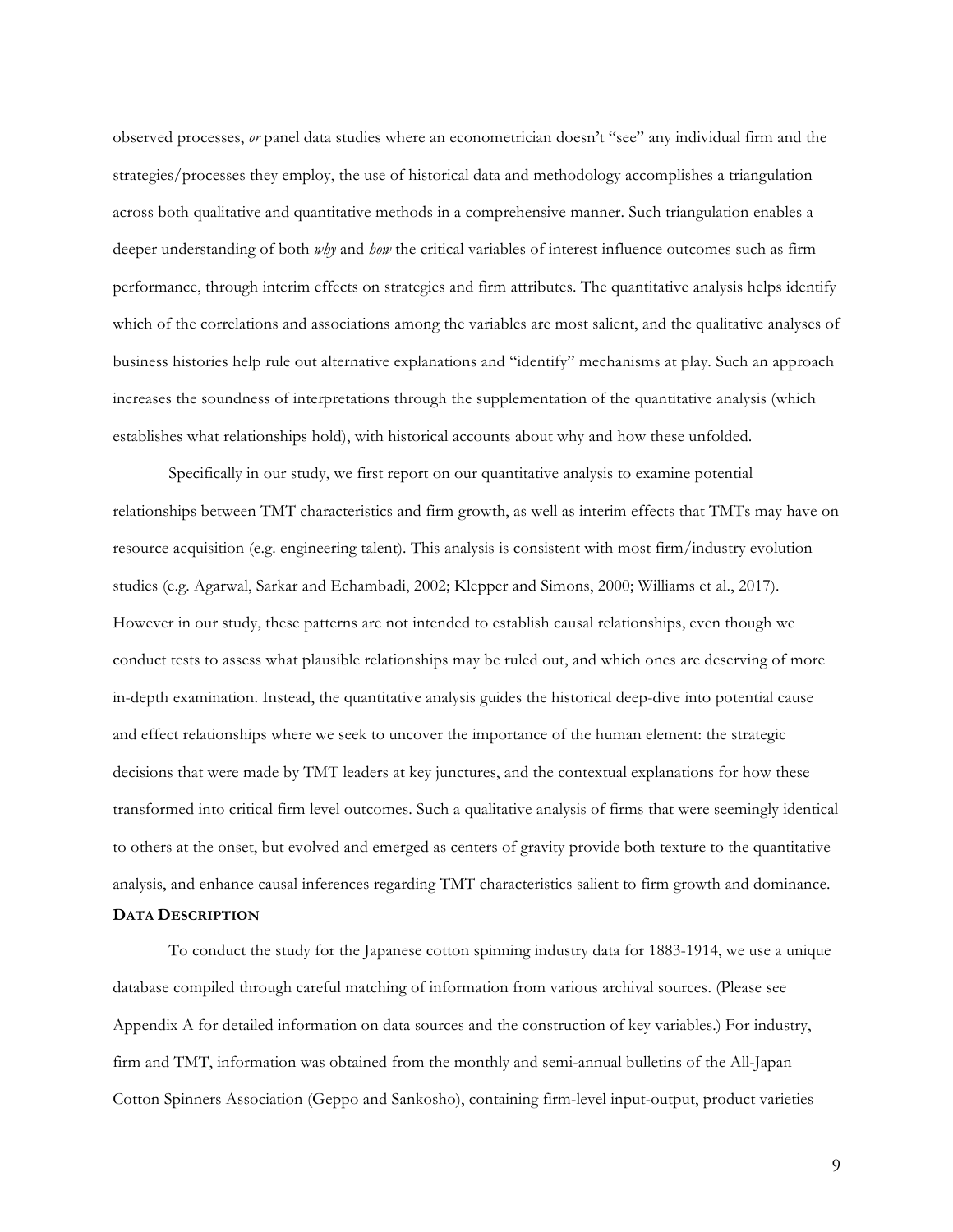and financial information; from the seven-volume history of the industry with a chapter dedicated to each and every firm (Kinugawa, 1964); from semi-annual firm reports to shareholders; and from company histories (Toyo Boseki, 1986; Kanebo, 1988; Unitika, 1989; Fuji Boseki, 1998). Additional biographical data on human capital—executives and engineers—was obtained from annual registries, including the "Zenkoku Shogaisha Yakuinroku" ("All-Japan Registry of Firms Executives," hereafter "Yakuinroku"), the "Nihon Zenkoku Shoko Jinmeiroku" ("All-Japan Registry of Traders and Craftsmen"), and university/technical schools' alumni lists. These data were cross-checked across multiple sources (e.g. comparing of information across work affiliations in alumni lists and white-collar workers in "Yakuinroku," company reports, and Kinugawa (1964)).

Together, these sources helped create a comprehensive, almost census panel on TMTs, engineers, and firms operating in the industry over all evolutionary stages. The unbalanced panel contains 1,350 observations on 125 firms from 1883-1914, all those operating in the industry during those years for at least one year. Twenty eight firms either entered right before the end of our sample or exited almost immediately upon entry; the lack of observations for at least three years precludes their meaningful analysis. We also lack systematic data on TMTs of seven small privately held firms, which are also excluded. The final dataset used for the quantitative analysis includes 90 firms (77 of them were incorporated) and 1,192 firm-year observations, with a firm on average observed for 13.2 years. Eighty one firms (90 percent) were startups and nine were diversifying entrants, reflecting the early stage of industrialization in Japan. Of the 81 (nine) startups (diversifying entrants), 74 (three) were greenfield entrants that constructed their own plants, while seven (six) utilized production facilities of failed predecessors. The vast majority of entering firms thus built their own production facilities, bought their own machines, and recruited their own personnel.

#### **QUANTITATIVE ANALYSIS**

#### **TMT Characteristics and Growth of Firms**

In undertaking our quantitative exploration regarding TMT characteristics and firm growth outcomes, we are guided by the received literature across entrepreneurship, managerial capabilities and upper echelons literature in our choice of variables. These include founding team/TMT size and diversity (Castanias and Helfat, 1991; Delmar and Shane, 2006; Eisenhardt and Schoonhoven, 1990; Hambrick and Mason, 1984), the centralization of power (Bourgeois and Eisenhardt, 1988; Eisenhardt and Bourgeois, 1988; Hambrick and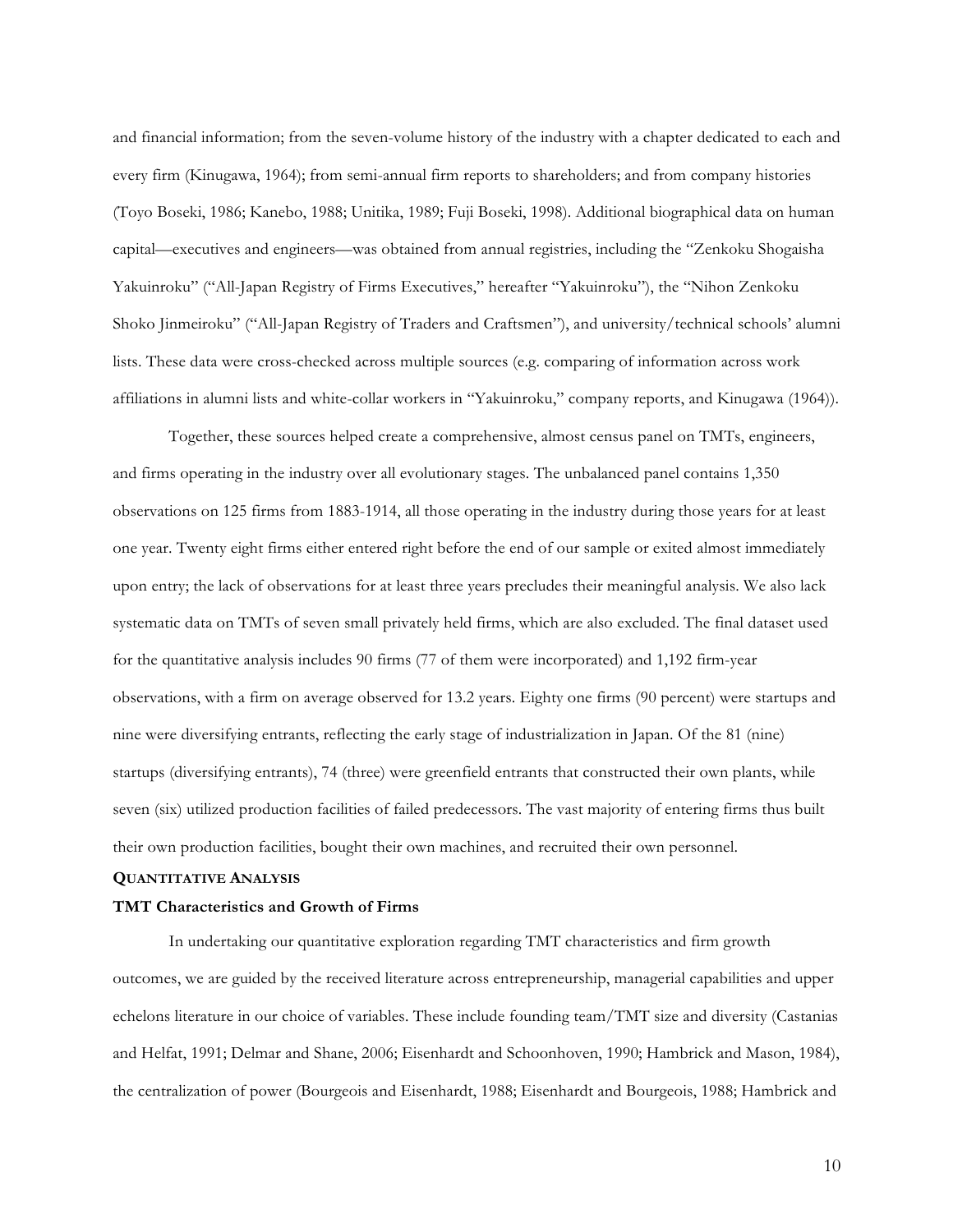Mason, 1984), and stability/lack of discord (Eisenhardt, Kahwajy and Bourgeois, 1997). Table 1 summarizes the variable definitions and their empirical operationalization from rich qualitative and quantitative information on individuals who constituted the TMT, firm characteristics, and key performance metrics. Several variables, such as output growth, TMT size, functional diversity, firm size, number of employees (including technical, marketing and financial personnel), have definitions and empirical operationalizations that are standard in the literature.6 Here, we briefly describe how other salient TMT characteristics are constructed from the data (a detailed description is in Appendix A).

### [Table 1 about here]

*Single vs. Shared Leadership*: There is significant variation among firms and over time, notwithstanding TMT and firm size, on whether the strategic decision making and authority/power rests in one or more people. These time-varying variables capture whether the strategic leadership of the firm rests with a single person (*Single Leadership Dummy = 1)* or is shared by two or more key individuals (*Shared Leadership Dummy = 1)* in the firm in a given year. Rich qualitative data included in company reports and histories, along with biographical information, enable us to ascertain the roles and responsibilities for each TMT member, beyond what is provided in the titles they hold (see Appendix A for details). Sixty-six firms had shared leadership in at least one year, representing 512 firm-year observations. Conditional on being among the 66 firms with episodes of shared leadership, an average firm had shared leadership in about 55 percent of their firm-year observations. This gives us rich variation in types of leadership (shared or single) both across and within firms. *TMT Stability:* Table 1 defines various types of changes that occur in the TMTs of firms, and the periods in which such change is observed. Salient among these are variables which capture stability, or a lack of departures induced by discords causing TMT leaders to leave due to actions taken by shareholders or boards of directors. We code departures due to discord (*Discord induced Departure Dummy = 1),* departures for exogenous reasons such as death, or circumstances unrelated to the firm (*Exogenous Departure Dummy = 1),*  and additions to the TMT (*Expansion of TMT Dummy = 1).* We also create a dummy for the three year period preceding the year of discord induced departure (*Discord Period = 1),* and a dummy for three year periods

 <sup>6</sup> We do not include demographic characteristics of TMT members as all were male and ethnically Japanese. Most firms were startups, with few founders having pre-entry industry experience, or experience working together.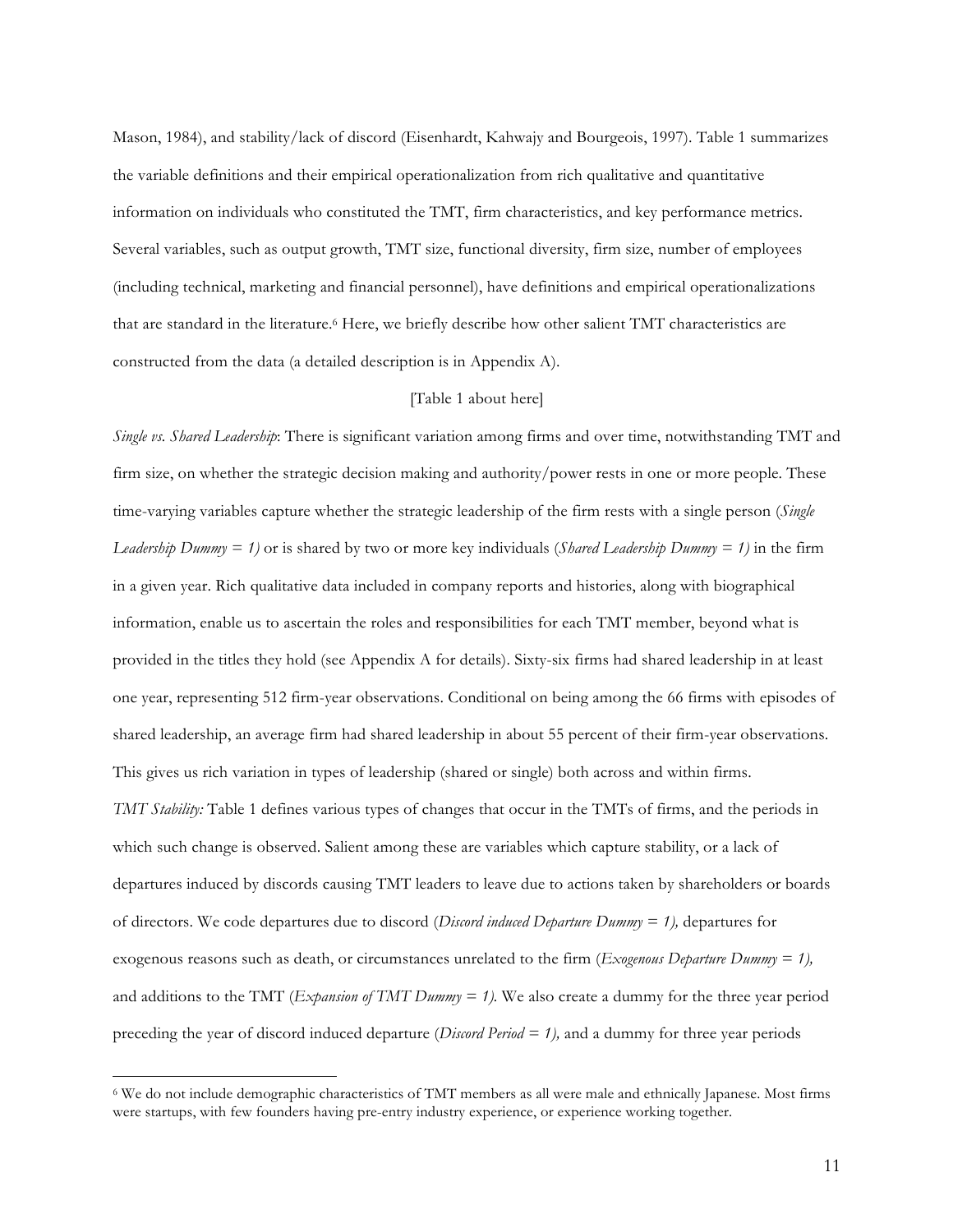preceding years when no such discord was observed (*No Discord Period = 1*). To distinguish between shared leadership firms experiencing single and multiple discord related departures within a three year period, we create dummies (*Shared Leadership with Single Discord Induced Departure in Period = 1; Shared Leadership with Multiple Discord Induced Departures in Period = 1).* Finally, we interact the various types of TMT changes with shared leadership dummies to distinguish among shared leadership firms that experienced or didn't experience these changes (e.g. *Shared Leadership\*Discord Induced Departure = 1; Shared Leadership\*No Discord Induced Departure = 1)*. **Results of Analysis**

We regress 3- and 5- year moving average firm growth rates on TMT characteristics using a firm fixed effect specification<sup>7</sup> with robust standard errors and various time-varying controls for firm, industry and years. Controls for firm characteristics include firm age, and numbers of employees, educated engineers, technical school graduates, market, and financial ties. All regressions include year dummies to control for various time-varying economy- and industry-wide conditions and shocks (including but not limited to business cycle fluctuations, number of firms in the industry, demand and technology shocks, etc.). Following standard practice of growth estimations, we include the current level of output in our main estimating equation. Given firm exit, our estimation results are conditional on survival. Note that our specifications are designed to mitigate the potential reverse causality problem because we estimate effects of TMT size at time *t* on future output growth rates over the next 3-year span or 5-year span. We further address reverse causality issues below in robustness checks, and in the qualitative analysis section.

Table 2 provides the effects of TMT characteristics on growth. In Specification I, the coefficient of *Shared Leadership* is 0.061 for 3-year growth rates and 0.097 for 5-year growth rates, and the 90-percent confidence interval is [-0.004, 0.125] and [0.027, 0.166], respectively. This implies that firms with shared leadership achieve 6.1 percent (9.7 percent) higher growth rates over a three-year (five-year) span respectively, relative to firms with a single leader. Given these high magnitudes, shared leadership alone is associated with a 20 percent output gap over the 10-year span, and 45 percent over the 20-year span. In Specification II, we

 <sup>7</sup> Our choice of firm fixed-effects is premised, not as much on identification considerations (Skrondal and Rabe-Hesketh, 2004; Certo, Withers and Semadeni, 2017), but on the research purpose of examining the effect of stable and shared leadership for within-firm growth. That is, we are interested in investigating how a change in the TMT structure within a firm affects the growth of that firm, rather than how differences in the TMT structure across firms influences their growth rates. We later discuss robustness checks with random-effects model, and dynamic panel estimation.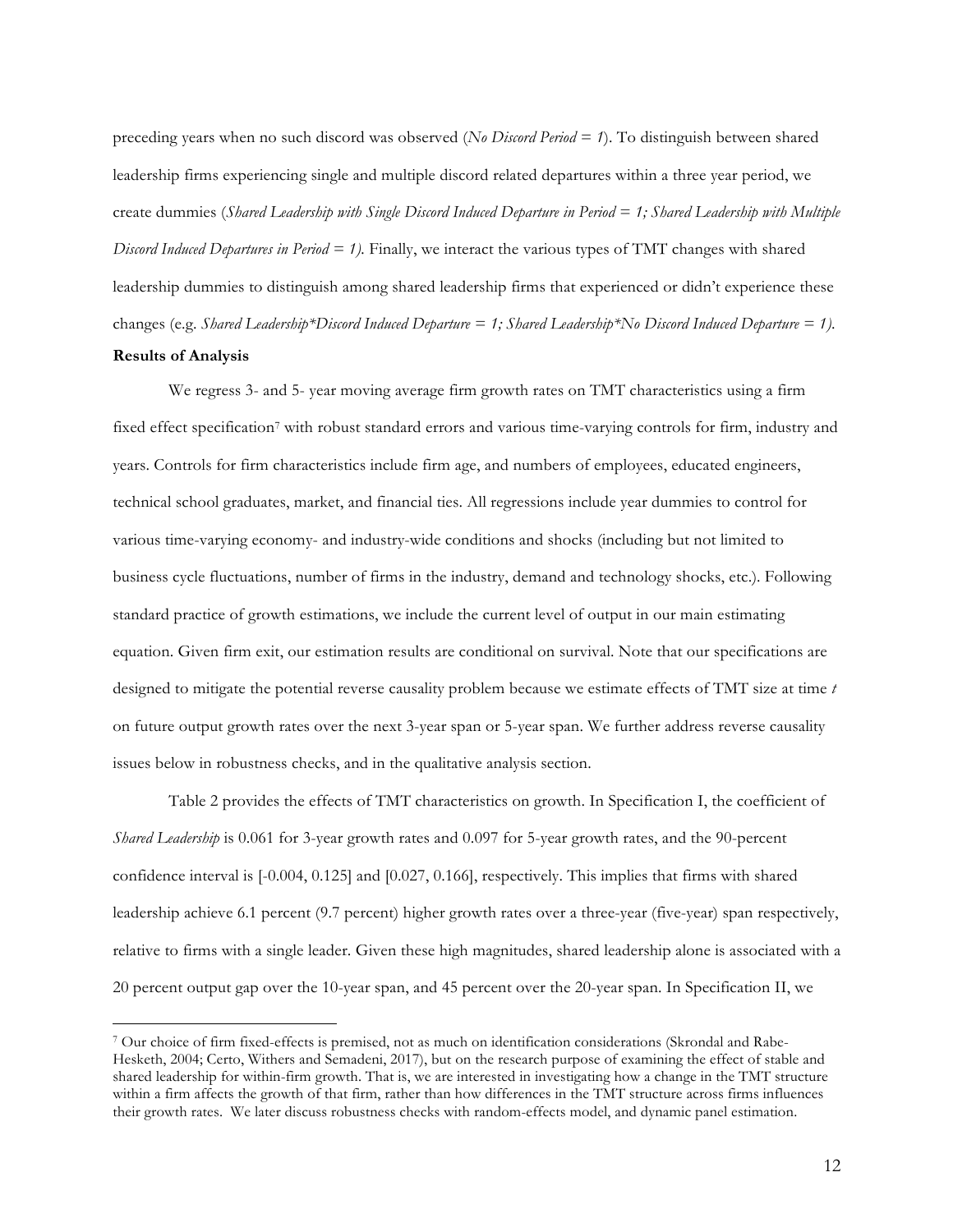replace TMT team size with number of TMT leaders. The coefficient on the shared leadership becomes larger, indicating a stronger relationship between growth rates and shared leadership.

### [Table 2 about here]

Though Table 2 provides evidence that a firm grows faster when it has shared leadership than when it has a single leader, firms with shared leadership are also at risk of developing conflicts, due to either strategic disagreements or power struggles. Table 3A provides the number of times such discords resulted in a TMT leader's departure, and Table 3B tabulates frequencies of firm-year observations with single or shared leadership, and the periods of time shared leadership firms experienced discord induced departures. Seventy seven percent of the firms with shared leadership experienced at least one such event, suggesting stability in TMT is not easily achieved, and may be critical for firm growth. At the firm-year level, TMT leaders departures due to discord constitute about 25 percent of the observations of firms with shared leadership.

## [Table 3 about here]

We next explore the effects on growth rates of single and shared leadership and TMT changes. In Specification I of Table 4, the analysis focuses on discord induced departures; the baseline growth rate is for single leadership firms and the main variables of interest are the interaction terms *Shared Leadership\*Discord Induced Departure* and *Shared Leadership\*No Discord Induced Departure.* Relative to single leadership firms, when firms with shared leadership experience a discord induced departure, they have 3-year growth rates lower by 5.4 percent with the 90 percent confidence interval [-0.132, 0.023]; in contrast, the 3-year growth rates for firms with shared leadership that experience no discord induced departure is higher by 6.6 percent with the 90 percent confidence interval [0.001, 0.131]. The null hypothesis of no significant difference between the coefficients of shared leadership with discord and shared leadership without discord is rejected at a p-value of 0.001. Table 4 also includes the numbers of engineers, and TMT members with market and financial ties; while engineers contribute positively to output growth; the latter two have no discernable impact. Doubling the number of educated engineers raises 3-year growth rates of output by about 12 percent. The estimation results remain qualitatively unchanged, and become stronger in statistical sense for 5-year growth rates.

In Specifications (II) and (III) of Table 4, we examine exogenous departures of a TMT leader, and expansions respectively; this permits comparisons of growth rates due to different changes, and examine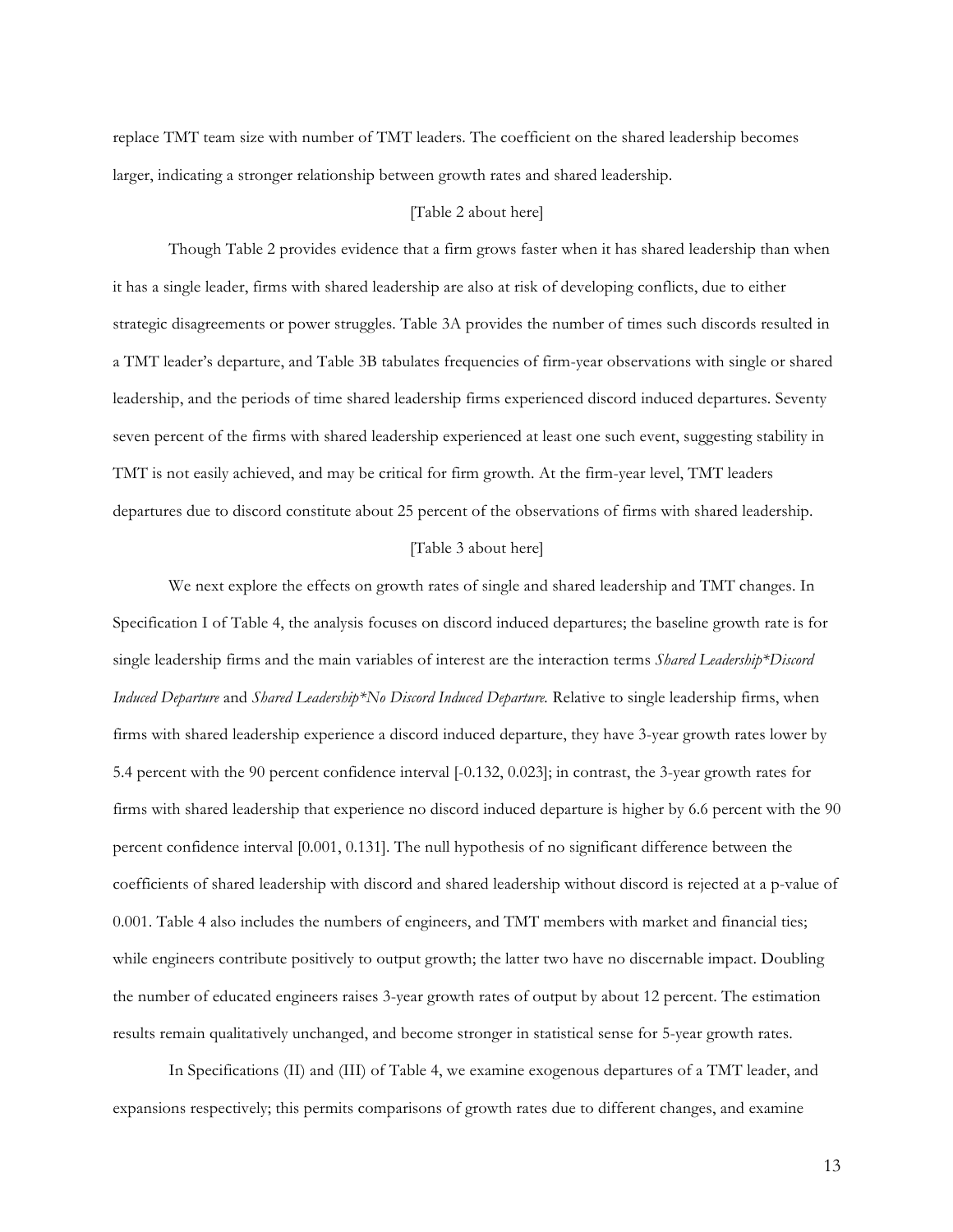potential endogeneity concerns stemming from joint determinants of growth prospects and TMT leadership departures. The point estimates in Column (II) (interaction terms of *Shared Leadership\*Exogenous Departure* and *Shared Leadership\*No Exogenous Departure*) are similar to Specification I, but limited number of observations result in high standard errors, and we cannot reject the null hypothesis that the coefficients on shared leadership with and without exogenous departures are the same. In Specification III, the analysis examines the effect of TMT expansions (with interaction terms of *Shared Leadership\*TMT Expansion* and *Shared Leadership\*No TMT Expansion)*: there seems to be no appreciable difference in the growth rates of shared leadership firms due to expansion as the null hypotheses of no difference cannot be rejected. Overall, our regression results suggest future growth rates of firms that maintain stable TMT with no departures exceed those of both single-leader firms and firms that have shared leadership but are unable to keep it stable. Given low and statistically insignificant coefficients of TMT size and functional diversity in Table 4, the results indicate that it is not TMT size and functional diversity, but shared leadership and stability that matter for firm growth. Also, the comparisons across specifications in Table 4 suggest disruptions of the TMT structure through discord among its members are most costly and result in biggest differences in future firm growth.

## [Table 4 about here]

We probe deeper into effects of discord-related departures by examining one-time versus repeated TMT leader departures. Repeated discords are indicative of more systemic leadership problems, and pose greater disruptions to the firm than one-off departures and subsequent quick stabilization. Indeed, this bears out in the estimates reported in Table 5: the coefficient on *Shared Leadership with Single Discord Induced Departure in Period* exhibits no statistically significant difference from the coefficient on *Shared Leadership with No TMT departure* (p-value for test 1 is 0.44 and 0.43 for 3- and 5-year growth rates, respectively). On the other hand, relative to the baseline of single leader firms, firms with *Shared Leadership with Multiple Discord Induced Departures in Period* have 14.7 % and 18.9% lower growth rates, with 90<sup>th</sup> confidence intervals of [-0.269, -0.025] and [-0.354, -0.023], respectively, for 3-for 5-year spans respectively. The null hypotheses of no significant differences between these firms, and firms with shared leadership and no departure is rejected at p values of 0.0002 and 0.0001, respectively, for both 3 and 5 year growth rates.

[Table 5 about here]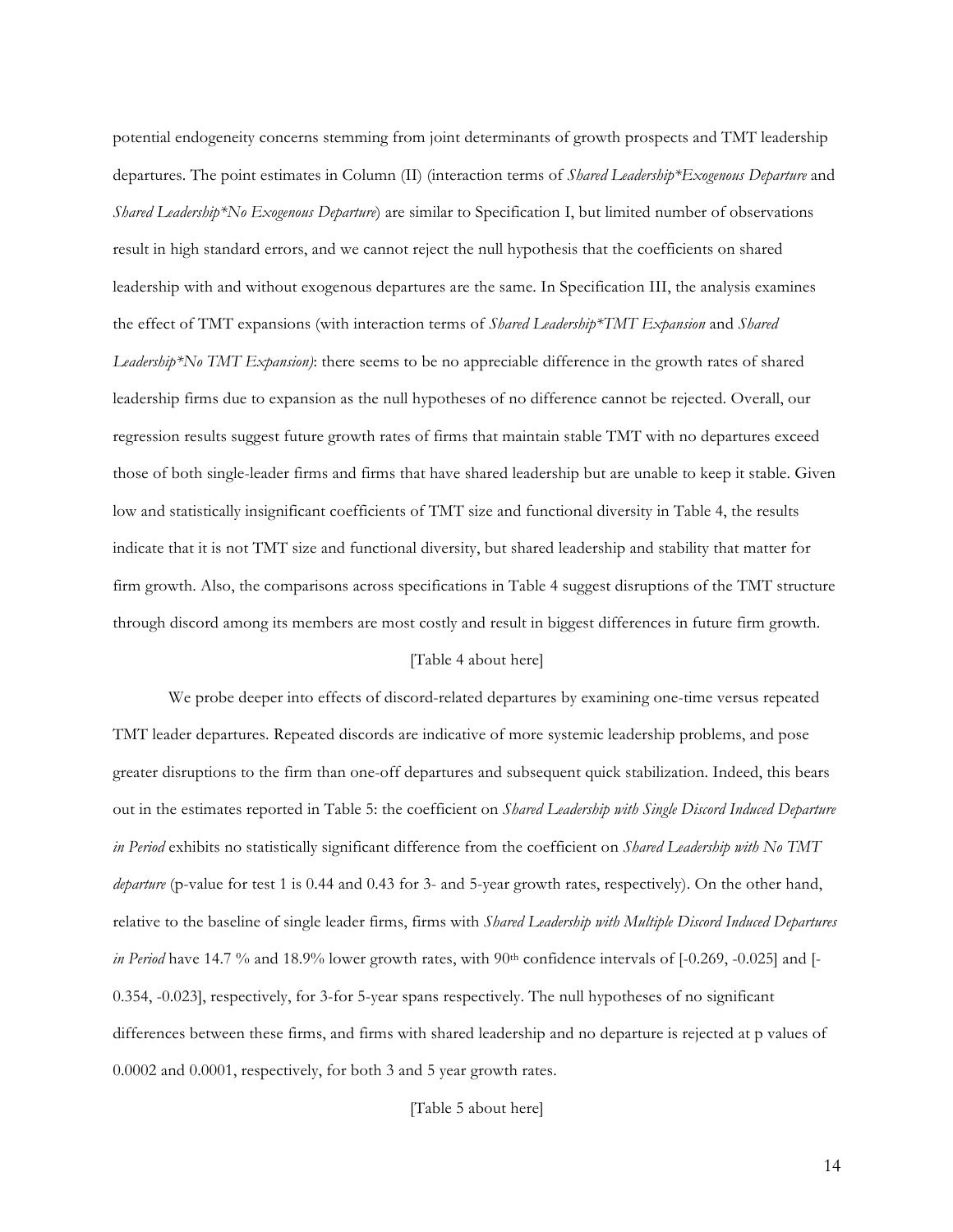#### **Preliminary Examination of Possible Mechanisms**

The advantages of historical data replete with qualitative information captured *at the time of occurrence* is the ability to directly examine the mechanisms underlying the observed quantitative relationships, rather than having to rely on indirect inferences. We do so in the next section, and report here additional analysis as preliminary examinations of the underlying mechanisms by pushing the quantitative data a little bit further. *Disagreement or Adjustment Costs?*

Discord related departures can impact growth rates due to disagreement costs (incurred *prior* to the departure), or due to adjustment costs (incurred *after* the departure as the firm deals with the disruptions and adjusts to the loss of a prior leader). This issue is important because strategic disagreements among TMT members might hinder firm growth even before they trigger departures by taking important resources (e.g., time) away from productive uses. We examine this possibility through the effect of *Discord Period* on firm growth rates in Table 6, Column 1, relative to the effect of *No Discord Period*. <sup>8</sup> When shared leadership firms undergo a period of discord, the growth rates are 7.1 percent greater than single leadership firms, with the 90th percentile confidence interval [-0.02, 0.164], while shared leadership firms with *No Discord Period* have growth rates of 14.9 percent greater than single leadership firms, with the 90th percentile confidence interval [0.074, 0.223]. The null hypothesis of no significant difference in the two coefficients cannot be rejected (p value  $= 0.152$ ). The results are thus not quite conclusive. On the one hand, shared leadership firms who are not at risk of imminent departures of leaders experience robustly stronger 3-year future growth rates than the baseline (single-leader firms). On the other hand, firms experiencing discord leading to key departures from TMTs in the near future seem to locate between single-leader firms and shared-leadership firms with no discord, with imprecisely estimated effects. Thus, there seem to be limits to what can be inferred from the quantitative analysis, and we revisit this issue in the qualitative section. In Column 2 of Table 6, we distinguish between *Discord Periods with Single Departures,* and *Discord Periods with Multiple Departures.* Interestingly, and in contrast to results in Table 5, there is no difference in growth rates in periods preceding single vs. multiple departures—if at all, the growth rates in periods prior to multiple departures are higher (not lower) than in periods prior to single departures. Together, the results across Table 5 and 6 suggest disagreement costs (in

 <sup>8</sup> When a firm experiences a TMT departure in year *t*, periods of discord are from year *t*-1 to *t*-3. We exclude 3-year growth rates measured at *t*-1 and *t*-2 from the analysis because it includes some periods after a TMT member departure.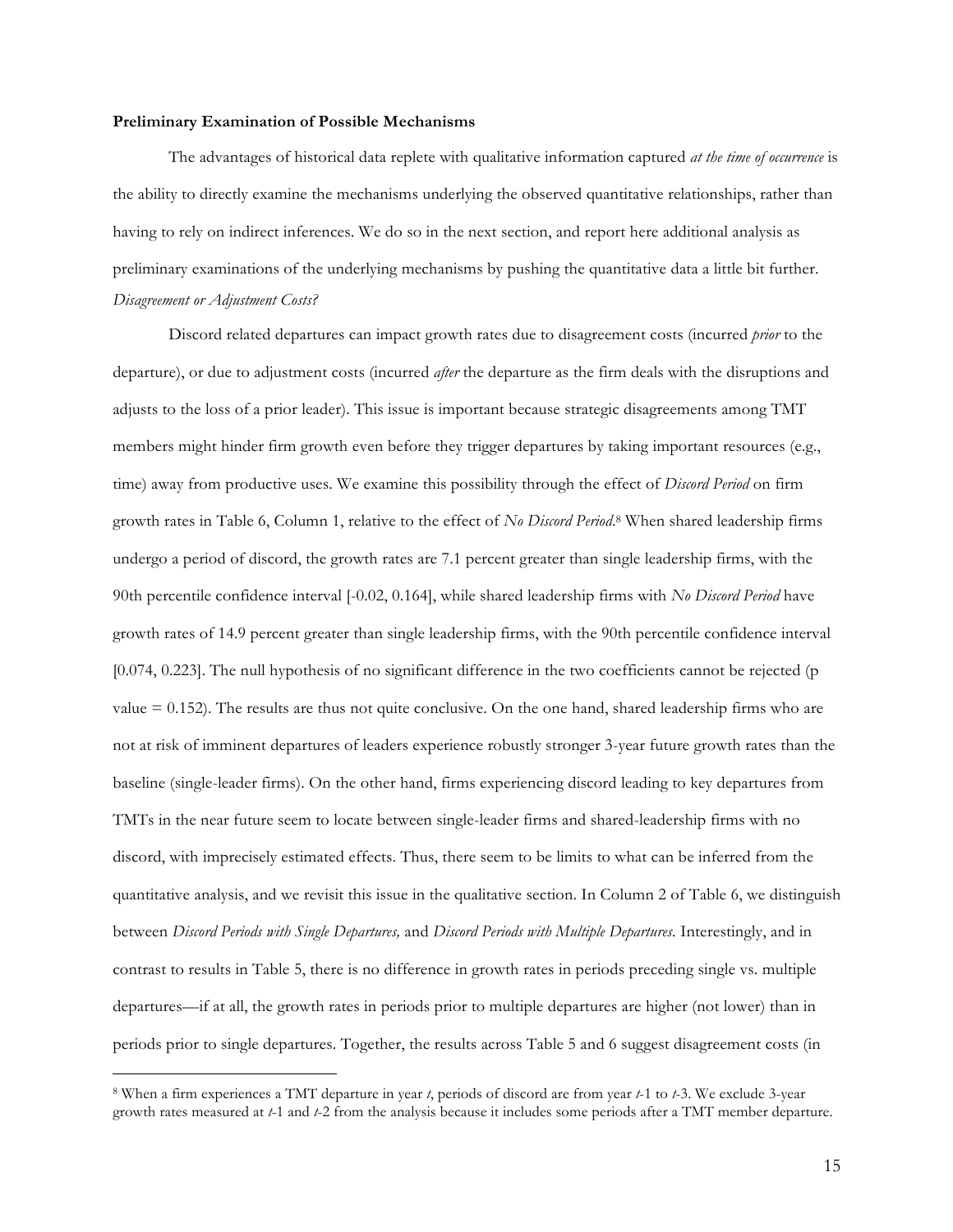terms of distractions/conflict prior to departure) are not as important as the adjustment costs post departure, especially for repeated departures.

## [Table 6 about here]

#### *Discord related Disruption and Resource Accumulation*

To further probe mechanisms, we examine the impact on accumulation of productive resources, particularly human capital, essential for a firm to become a center of gravity. Table 7 has 5-year growth rates of labor force (factory floor workers), educated engineers, and capital separately as the dependent variables in regressions.9 The results reveal significantly lower growth rates of labor force for firms with shared leadership and discord related departure (negative 11.8%) relative to both single leader firms, and shared leadership firms with no discord related departure (positive 5.6%); the null hypothesis of no significant difference with the latter can be rejected at a p-value of 0.004. Second, university-educated engineering workforce grows at much faster rates when a firm has shared leadership without discord related departures, relative to both single leadership (8.9% higher) and shared leadership with discord (8.9%-(-1.2%)=10.1%). The same is not true for technical school educated engineers, though this is perhaps not surprising as it was university-educated engineers who were most coveted and sought after scarce human-capital resources in the industry; and as a result were able to easily switch firms if dissatisfied with the TMT or firm performance. Given the significance of educated engineering workforce in firm growth (see Table 4), we can infer that the universityeducated part of the engineering workforce was a particularly important driver of firm growth. In the next section, we elaborate through examples how TMT discords led to firms losing their top-notch engineers and suffering adverse consequences. Results for physical capital are similar: firms with shared leadership and no discord and single leadership firms have higher physical capital growth rates than firms with shared leadership and discord. Finally, the results for financial capital are similar to those of technical school educated workforce—there seem to be no discernable difference across the three types of firms in financial capital growth rates. Again, this may relate to the fungibility of financial capital, as opposed to physical capital and university educated workforce. In sum, our estimation results suggest TMT stability and shared leadership is indeed an important force explaining accumulation of important resources such as talent and capital.

<sup>&</sup>lt;sup>9</sup> The results remain unchanged qualitatively if we use 3-year growth rates.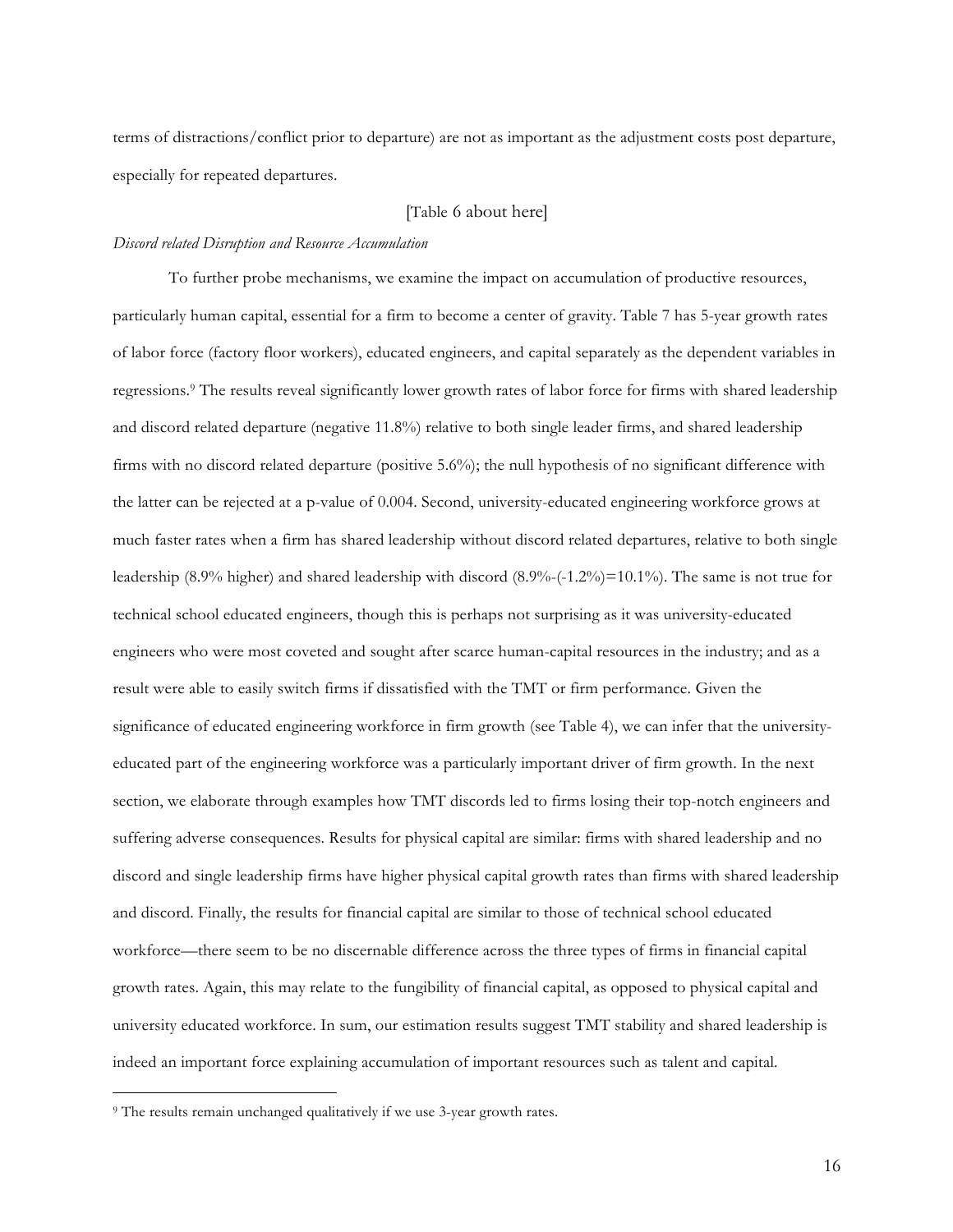## [Table 7 about here]

#### **Robustness Checks**

While the quantitative estimations serve as a guide to the historical narratives and analysis in the next section which will provide the ultimate validation, we briefly discuss here the robustness of the results to potential concerns and limitations of the above analysis. Our use of fixed-effect model estimations was predicated by our quest for uncovering within-firm variation due to TMT shared leadership and stability. To assess robustness to other specifications, we conducted random-effect and Arellano-Bond-type estimations (see Table A3 in the appendix). Both estimations provide qualitatively similar results, though higher standard errors for some of the coefficients render them less statistically significant at conventional levels.

Another potential concern is reverse causality. Even though we estimated the relation between TMT member departure and future, not contemporaneous growth rates, one could argue that expectations of lower future growth rates can lead to a discord induced departure. The qualitative analysis in the next section leads us to believe that it was not the case at all. To examine this quantitatively, we estimated the probability of a discord induced departure of TMT leader, while controlling for various variables. The estimates in Table A4 of the Appendix indicate that lower profitability and past incidence of discord induced TMT departures have predictive power for the future discord TMT departures, but past output growth rate is not significant. Since our main dependent variable is output growth rates, reverse causality may not pose a serious issue.

Finally, we note that survivorship bias is another concern. We do not have enough observations to conduct dynamic panel analysis which would include firm exit, so our results should be interpreted as being conditional on survival. To the extent that failure is also associated with lower growth rates though, we expect the bias to result in conservative estimates. Rather than speculating on the issue, however, we explore differences in surviving and exiting firms in the qualitative analyses in the next section.

#### **QUALITATIVE ANALYSES**

The quantitative analyses of *all firms in the industry* produced three important results about mediumterm (three- to five-years) growth rates of firms. One, shared leadership enabled higher growth rates than single leadership. Two, the advantages of shared leadership tended to dissipate in periods following discord related departure, and even became strongly negative due to repeated events. Three, accumulation of human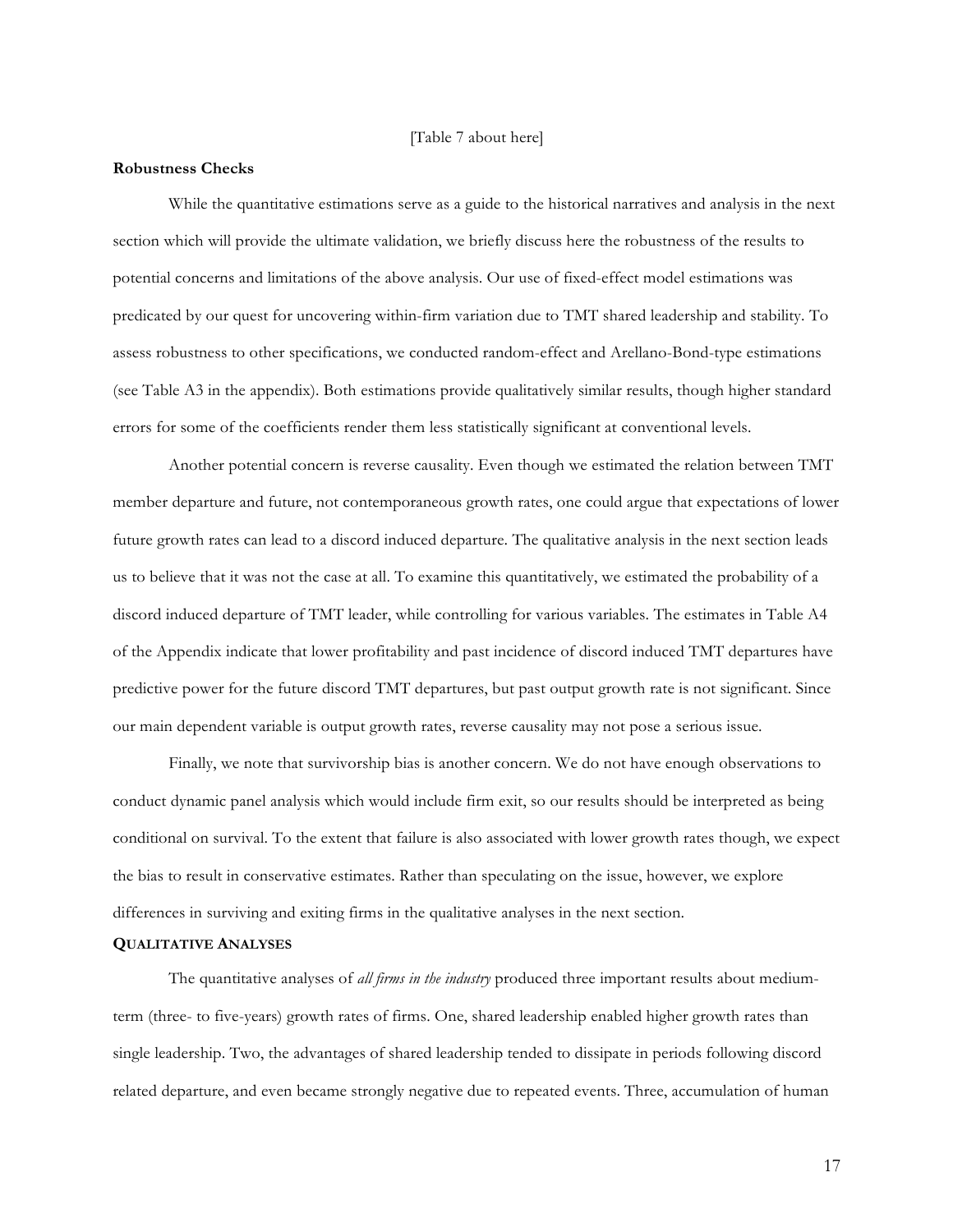capital (engineering) resources was facilitated by stable shared leadership and, in its turn, had an independent contribution to growth rates. Armed with these insights, we return to a deeper examination of the seven firms who emerged as "centers of gravity" in the Japanese cotton spinning industry, and in particular address the motivational question: At the early stages of the industry, how could someone have predicted which ones of the similarly-looking startups would grow and develop into "centers of gravity" and which would fizzle?

We begin by revisiting the output trends in Figure 1: The average output of the seven "centers of gravity" grew by 13.1 percent per year, compared to 8 percent per year for all other (surviving) firms during 1893-1914. This resulted in almost tripling of the size gap between the two groups by 1914 (from 3.57 in 1893 to 9.13 in 1914). Figure 3, starting from period 2 (after the end of the government support measures), shows the dynamics of shared leadership, and discord-induced TMT departures for the seven ultimate "centers of gravity" compared to all other firms. Five of the seven centers of gravity firms had entered by Period 2 (two others, Fujibo and Godo, were later entrants); they exhibited shared leadership in 74 percent of observations in that period, compared to just over 20 percent for other firms in the same period. The number of firm-year observations with shared leadership for the leading firms increases to almost 90 percent in the next period and stays high subsequently, relative to all other firms that never cross the 50-percent threshold. The dynamics of discord induced TMT departures in the total number of years firms spent under shared leadership (represented by bars in Figure 3) show that while there is not much difference between centers of gravity and other firms in the earliest period (both have discord TMT departures approximately once every 5 years), TMTs in centers of gravity become much more stable over time.

## [Figure 3 around here]

Figure 4 provides the evolution of the composition of TMT in the centers of gravity versus all other firms by three types of human capital represented; university-educated TMT leaders (including but not limited to university-educated engineers), "traders" (cotton yarn and garments merchants, both incorporated and large individual merchants), and "bankers" (bank executives). Of important note is the historical fact that at the time, Japan was largely a traditionalist society, with "glass ceilings" in the business world against ascension for anyone not from a reputable merchant family, or without financial wealth. Under these circumstances, promoting a university-educated engineer or manager (who were generally not rich investors) to the TMT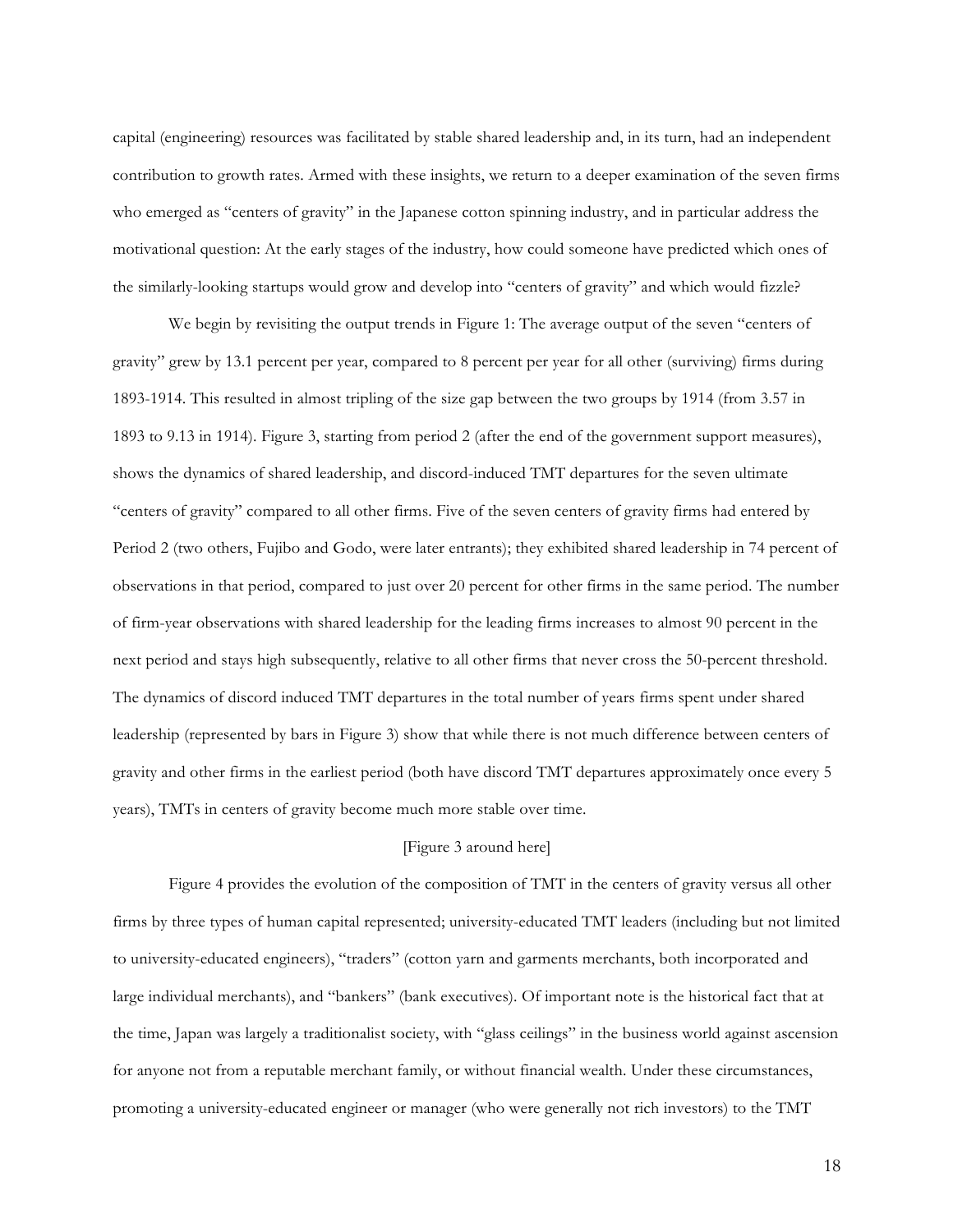required breaking with strong cultural/traditional norms. In this light, the most striking aspect of Figure 4 is the big divergence, starting from period 3, between centers of gravity and other firms in terms of the fraction of TMT leaders with university education. This was the direct result of future centers of gravity adopting the merit-based promotion strategy regardless of wealth and family background.

#### [Figure 4 around here]

Figure 4 shows that early on, a much higher fraction of centers of gravity than other firms had at least one TMT leader with bank ties. Early bank ties helped raise money for larger initial size (even though most capital was raised through stock issues, many stocks were bought on money borrowed from banks). Future centers of gravity were three times larger than an average startup at founding; and more generally, startups with a banker on the founding team are 50 percent higher in initial size relative to startups who do not. The importance of bankers on TMTs, however, sharply declined with time and, in fact, they are largely absent as TMT leaders by the mid-1900s (Figure 4). This is not surprising; as centers of gravity accumulated resources, including internal financial resources, they had less need for external ties to banks. Consistent with the above regression results, there is thus little association between ties to banks and firm growth on average, over the whole industry evolution, but we see that having bank representatives as TMT leaders at the right time (early on) was still important. Centers of gravity were also more likely to have at least one trader as a TMT leader at time of founding compared to other firms, although the gap was smaller than with respect to university-educated engineers or bankers. Also, both centers of gravity *and* other firms show increases in the number of traders as TMT leaders throughout the sample. The trends are almost parallel (Figure 4), which may be why the regression analysis did not pick the importance of market ties. As seen below, such ties, when coupled with stable shared leadership, were quite important for success of centers of gravity.

Figures 3 and 4 thus conform with the results of the quantitative analyses in the previous section; namely, we see that shared and stable leadership not only was a key determinant of higher growth rates, but is also salient for the emergence of the centers of gravity, which additionally broke with tradition by promoting engineering talent, also critical to growth. However, the question remains on *why* this is the case. In other words, what caused firms that had longer durations of shared and stable leadership to have higher growth rates, in terms of the strategies they could enact, or interim attributes or capabilities they could create? The

19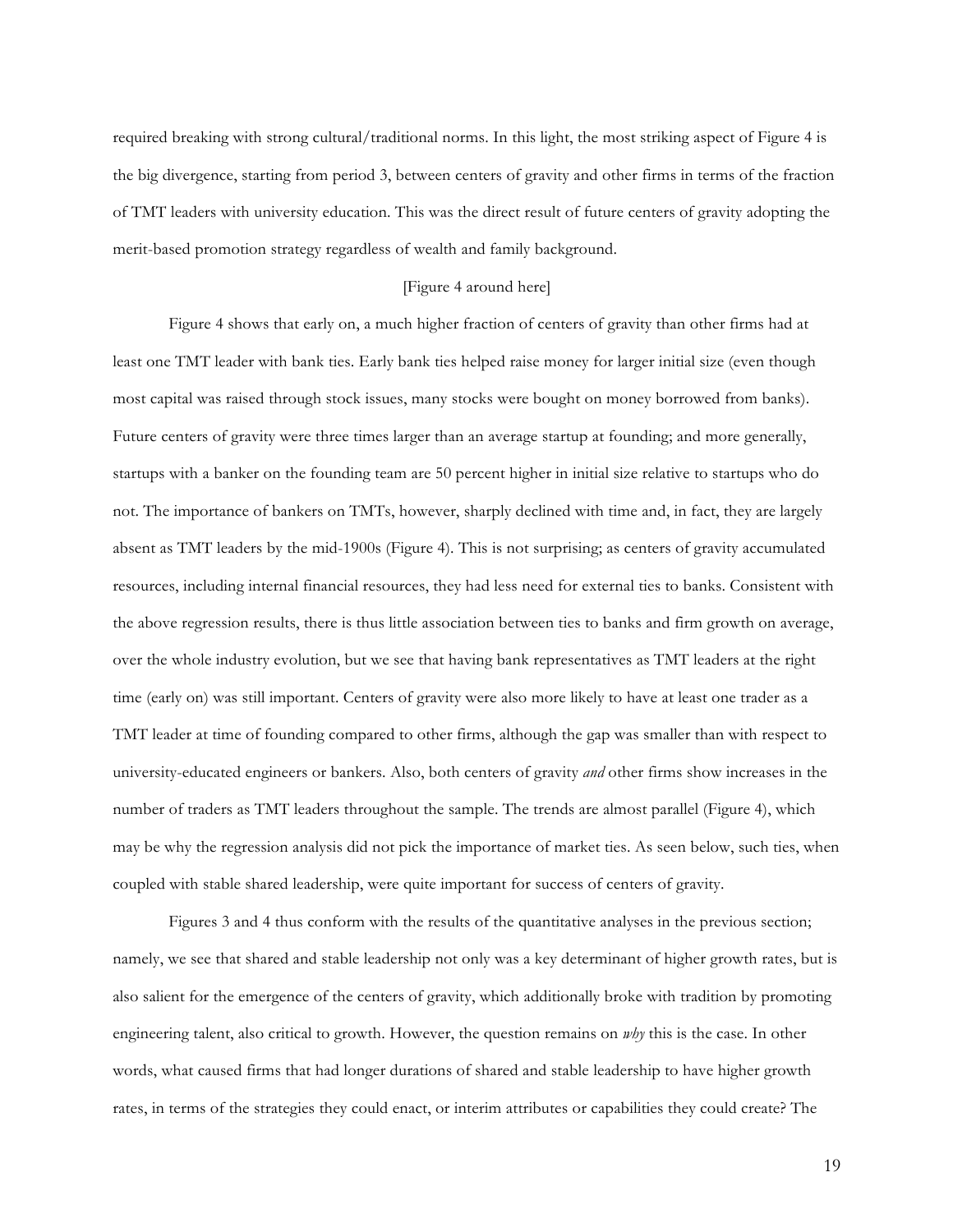rich historic, qualitative data within the individual business histories allow us to move beyond the above "impersonal" panel data analyses and address this question, as we do below.

## **Comparison Set of Similar Sized Startups**

We undertake an in-depth examination of business histories of 15 startups<sup>10</sup>, all of which entered the industry in Periods 1 and 2 (the early and firm take off periods, prior to large-scale entry in period 3).11 Table 8 provides descriptive statistics for them, when grouped in three categories: Group 1 (the future Centers of Gravity) includes five firms: Kanebo, Mie, Settsu, Amabo, and Osaka. Group 2 (the Early Exiters) includes five firms who did not survive the first shakeout (1898-1902): Tenma, Naniwa, Hirano, Senshu, and Miike/Kyushu. Finally, group 3 consists of five firms that survived beyond the first shakeout but exited between 1905-1914: Nagoya, Okayama, Owari, Kanakin, and Tokyo. Where relevant, we append our analysis to include salient examples from business histories of firms not included in these three groups (e.g. later entrant center of gravity firm Godo Spinning as an exception to shared leadership).

## [Table 8 around here]

## *Conditions at Founding and first 10 years of firm existence*

All three groups were similar in their initial size of operations. Moreover, Group 2 firms largely kept pace with Group 1 firms, with their first 10-year growth rates at 196%; Group 3 firms lagged behind slightly at 165%. The founding and first 10 years of firms across all three groups reveal not much differences in TMT members with market knowledge (traders who were cotton yarn and garment merchants); additionally Group 1 and Group 2 were similar in terms of TMT members with financial knowledge (bankers).

In contrast, Group 1 was very different from the other two groups in terms of higher shared leadership at founding, and in the fraction of the first 10 years with shared leadership. The same holds for

<sup>&</sup>lt;sup>10</sup> All the narratives and qualitative information about individual firms are gathered from a) dedicated chapters in Kinugawa (1964) and b) 100-year histories of Toyo Boseki (1986), Kanebo (1988), Unitika (1989), and Fuji Boseki (1998); these were verified whenever possible, through c) executives and white-collar employees lists in "Yakuinroku," and d) the information (including narratives) in shareholders' reports (Kokajo, 1883-1918).

<sup>11</sup> These startups were selected because of least 10 years of history; later startups often did not survive long enough or had outside-sample period histories. Also, post-1892 entrants could leverage technology refinements that occurred in the early 1890s upon entry, and their purchase of higher-quality machines at the onset implies significant differences in physical capital vintages for starting conditions. Of the 35 firms operating in the industry by 1892, we exclude 14 who were smaller former government-promoted mills and thus at a disadvantage right from the onset (Braguinsky, 2015). Six of the newer private startups could not muster enough resources to enter at the minimum efficient scale of 10,000 spindles either, so we exclude them also as not being on equal footing with larger startups in the qualitative sample.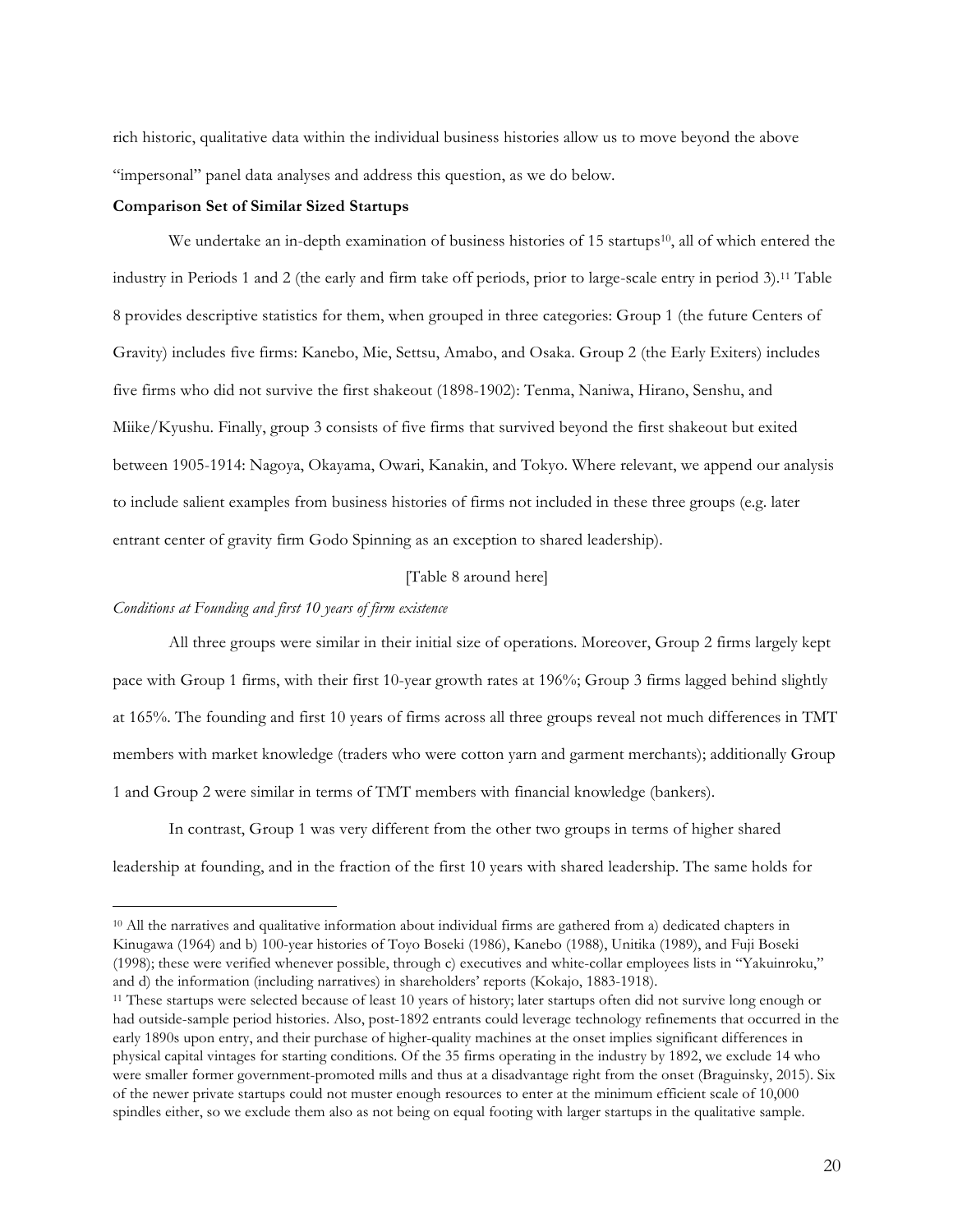TMT stability; only 10% of the shared leadership years are associated with discord related departures for Group1, while the comparable statistics for Group 2 and Group 3 are 40% and 30% respectively. The differences between Group 1 and the other two groups is also stark regarding the engineering talent employed by these firms. All startups in group 1 had university-educated engineers at the time of founding; recall that in periods 1 and 2, university-educated engineers were an extremely scarce resource. Even more striking is the 10 year change: four of five future "centers of gravity" had an 80% increase in the average number of university-educated engineers per firm. On the other hand, both Group 2 and Group 3 firms experienced 67% and 50% attrition in engineering talent, respectively.

#### *University educated TMT Leaders at Helm*

As is already becoming apparent from the above graphs and statistics, a key differentiator for firms in Group 1 was their approach to talent recruitment, retention and promotion—we turn to this issue in greater depth later when discussing strategies enacted by firms as they evolved. Here, we focus on the critical difference in the TMT which is both a correlate and a cause: an attention to merit and productive effort in the choice of TMT leaders. The most telling example is observed in the business histories of Hirano (Group 2), and Settsu and Amabo (Group 1). Hirano was the first among the three to enter the industry. Following the pioneering example of Osaka Spinning (Braguinsky and Hounshell, 2016), Hirano recruited a universityeducated engineer, Kyozo Kikuchi, and immediately sent him to England to acquire knowledge of the stateof-the-art technology. Kikuchi turned out to be an exceptionally talented engineer. When Settsu and Amabo entered the industry, they negotiated his joint appointment as the chief engineer of their firms, alongside his primary job with Hirano.12 Kikuchi was ambitious, and aspired to rise to managerial ranks rather than remain an engineer. When Hirano balked at promoting him because of its glass ceiling for engineers, Amabo gave Kikuchi a seat on its board of directors in 1894 and Settsu followed suit two years later. Kikuchi cut ties with Hirano in 1898; the company was never the same after that and failed in 1902.

All Group 1 firms were willing to promote their university-educated hired personnel to TMT leadership positions. Mie appointed its university-educated and England-trained chief engineer, Tsunezo

 <sup>12</sup> Such sharing of scarce engineering talent was common in the early Japanese cotton spinning industry. See Hunter (1991) for an English-language description of Kikuchi's training in England and his career.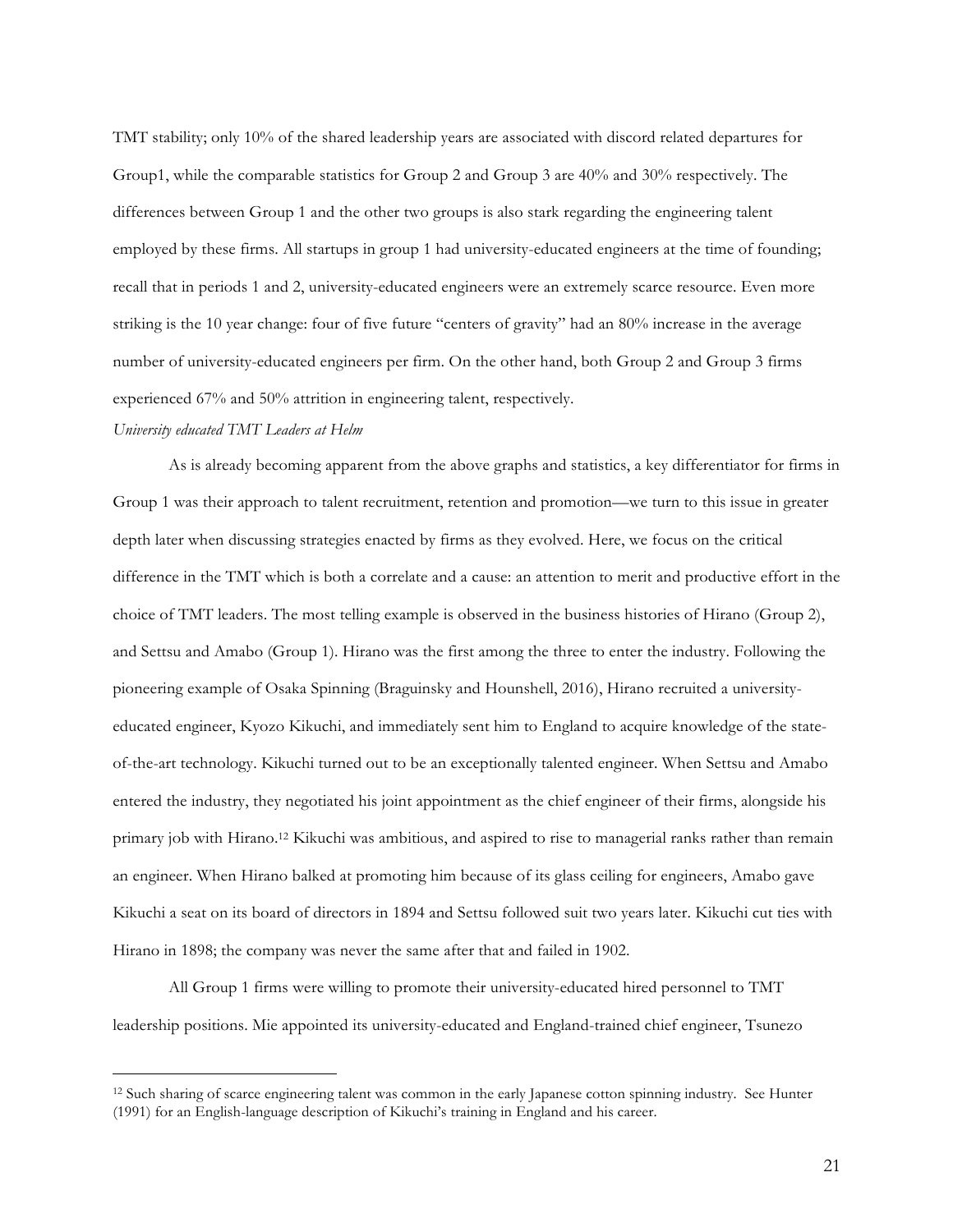Saito, to become a TMT leader in 1891; this also marked the start of shared and stable leadership in the firm for the rest of the sample period. Amabo, as mentioned, promoted Kikuchi in 1894. The other three firms adopted the same strategy shortly thereafter: Osaka in 1895, and Settsu and Kanebo in 1896. Indeed, with the exception of Godo Spinning, all centers of gravity had university-educated TMT leaders throughout their lifecycle. In contrast, the fraction of other firms with a university-educated TMT leaders was well below 10 percent for almost the whole period, either because they were not able to recruit such personnel in the first place or because they could not break with the traditionalist thinking as was the case in Hirano. Apart from providing steady, professional management, university-educated TMT leaders signaled opportunity and helped attract and retain educated engineers from the market by providing them with confidence about their own career ascension potential in the firm, relative to competitors. This is perhaps a major reason why educated engineers flocked to the centers of gravity and increased their observed concentration of top engineering talent, even as the total supply of engineers exploded (Figure 2 above).

#### **Strategies enabled by stable shared leadership**

## *Stable shared Leadership enabled long-term expansion, including through acquisitions*

Stable shared leadership was key to devising and implementing a long-term expansion strategy; this is best illustrated through a comparison of two initially very similar firms: Mie (Group 1) and Owari (Group 3). In 1890, both firms had almost equal size (15,000-16,000 spindles), and both firms employed a universityeducated, top-notch engineer (Owari employed Shunichi Hattori, a graduate of the Imperial University and it had also sent him to study in England). Moreover, Owari was logistically located closer to the industry's market center. Nevertheless, 15 years later, Mie's capacity had quintupled in size to almost 81,000 spindles, while Owari merely doubled to just 30,000 spindles (Mie subsequently acquired Owari). This difference in outcomes can be traced to key TMT differences. Post the single TMT turnover in 1891; Mie was jointly run by two key leaders, the main founder, Denshichi Ito, and the already-mentioned chief engineer Saito. Mie was among the pioneers for a critical strategy for long term success in the industry, eventually adopted by many firms: downstream integration into garment production. Garment production, including for exports, was often more lucrative than yarn production; it also allowed in-house use of spun yarn to provide a cushion against market fluctuations. Creating and implementing this strategy was not easy, however, as it required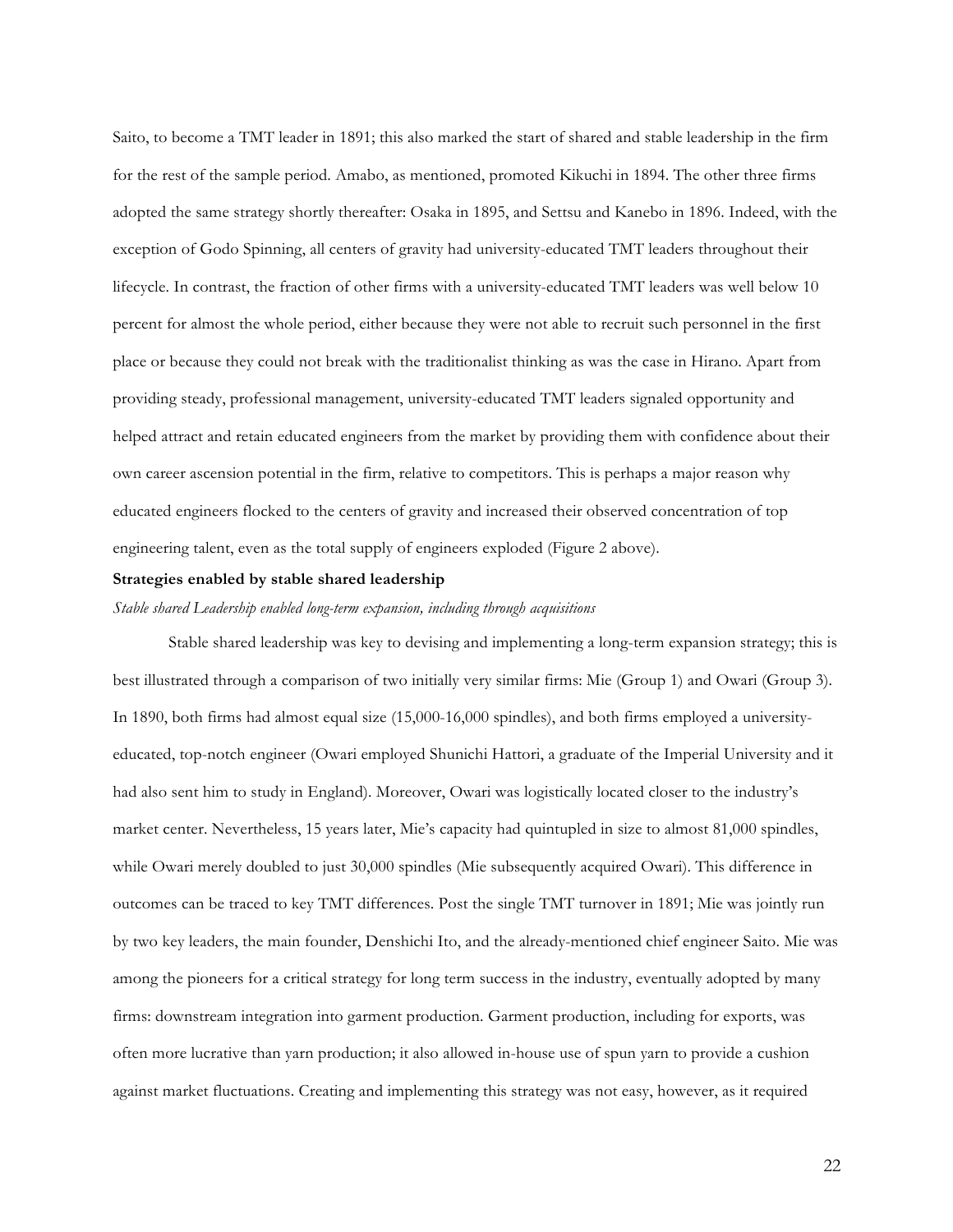careful attention to quality. Saito had to spend significant time and effort, traveling also to the U.S. and Europe to learn about the technology/various types of mechanical looms that may enable them to enter and compete successfully. Here, Ito's management of mills at the homefront was critical in Saito's absence.

Owari presents an almost diametrically opposite case. Founded by Masaka Okuda, the most prominent multi-profile businessman in the Nagoya region13, Okuda had initially created a high-level of shared leadership in Owari, with Tomoemon Kondo, an experienced trader in charge of sales, the alreadymentioned Hattori as the chief engineer, and Nobutaka Okada, an experienced manager with prior operational experience in charge of the mills. However, discord with the shareholders led to Kondo's departure in 1890, and Okada left to lead the industry association at the same time, leaving Hattori as the sole leader from 1891. Though Hattori was promoted to the board of directors in 1895 (so the glass ceiling was not an issue), the extremely frugal Owari's shareholders did not permit the appointment of additional TMT leaders and also voted to cut Hattori's salary by 20 percent and prohibit performance bonuses (Kinugawa, 1964, Vol. 3, Ch. 8). Despite this, Hattori did not quit (by his own admission, he loved the technology and didn't care much about money), but the inability to hire a capable supporting cast created significant managerial diseconomies: mill supervision suffered as he had to take on the other management tasks. The firm never grew, and downstream integration was not even a consideration as its performance went downhill.

As mentioned above, Owari exited in 1905 through acquisition by Mie. Stable shared leadership was also key to long term expansion through acquisitions, starting towards the end of period 3 above (1892-98) and continuing throughout our sample. Along with building new plants and purchasing new machines, centers of gravity took advantage of the fact that many new entrants were able to purchase the latest vintage machines from England but lacked necessary managerial (TMT) resources and skills to utilize them efficiently. Braguinsky et al. (2015) already noted that the acquisition of higher-productivity fixed assets by better managed firms resulted in higher capacity utilization and profitability. Indeed, all of the largest serial acquiring firms in Braguinsky et al. (2015) are the five group 1 firms in Table 8. Once again, Mie is a case in point. Among the eight independent firms in the industrial cluster of the Seo area (between Osaka and

 <sup>13</sup> Okuda was nicknamed Nagoya's Shibusawa, in recognition of his similarity to Shibusawa Eiichi, the founder of Osaka Spinning, and the prolific Japanese industrialist known today as the "father of Japanese capitalism."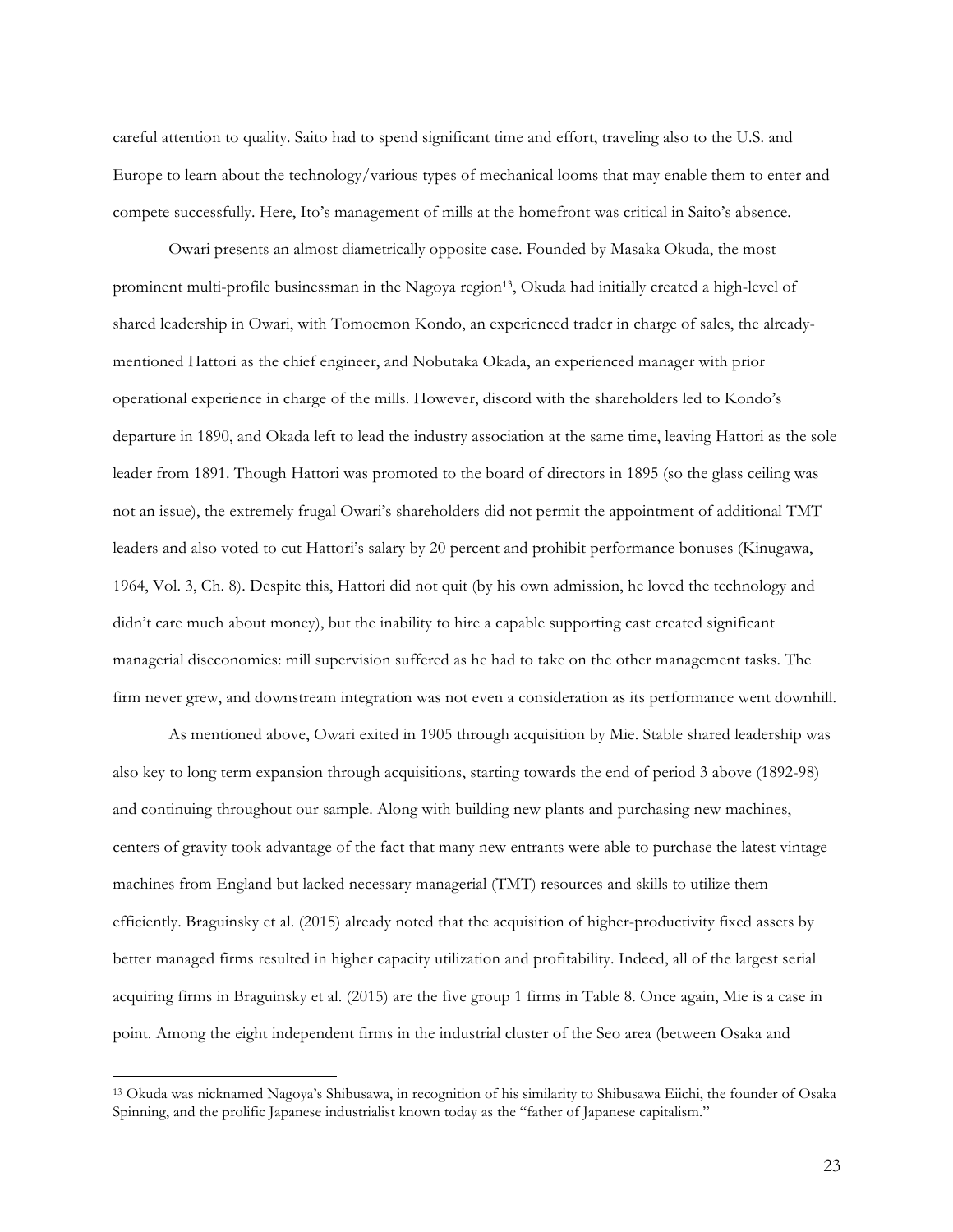Tokyo) around the turn of the 20<sup>th</sup> century, Mie had the highest stable shared leadership: while shared leadership represented 83% (100% after 1891) of all of Mie's firm year observations, the other firms had such leadership in 53% of all observations. Mie had no discord induced TMT departures, while other firms had discords in about 10 percent of observations with shared leadership. Stable shared leadership enabled Mie to be the lead firm in the Seo industrial cluster, and was key to its acquisition of all but one of the area firms in the merger waves post period 3. Mie also acquired two other firms, one each in the Osaka and Tokyo areas.

In Table 9, we present summary statistics on shared leadership and discord induced TMT departures for Group 1 firms in Table 8 (the large serial acquirers), the firms that ended up being acquired by those serial acquirers, and all other acquiring firms (for comparison). Group 1 firms had shared leadership twice as often as the firms they acquired. In contrast, discord induced TMT departures (conditional on having shared leadership) were 2.5 times more likely to occur in the future acquired firms than in the serial acquirers. Strikingly, as the last row of Table 9 shows, all other acquiring firms were not different from the acquired firms along those two dimensions, and almost half of them ended up eventually being acquired themselves in later years. Coupled with the fact that serial acquirers also achieved by far the best post-acquisition performance of the acquired establishments (see Braguinsky et al., 2015), it seems clear that stable shared leadership was a major factor that enabled long-term successful expansion through acquisitions. *Stable shared leadership enabled superior product choice strategies*

Stable shared leadership was also key to successful product choice strategies within the cotton spinning industry, as exemplified by Settsu and Amabo (Group 1). Settsu's stable shared leadership over a 20 year period consisted of company president, Chuemon Takeo, also founder and president of a large trading firm which exported cotton yarns, and Kyozo Kikuchi as its chief engineer and second TMT leader. The joint leverage of Kikuchi's technological leadership and Takeo' superior marketing prowess (Osaka Gaikoku Boeki Shirabe, 1900, p. 55) enabled Settsu to create superior product choice strategies and export two major products (16-count S- and 20-count Z-yarns) to become one of the most profitable firms in the industry, second only to Amabo. Amabo's case is even more spectacular. Kikuchi's promotion to the board in 1894 (as mentioned above) ushered in a new product strategy of penetrating the upscale 42-count doubled yarn market, entirely dominated by high-quality imports from England at the time. This was enabled because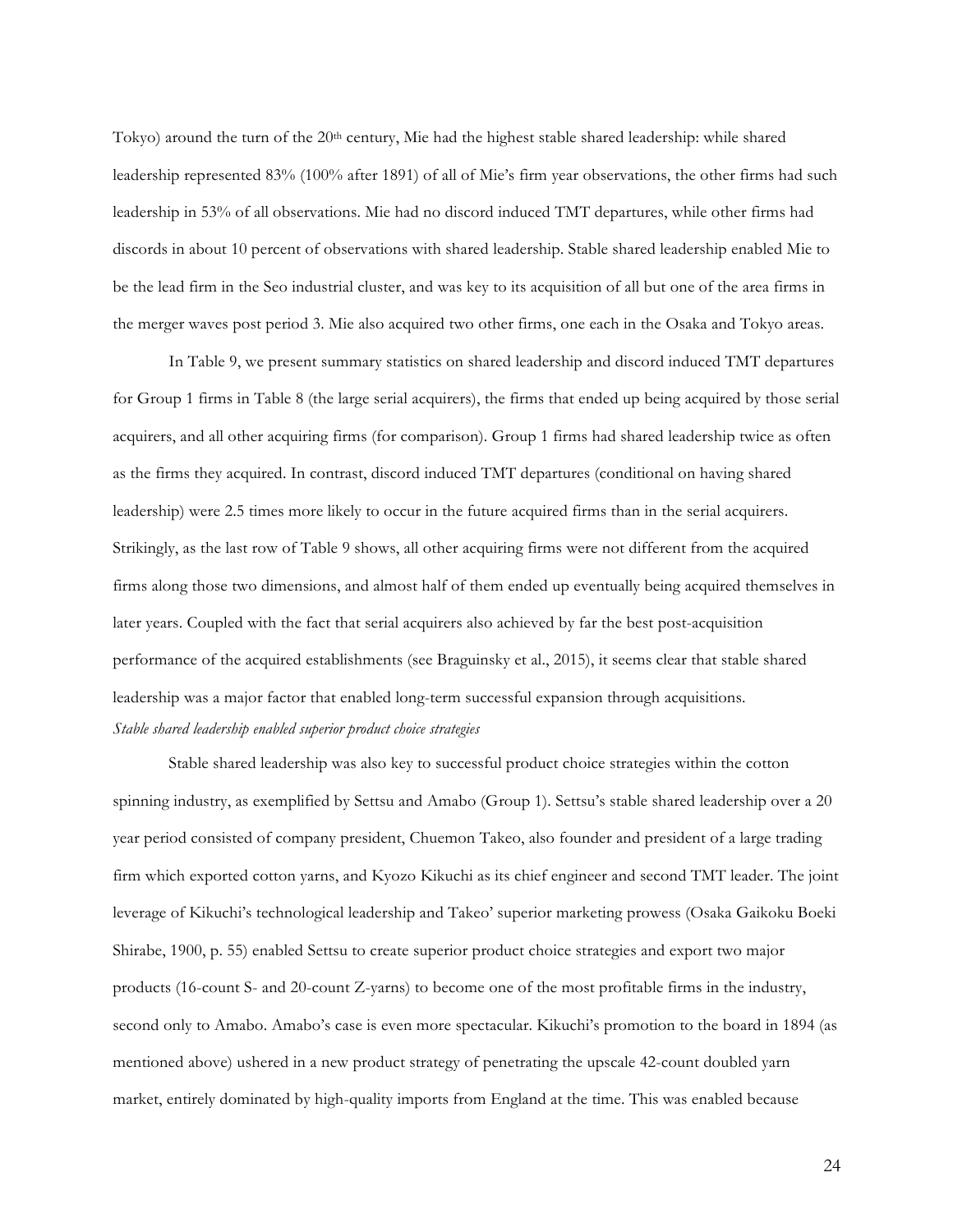Kikuchi and the new company president, Motonosuke Fukumoto (a banker) searched for and recruited Juemon Tashiro as a TMT leader of sales. Their joining of forces overcame various technological and marketing difficulties that could otherwise have derailed the firm (Unitika, 1989). For example, as Kikuchi experimented with various product varieties and developed the right technologies, also traveling abroad to England and the U.S., Fukumoto tended to business operations, and Tashiro went door to door with product samples to persuade Japanese merchants to switch to Amabo from the trusted British suppliers (who also paid generous commissions). In 1899, when the domestic output of 42-count doubled yarn finally exceeded imports, Amabo share constituted a whopping 70 percent, and was responsible for such an overtake of domestic output over imports. Largely through its dominance in this market niche, Amabo became the most profitable firm in the industry, and continued on an increasing profitability trajectory even during the shakeout period when profits of all other firms' profits (even those of other centers of gravity) nose-dived.

Amabo's success in penetrating the upscale 42-count doubled yarn stands in contrast with efforts by two other firms, Heian and Meiji that sought a foothold in this highly profitable niche at around the same time. Neither are included in Table 8 because they were later entrants who exited within the first industry shakeout. Heian did not have shared leadership when it entered the industry in 1896, and even its transition to shared leadership in 1899 was pockmarked by power struggles, leading to two discord induced TMT turnovers in 1900 and 1902. Its share of industry-wide 42-count doubled yarn production peaked at age 2 at 13% in 1897 and declined steadily thereafter till the firm went bankrupt in 1903. Meiji, run by a single leader throughout was able to peak its production of 42-count doubled yarn in 1899 at about 20 percent of total industry share, but also went out of business in 1902. Notable in their failure was their inability to recruit a university-educated engineer, placing them at a huge disadvantage compared to Amabo.

The cases above indicate that stable shared leadership's most important characteristic relative to single leadership was the enabling of division of labor, with each "best in class" leader being able to leverage their talents through smooth and stable coordination with the other talented leaders within the firm. 1415

 <sup>14</sup> We cannot help notice parallels with shared leadership of Henry Ford and James Couzens in the success of Ford Motor Co. (see, e.g., Klepper, 2016, p. 28), and of Steve Jobs and Steve Wozniak in early Apple (Isaacson, 2011). <sup>15</sup> While the historical, "remote sensing" nature of our study precludes the benefits of first hand interviews, documents from the era strongly support the importance of this factor. e.g. Sanji Muto, a TMT leader of Kanebo (more about him below), noted in his autobiography that he could freely concentrate on managing production as he was assured of shared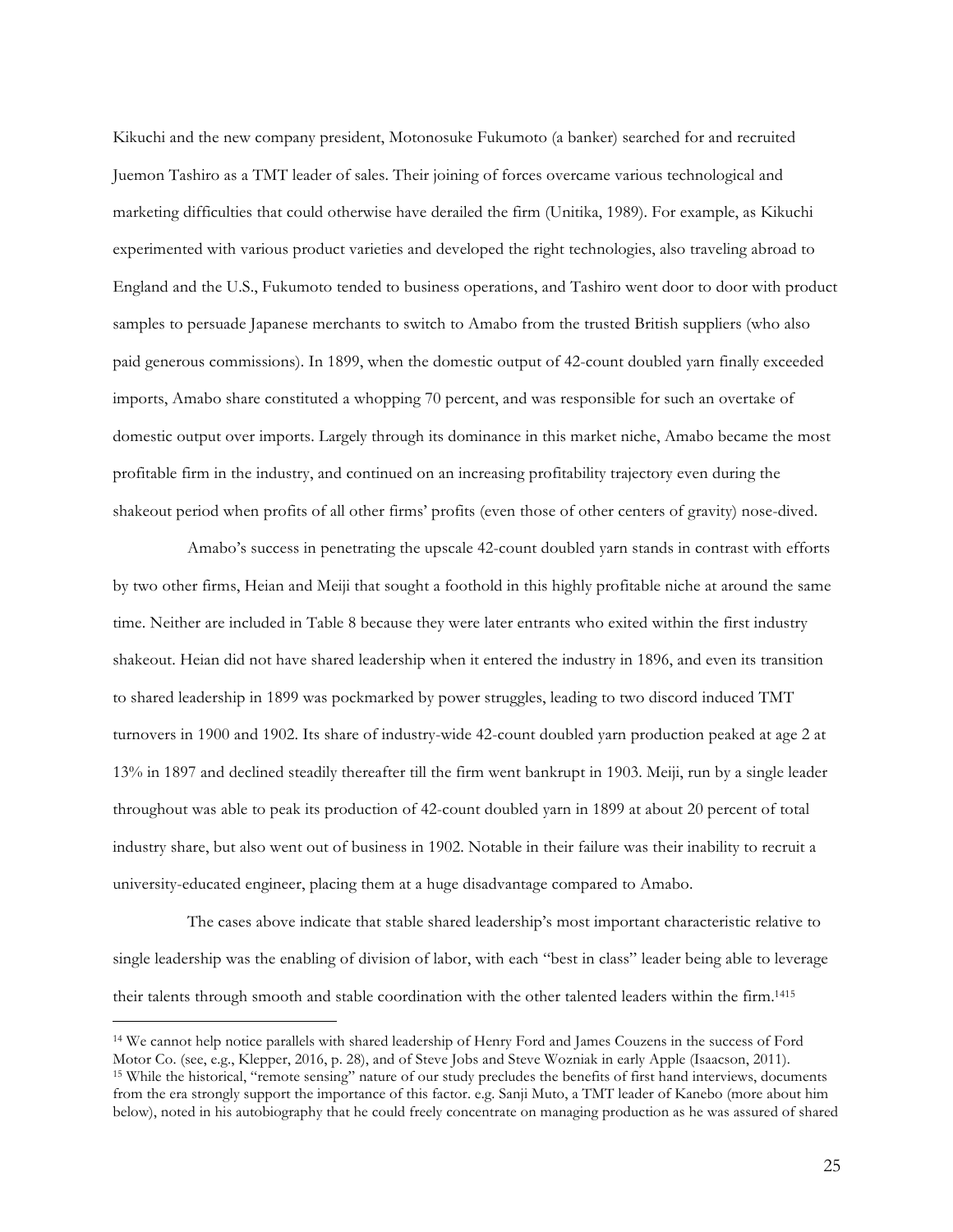## *Other strategic limitations of single leadership relative to stable shared leadership*

We examine additional factors by dwelling into strategic limitations resulting from single leadership. Firms with single leadership experienced difficulty in recruiting highly sought after educated engineers (especially university-educated ones), who eschewed such firms for others with perceived superior promotion prospects. Thus, single leadership within Tokyo Spinning (in Group 3) from 1889-1909 implied that it could only hire its first university-educated engineer in 1908 and the second one in 1912, even as it constructed a large, brand-new factory to produce high-end products. When Tokyo Spinning finally expanded the TMT in 1910, it was too little too late. In 1914, it had to exit through acquisition; given that its management structure was not able to fully leverage its state-of-the-art production facilities. Okayama Spinning (also in Group 3) was run by a single leader until it exited in 1907. While it managed to recruit a university-educated engineer twice (in 1896 and 1898), it was unable to retain them for more than three years.

Transitions from shared to single leadership are also illuminative: Kanakin (Group 3) lost a TMT leader to another firm in 1900, and the lack of immediate replacement resulted in the firm's single leadership after that year. Kanakin also lost its only university-educated engineer (who had been with the firm since founding). Even though the firm had been downstream integrated since inception, with strong positions in both cotton spinning and garment production, Kanakin never recovered from those departures and was subsequently acquired in 1906. Even centers of gravity were not immune from managerial diseconomies problems, once they transitioned to single leadership. Most notable is Osaka Spinning's decline from a strong pioneer leading the industry from inception to barely retaining its center of gravity position at number seven among them. Osaka's shared leadership was first disrupted in 1894, when TMT leader of sales, Rihei Kawamura, quit to found his own trading firm. Subsequent rifts occurred between the company president, Jutaro Matsumoto (a prominent member of the founding team and a rich investor) and its highly-respected chief engineer, Takeo Yamanobe (recruited at the founding and promoted to TMT in 1895). When Matsumoto's attempt to oust Yamanobe was thwarted by the firm founder (though no longer board member) Eiichi Shibusawa (credited, as noted, to be the father of Japanese capitalism), Matsumoto himself had to resign at the ensuing shareholders meeting. Yamanobe, though quite talented, could not attain the earlier

leadership support which enabled, among other things, the financial backing of Mitsui (a large financial group).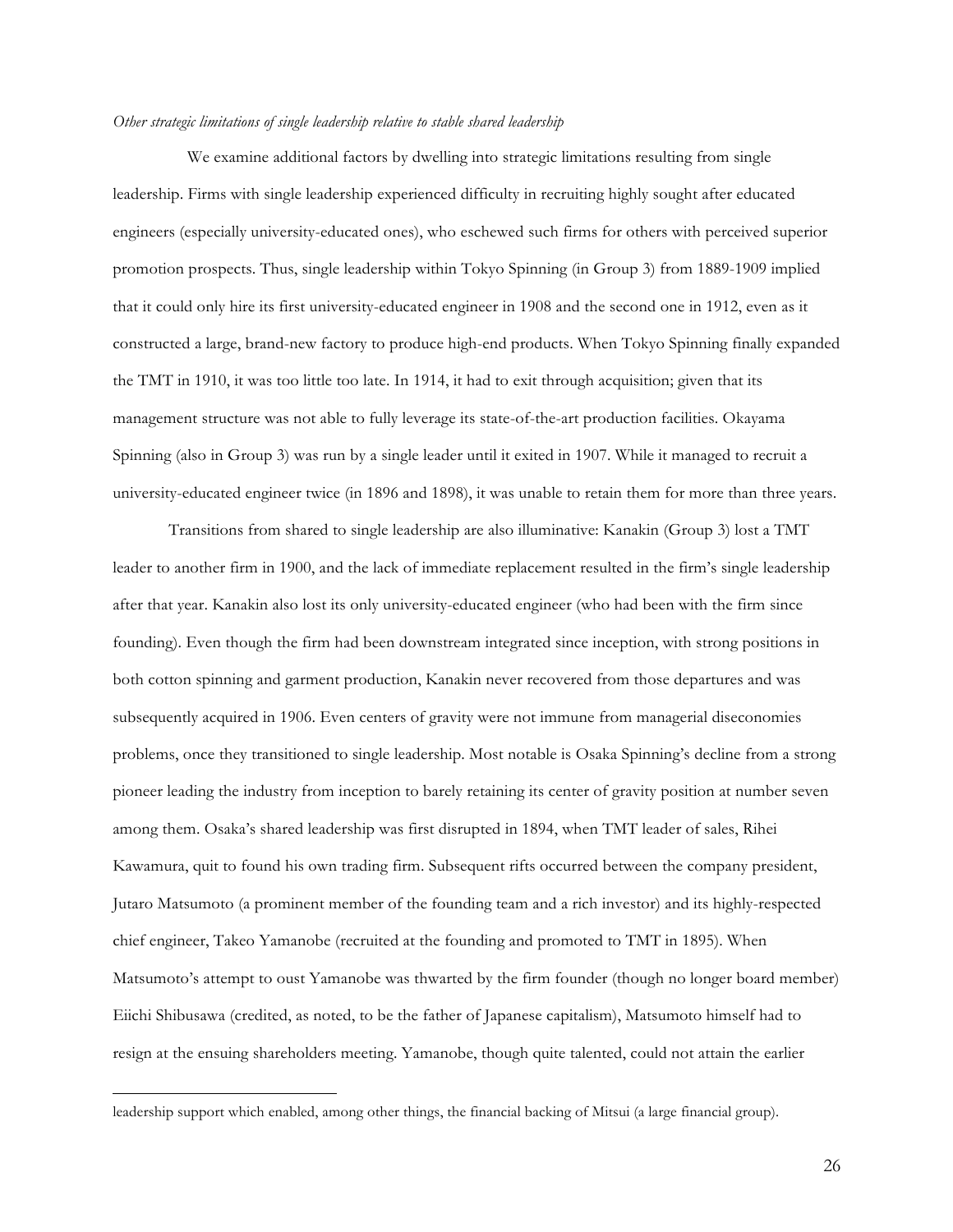growth rates as a single leader, and Osaka stagnated with the average growth rate of output of less than 1 percent per annum in 1898-1905. This period of single leadership also corresponds to loss of educated engineers (Figure A4 in the appendix), including an important university-educated engineer who had been with the firm since 1893. <sup>16</sup> When shared leadership was restored in 1906, the firm resumed growing in size and engineering talent (Figure A4 in the Appendix). Similarly, Fujibo (later entrant not included in Group 1) had been growing rapidly under shared leadership in the early 1900s, but lost momentum when it transitioned to single leadership due to TMT leaders' aging and retiring (Figure A7 in the Appendix).

Perhaps serving as an exception to the rule, Godo Spinning (later entrant and not in Group 1) is the only center of gravity firm with single leadership by Fusazo Taniguchi since its inception in 1900 and throughout our sample, and no university-educated engineer at founding. Taniguchi's ability to nonetheless lead the firm to great heights may be traced to his employee entrepreneurship: he is the only TMT leader among all center of gravity firms with prior industry experience. A yarn trader initially, he had served on the TMT of two cotton spinning firms, and also tried to create a new venture. Key to Taniguchi's success was this insider knowledge, and the strategy of expansion through acquisition of production facilities of failing firms: rather than rely on engineering talent necessary to create new production facilities in-house, Taniguchi grew Godo through superior management of acquired, under-performing mills.

#### **Strategies enacted in the aftermath of discord induced TMT departures**

Stability is important precisely because shared leadership increases the odds that leaders will develop disagreements and discords, both of strategic and inter-personal nature. Indeed, centers of gravity were not immune from these risks either. While the prior section focused on strategies enabled by stable, shared leadership, we now turn to strategies utilized by firms to recover from such discords. The evidence on the frequency of discord induced TMT departures over time in Figure 3 points to another salient feature of the centers of gravity: their ability to learn from early discord induced disruptions and to prevent them from happening in the future. They also seemed more successful in devising strategies to quickly and effectively fill in the leadership holes resulting from discord induced TMT departures, and reduce their disruption costs.

<sup>&</sup>lt;sup>16</sup> The big one-time output decrease in 1893 (Figure A4) is not due to TMT discord but a devastating fire in a mill.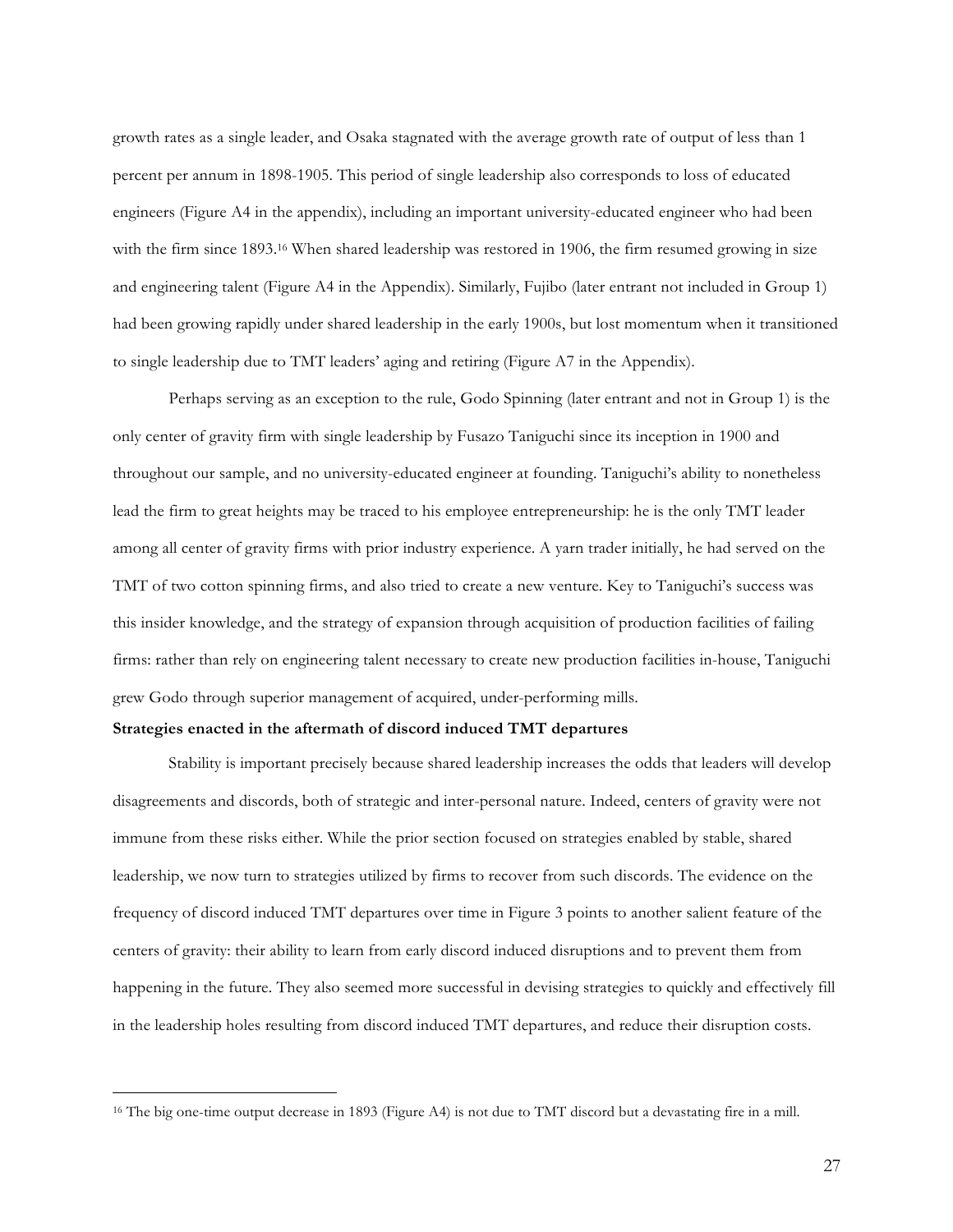## *Strategies based on value creation to address disruptions from discord induced TMT departures*

Our quantitative estimates of within-firm variation already showed that conditional on survival, the largest negative impact on growth was observed in periods of repeated discord induced departures (see Table 5 above). Across firms, inability to control repeated discord induced departures and their disruptions seemed to be fatal, as exemplified by Naniwa Spinning (Group 2). The first discord occurred in 1890 shortly after firm founding, due to the discovery of embezzlement by company president, Heihachiro Kobayashi for his own private business. Even in the reporting of the embezzlement to the shareholders, the just-elected new president, Masatoshi Murakami, chose to be a no-show, leaving another board member to take the heat. Things quickly went from bad to worse, with another embezzlement surfacing in the following year. Rather than dismissing the culprit—a political appointee from the Sumitomo financial group—Naniwa instead promoted him to the board of directors in 1893. The firm underwent six TMT changes and eventually went bankrupt after just 10 years in business. Settsu (Group 1)'s history stands in sharp contrast in its handling of a very similar situation. One of Settsu's founding board members, Jinbei Tanaka, also embezzled shareholders' money for private use right after company founding; moreover, the embezzled amount was several times larger than in Naniwa's case. But Settsu TMT nipped the problem in the bud: they honorably chose to issue 3,800 new shares to cover half the embezzled amount, and these shares were purchased entirely by the 6 remaining founding team members. The remainder was issued as a long-term loan to Tanaka, which he gradually repaid (and helped restore his reputation). The shareholders also elected a new TMT, which featured the already-mentioned Chuemon Takeo as a key leader responsible for the firm's subsequent success.

The manner in which the firms handled strategic disagreements induced departures is also important. Perhaps as a foil to the above examples of Amabo, Settsu and other centers of gravity successful division of labor and coordination, the business histories of several Group 2 and 3 firms reveal a failure to attain fruitful cooperation through frequent infighting. Several group 2 and group 3 firms in Table 8 fizzled because of such disruptions to their shared leadership. For example, Senshu's (Group 2) founding team comprised prominent cotton yarn merchants and investors with prior operational experience; a potentially powerful combination of market and technological competence. But in this (rather typical) case, a constantly shifting power balance between TMT members with different functional experience resulted in four discord-related TMT changes in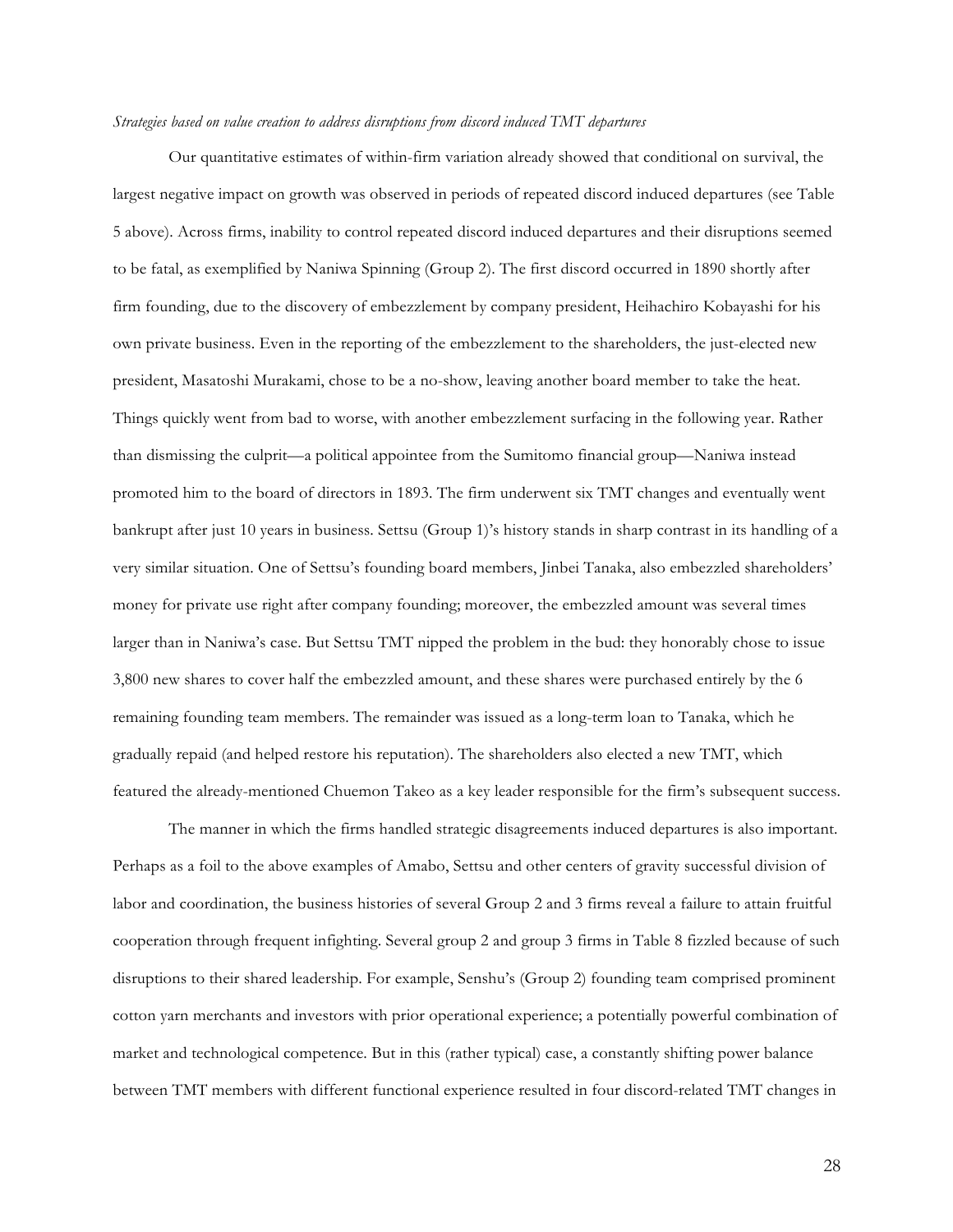ten years. In the process, Senshu lost the university-educated engineer employed at founding. The demise stories of Tenma and Miike/Kyushu (both in Group 2) are eerily similar. Nagoya Spinning (Group 3), a onepoint contender to Mie and Owari, suffered from a major strategic discord in the early 1890s, when one of the key shareholders insisted on bringing in a new TMT member with government connections. The company president was forced out, and the firm performance deteriorated sharply. It was only in 1900, following several years of declining and even negative profits, that the former president's son managed to assume the rein and oust the usurping TMT by giving an impassionate speech at the shareholders meeting. But, this was too little, too late, and the firm eventually exited through acquisition in 1905.

Amabo's approach to strategic disagreements was very different. When Motonosuke Fukumoto proposed new plant construction for producing the 42-count doubled yarn, Chubei Kihara, the company president at the time strongly opposed the plan as too risky. Fukumoto called a shareholders meeting to garner support, leading to Kihara's resignation and Fukumoto becoming the new president of the firm. 17 Fukumoto also ensured Kikuchi's appointment to the board of directors in spite of opposition by making the forceful case that Kikuchi's engineering talent was an even more important resource for the firm than money. Fukumoto's focus on talent and productivity, rather than political connections, was again evidenced in his ensuring Kikuchi succeeded him as president when he had to resign for personal reasons in 1901, again in spite of significant opposition. Such visionary leadership in the face of disagreements proved critical to Amabo's success not only for reasons noted above, but also as underscored in the official company history which today proudly notes: "Kikuchi's promotion to the board of directors meant management by a professional, and was at the time a progressive, enlightening move toward modernization" (Unitika, 1989).

The above examples clarify that differences in TMTs (and shareholders) reactions to similar circumstances (fraud; strategic disagreements) determined whether the TMTs fell apart and dragged the firms down with them, or recovered and enabled continued growth under newly stabilized shared leadership. Notwithstanding the role of some quantifiable measures that could discern across these different reactions (e.g. shared leadership at founding, merit-based promotion policies), the differences in reactions also relate to

 <sup>17</sup> In the spinout literature (Klepper and Thompson, 2010), Fukumoto who would have had to leave and start his own firm. The Amabo case shows new ideas can win also by changing the direction of existing firms through TMT changes.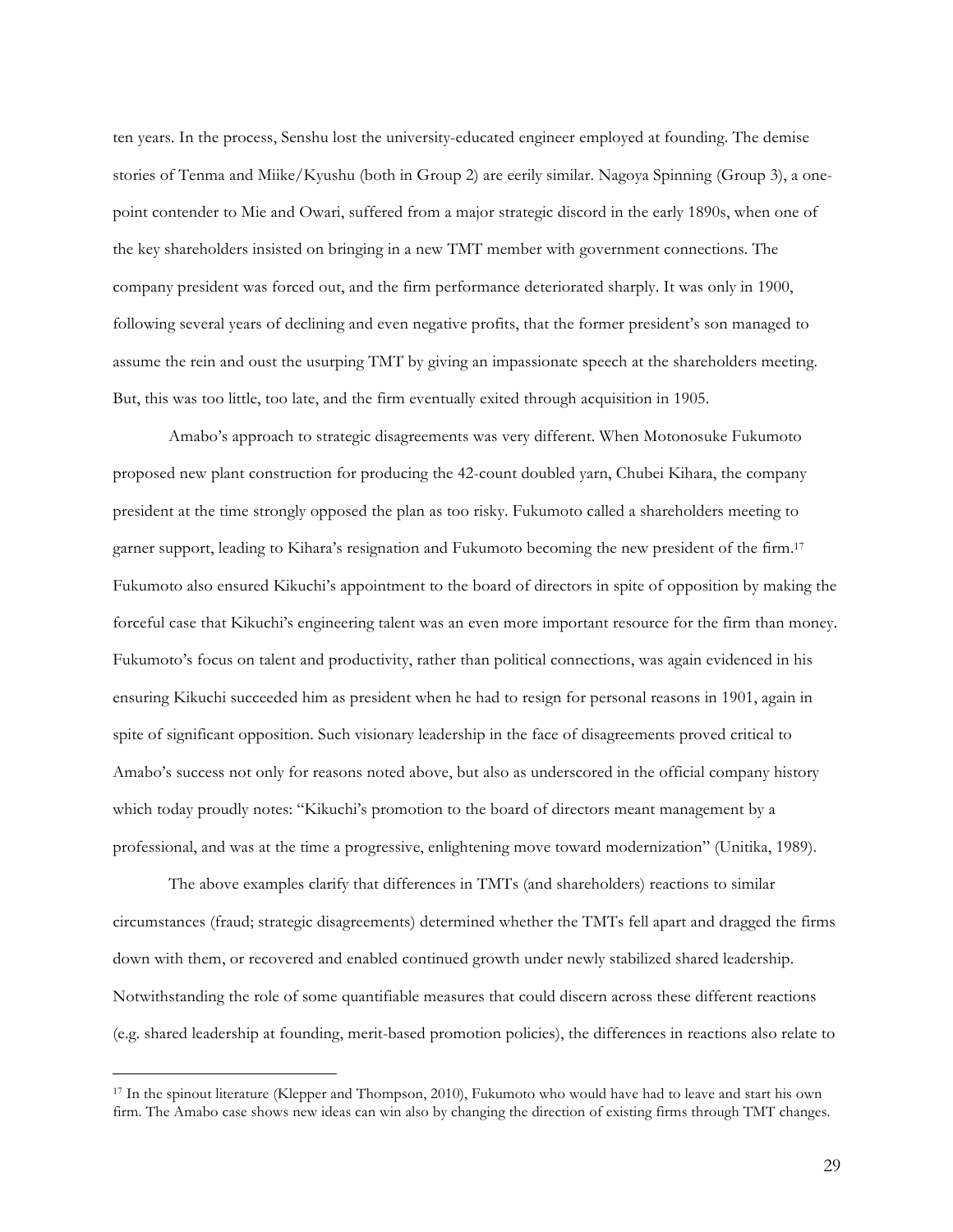the values and principles embodied in the TMTs: their sense of honor, and their commitment to productive value creation. Shared leadership and merit based promotion strategies are also ultimately related to these values, rather than orthogonal or exogenously given to the firms. Accordingly, a key differentiator of centers of gravity from similar-looking firms seems to be value creation-based strategic leadership. *Human capital based strategies to cope with discord induced TMT departures*

Ensuring swift and effective replacement of TMT leadership, whether by external professional managers or internal promotion also seems key to centers of gravity's enduring success. The above examples of promotion of university-educated engineers by Mie, Amabo, Settsu and Osaka (Group 1) show the importance of recruiting and retaining talent during periods of shared and stable leadership, and additional examples elucidate the importance of human capital based strategies in creation and recovery from discord. Kanebo's experience, both early in its history, and in the face of a later, major crisis is a case in point regarding a firm who faced several disruptions, but endured and thrived nonetheless (see Figure A6 in the Appendix). The firm teetered on the verge of bankruptcy following its less than successful launch in the late 1880s. When the leadership turned to Mitsui group (a prominent financial groups) for help, Mitsui initiated two discord induced TMT changes in 1891 and 1893, replacing two holdover TMT leaders by their own prominent university-educated managers, Hikojiro Nakamigawa and Eiji Asabuki. While Kanebo became stable, Nakamigawa and Asabuki realized their prior experience was in finance, and even more specialized management resources were needed for an industrial firm. In 1894 they hired two young university graduates who had also studied in the U.S: Toyoji Wada to manage the main Tokyo mill, and Sanji Muto to manage the newly established Hyogo mill (in the Osaka area). Attempts to resolve rivalry between these two ambitious young men proved unsuccessful, so in 1900, Kanebo's leadership removed Wada and gave Muto authority over both firm branches. Muto spearheaded the technological renewal of the outdated Tokyo mill, and orchestrated several acquisitions where he restructured underutilized production facilities and integrated them into Kanebo's organizational hierarchy (Kuwahara, 2004), resulting in phenomenal growth over the next decade. Later in 1906, when Kanebo's owners sold their controlling block of shares, the firm ended up in the hands of a speculator, Hisagoro Suzuki. Suzuki had sharp disagreements with Muto, leading to the resignation of both Muto and executive director Eiji Asabuki. Long-term Kanebo investors, however, rallied in Muto's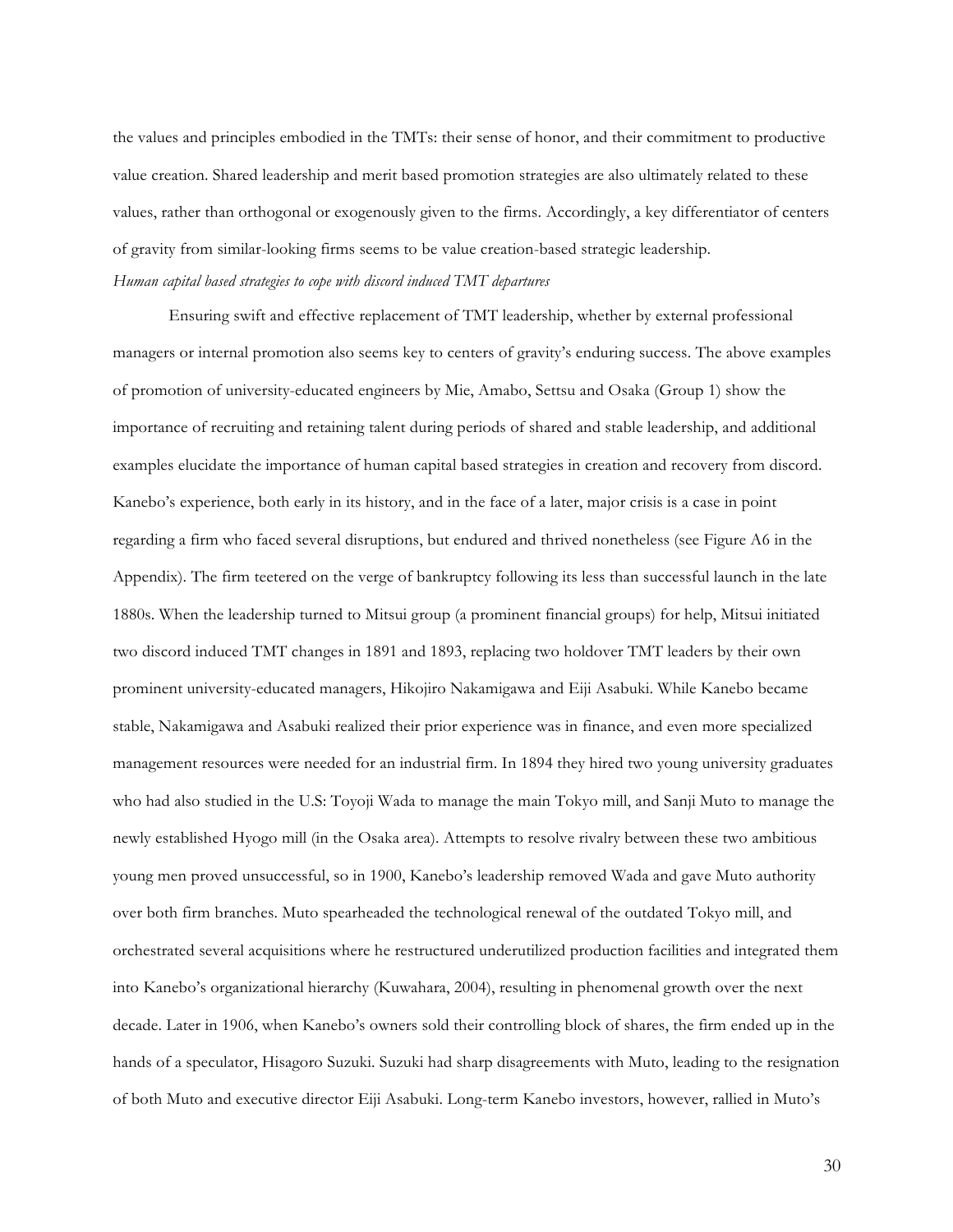support, and the newly elected TMT in early 1907 requested Muto to stay in the advising capacity with Kanebo. When the stock market crash in late 1907 resulted in the seizure of Suzuki's shares of Kanebo by the creditor bank, the earlier thoughtful intervention of Kanebo's investors allowed for Muto's triumphant return as the new executive director, and the firm getting right back on track (visible in Figure A6 in the Appendix).

Fujibo (center of gravity firm not included in Group 1) was also close to bankruptcy when it started operations. When its first attempt of hiring a professional manager from another company (Kanakin) was unsuccessful, the firm entrusted Heizaemon Hibiya, a prominent trader and respected investor with a reputation for turning around failing companies. Hibiya enlisted the above-mentioned Toyoji Wada, who had just been passed over by Kanebo, as a professional manager. The shared leadership between Hibiya, Wada, and Fujibo's executive chairman and major shareholder Kichiemon Hamaguchi, led the firm to stability and steady growth (on average by 20% per year from 1902-1914, see Figure A7 in the Appendix).

In sum, the elucidation of the actual mechanisms that both trigged discord induced TMT departures, and allowed firms to recover from discord induced departures reveal managerial talent at the heart of both dampened growth rates, and the containment of the effects on growth, independent of any shocks to the production function or the demand faced by the firm. Thus, the ultimate factor behind both success and failure of shared leadership was the human element, both in cases where firms turned their fortunes around by enacting the appropriate strategies, and where the firms failed to take such action and fell apart.

## **DISCUSSION AND CONCLUSION**

By digging deep into microfoundations of firm and industry evolution through the integration of history and strategy research, our study shows that contrasted with similar sized peers at the onset, firms that grew to become centers of gravity had disproportionately greater periods of shared and stable leadership as well as focus on value creation through recruiting and promoting superior human capital. These factors enabled firms to both grow in periods of stability because of increased managerial span of control, division of labor, and smooth coordination processes, and also recover more quickly from discord induced departure, through the foundation of value-based focus on human capital strategies. By applying the methodological approach at the intersection of history and strategy research—quantitative analysis of associations between shared and stable leadership and growth rates for *all* firms in the Japanese cotton spinning industry, and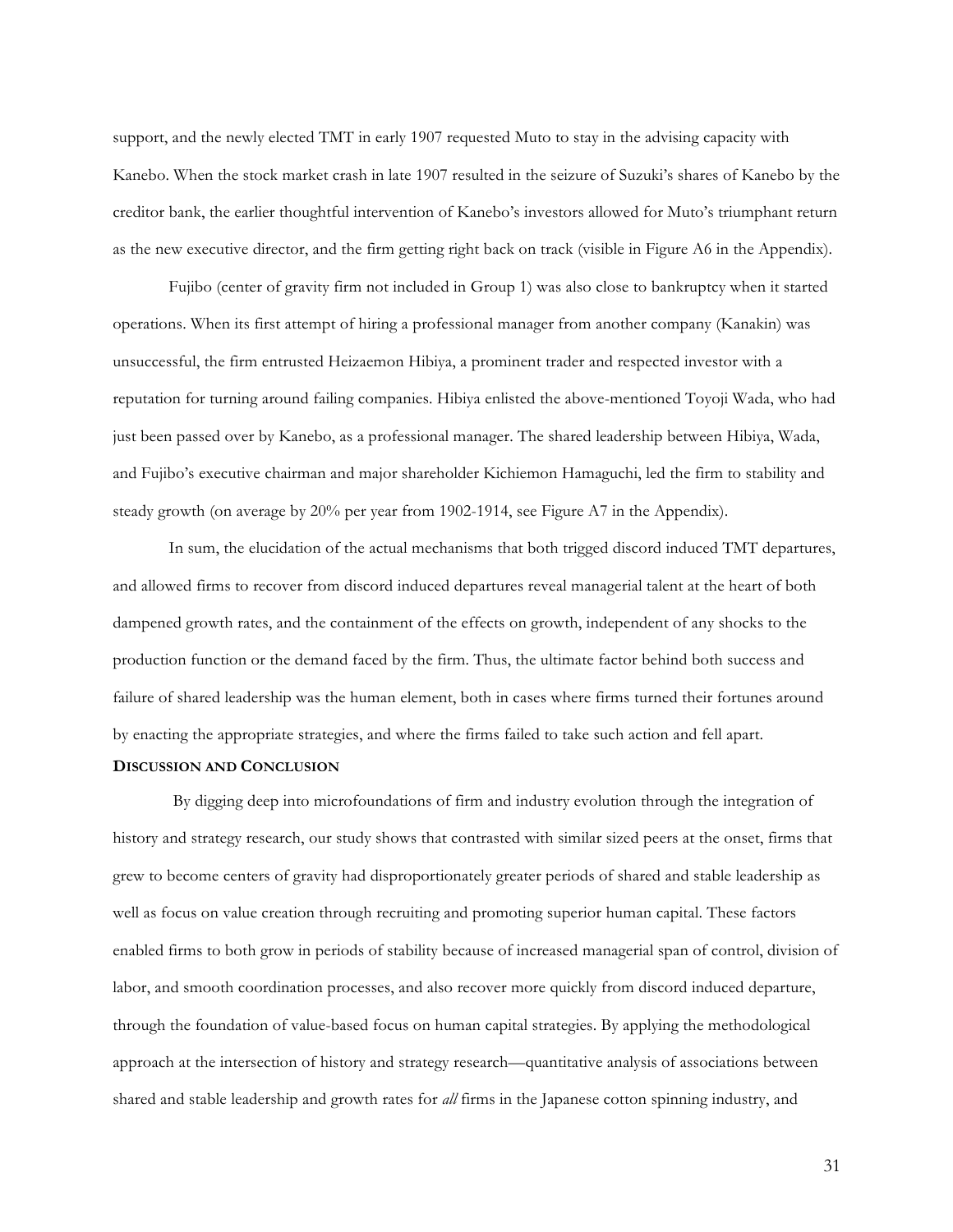qualitative analysis of business histories—we could uncover the strategies enabled by shared and stable leadership, and strategies to minimize disruptions due to discord induced departures.

The insights of our study hark back to the classics' focus on entrepreneurial/managerial *embodiment* of firm capabilities and resources (Lucas, 1978; Penrose, 1959; Schumpeter, 1949[1911]). The history of the Japanese cotton spinning industry shows the capacity of the TMT and its growth are indeed the key factors behind accumulation of talent and physical capital accumulation, and thus the growth of the firm. TMTs themselves do not smoothly transition from founding teams or grow linearly; shared leadership brings with it increased risks of power struggles and discord; the management of which is critical to whether the firm will survive and grow, or wither and die. Prevention of such disruptions and capability to contain their impact if and when they nevertheless happen appear to be key factors that separated "centers of gravity" from other firms that "also ran." Our study shows that the ability to keep high-quality TMTs working together as a Penrosian "working unit" is by itself a scarce resource capable of generating Marshallian quasi-rents. Schumpeter (1987 [1943]) emphasized how such quasi-rents induce entry and lead to industry growth.

We emphasize here another important aspect of this phenomenon: quasi-rents generated by successful entrepreneurial firms attract talented people **into** these firms, but only if the firm's founding principles are based on value creation. When the Meiji era ushered open markets in Japan, enterprising individuals created new ventures. Among these new entrants, those whose focus was on talent and value creation became the best incumbent firms: the "centers of gravity" that attracted more and more talent (and other complementary resources, such as capital, labor, etc.) into their orbit, in a process that can be likened to that of planet formation (with industry organization being similar to the organization of a planetary system). Firms emerged to become the centers of gravity, whose leadership represented (and recruited) the "best in class" talent, with a focus on enterprise and experience rather than political connections and inherited riches, and had willingness to break with tradition in the face of opposition. While industry evolution scholars have studied the role of strategic disagreements and knowledge spillovers in existing firms as spurring entrepreneurial entry (Agarwal et al., 2004; Klepper and Thompson, 2010), the growth effects of cohesion and internal capitalization of opportunities have been understudied. Stable and shared leadership, and the resultant accumulation of talent and physical capital created a virtuous cycle: by recruiting and expanding the

32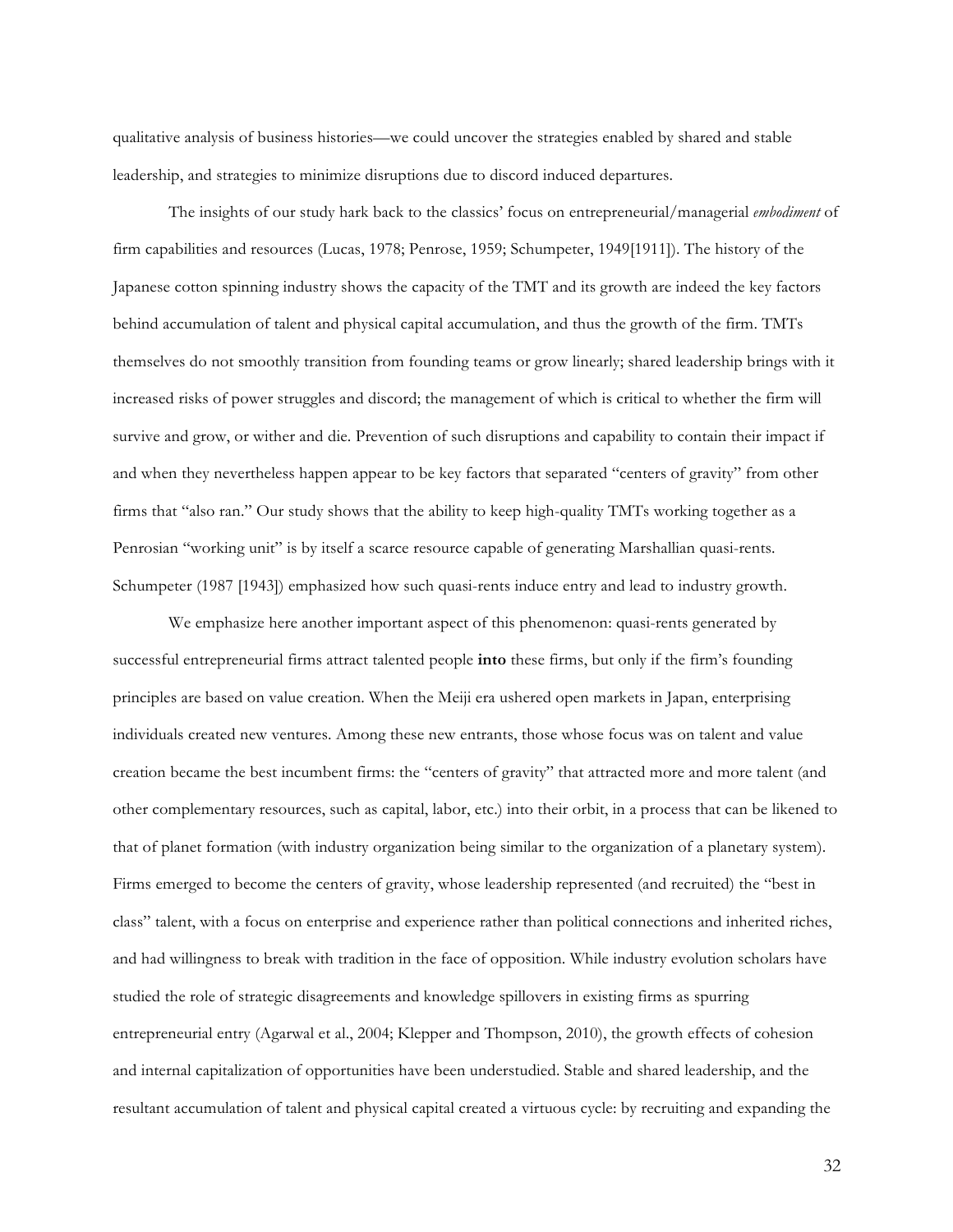overall pool of talent available to them, firms overcame the limitations of managerial span of control and grew the Lucas *x* factor even more effectively. Not just Schumpeterian entrepreneurial entry, but also Penrosian managerial entrepreneurship are critical to firm and industry evolution, and thus economic growth.

These insights permit us to integrate across and contribute to several literature streams. While existing industry evolution studies place primacy on market selection processes and product/process innovation (Jovanovic and MacDonald, 1994a, b; Klepper, 1996; Utterback and Abernathy, 1975), our study highlights the role of managerial talent, and uncovers the key role played by TMT evolution in firm and industry evolution. We contribute to the literature at the intersection of entrepreneurship and strategy (Beckman and Burton, 2008; Boeker and Karichalil, 2002; Bourgeois and Eisenhardt, 1988; Eisenhardt and Schoonhaven, 1990; Williams et al., 2017). By utilizing a unique methodological approach of qualitative and quantitative analysis grounded in historical narratives of *all* firms in an industry, we examine the transition of founding teams to top management teams, and highlight the importance of characteristics such as shared leadership and stability, over and above TMT size and functional diversity. Our findings show similarities in two seemingly separate processes—entrepreneurial team formation processes, and TMT conflict management processes: Founding teams which focus on best-in-class talent and value creation (Shah et al., 2017) become TMT of the more successful firms, and such focus enables the creation of shared and stable leadership, and speedier recovery in instances where discord does occur (Eisenhardt, Kahwajy and Bourgeois, 1997). In doing so, we provide empirical evidence of Penrose's theoretical insights: firms grow based on talent attracting more talent and when the entrepreneurial TMT can build on both operational excellence with innovative experimentation through stable and shared leadership. Finally, our contribution to the TMT literature (Adner and Helfat, 2003; Castanias and Helfat, 1991; Hambrick and Mason, 1984) is in examining TMT composition and turnover and their performance effects over the entire firm lifecycle and over the census of firms within an industry: we show that even high growth firms experience instances of TMT discord. However, sustained disagreements within TMT, results in significantly lower growth rates, and even exit of the firm. Taken together, these contributions highlight the evolutionary processes that permit some firms to become "centers of gravity," implicates managerial talent at the core, and provides comprehensive qualitative and quantitative evidence for the micro-foundations of firm and industry evolutionary trajectories.

33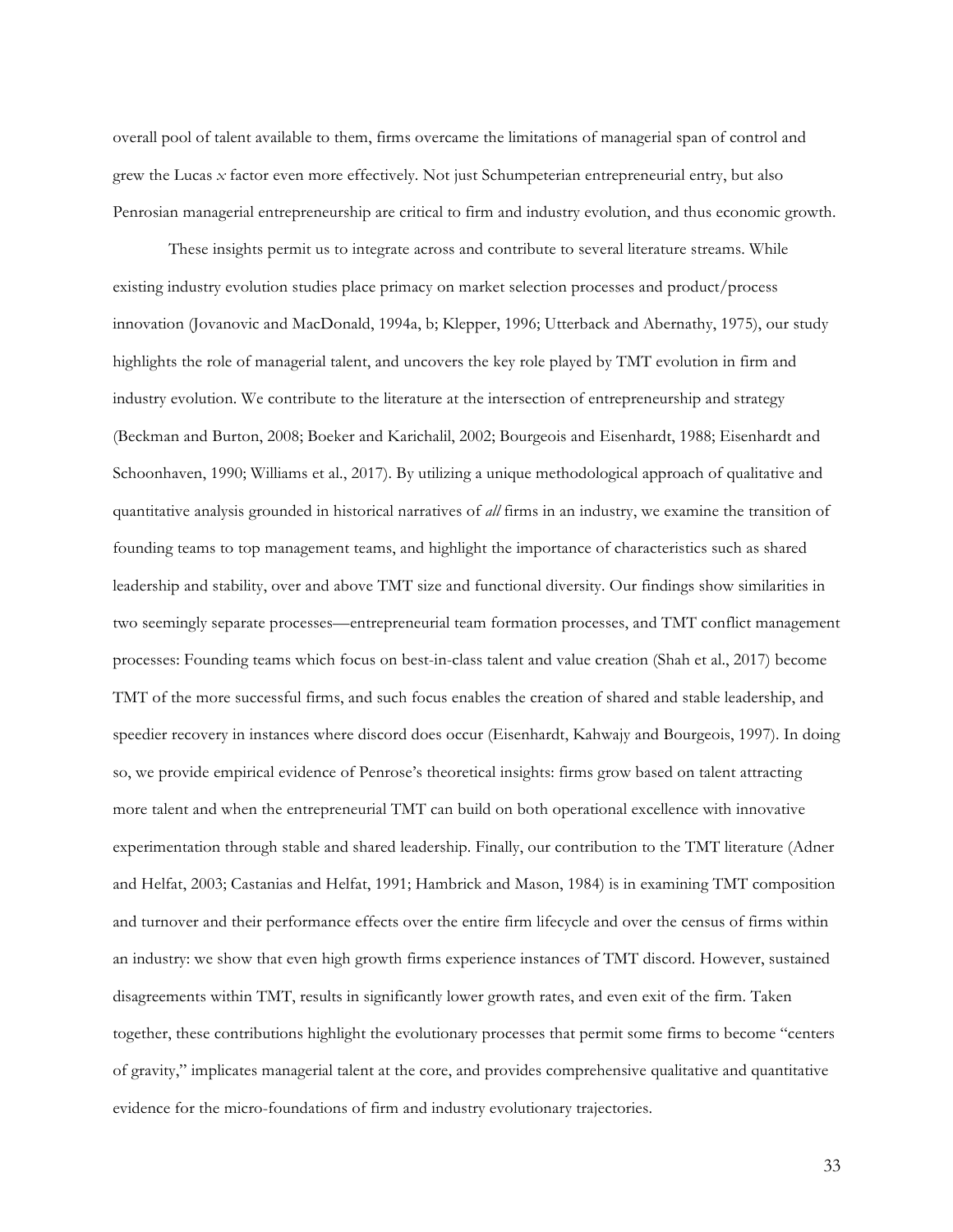#### **REFERENCES**

- Abell P, Felin T, Foss N. 2008. Building micro- foundations for the routines, capabilities, and performance links. *Managerial and Decision Economics* **29**: 489-502.
- Adner R, Helfat CE. 2003. Corporate effects and dynamic managerial capabilities. *Strategic Management Journal* **24**(10): 1011-1025.
- Agarwal R, Sarkar MB, Echambadi R. 2002. The conditioning effect of time on firm survival: an industry life cycle approach. *Academy of Management Journal* **45**(5): 971-994.
- Agarwal R, Echambadi R, Franco AM, Sarkar MB. 2004. Knowledge transfer through inheritance: spin-out generation, development, and survival. *Academy of Management Journal* **47**(4): 501-522.
- Agarwal R, Shah SK. 2014. Knowledge sources of entrepreneurship: firm formation by academic, user and employee innovators. *Research Policy* **43**(7): 1109-1133.
- Argyres N, Mostafa R. 2016. Knowledge inheritance, vertical integration, and entrant survival in the early US auto industry. *Academy of Management Journal* **59**(4): 1474-1492.
- Bayus B, Agarwal R. 2007. The role of pre-entry experience, entry timing, and product technology strategies in explaining firm survival. *Management Science* **53**(12): 1887-1902.
- Beckman CM, Burton MD. 2008. Founding the future: path dependence in the evolution of top management teams from founding to IPO. *Organization Science* **19**(1): 3-24.
- Bernhofen DM, Brown JC. 2004. A direct test of the theory of comparative advantage: the case of Japan. *Journal of Political Economy* **112**(1): 48-67.
- Boeker W. 1992. Power and managerial dismissal: scapegoating at the top. *Administrative Science Quarterly* **37**(3) 400-421.
- Boeker W, Karichalil R. 2002. Entrepreneurial transitions: factors influencing founder departure. *Academy of Management Journal*, **45**(4): 818-826.
- Bourgeois LJ, Eisenhardt KM. 1988. Strategic decision processes in high velocity environments: Four cases in the microcomputer industry. *Management Science* **34**(7): 816-835.
- Braguinsky S. 2015. Knowledge diffusion and industry growth: the case of Japan's early cotton spinning industry. *Industrial and Corporate Change* **24**(4): 769-790.
- Braguinsky S, Ohyama A, Okazaki T, Syverson C. 2015. Acquisitions, productivity, and profitability: evidence from the Japanese cotton spinning industry. The American Economic Review **105**(7): 2086-2119.
- Braguinsky S, Hounshell DA. 2015. Spinning tales about Japanese cotton spinning: Saxonhouse (1974) and lessons from new data. *The Journal of Economic History* **75**(2): 364-404.
- Braguinsky S, Hounshell DA. 2016. History and nanoeconomics in strategy and industry evolution research: Lessons from the Meiji- Era Japanese cotton spinning industry. *Strategic Management Journal* **37**(1): 45-65.
- Castanias RP, Helfat CE. 1991. Managerial resources and rents. *Journal of Management* **17**(1): 155-171.
- Certo ST, Withers MC, Semadeni M. 2017. A tale of two effects: using longitudinal data to compare withinand between-firm effects. *Strategic Management Journal* **38**(7): 1536-1556.
- Chandler AD. 1977. *The Visible Hand*. Harvard University Press.
- Chandler AD. 1990. *Strategy and Structure: Chapters in the History of the Industrial Enterprise*. MIT press.
- Chandler AD. 1992. Organizational capabilities and the economic history of the industrial enterprise. *The Journal of Economic Perspectives* **6**(3): 79-100.
- Christensen C. 1997. *The Innovator's Dilemma: How New Technologies Cause Great Firms to Fail*. Harvard Business School Press: Cambridge, MA.
- Coleman JS. 1990. *Foundations of Social Theory*. Harvard University Press: Cambridge (Mass.).
- Delmar F, Shane S. 2006. Does experience matter: the effect of founding team experience on the survival and sales of newly founded ventures. *Strategic Organization* **4**(3): 215-247.
- Eisenhardt KM, Bourgeois LJ. 1988. Politics of strategic decision making in high-velocity environments: toward a midrange theory. *Academy of Management Journal* **31**(4): 737-770.
- Eisenhardt KM, Kahwajy JL, Bourgeois L. 1997. How management teams can have a good fight. *Harvard Business Review* **75**: 77-86.
- Eisenhardt KM, Schoonhoven CB. 1990. Organizational growth: linking founding team, strategy, environment, and growth among U.S. semiconductor ventures, 1978-1988. *Administrative Science Quarterly* **35**: 504-529.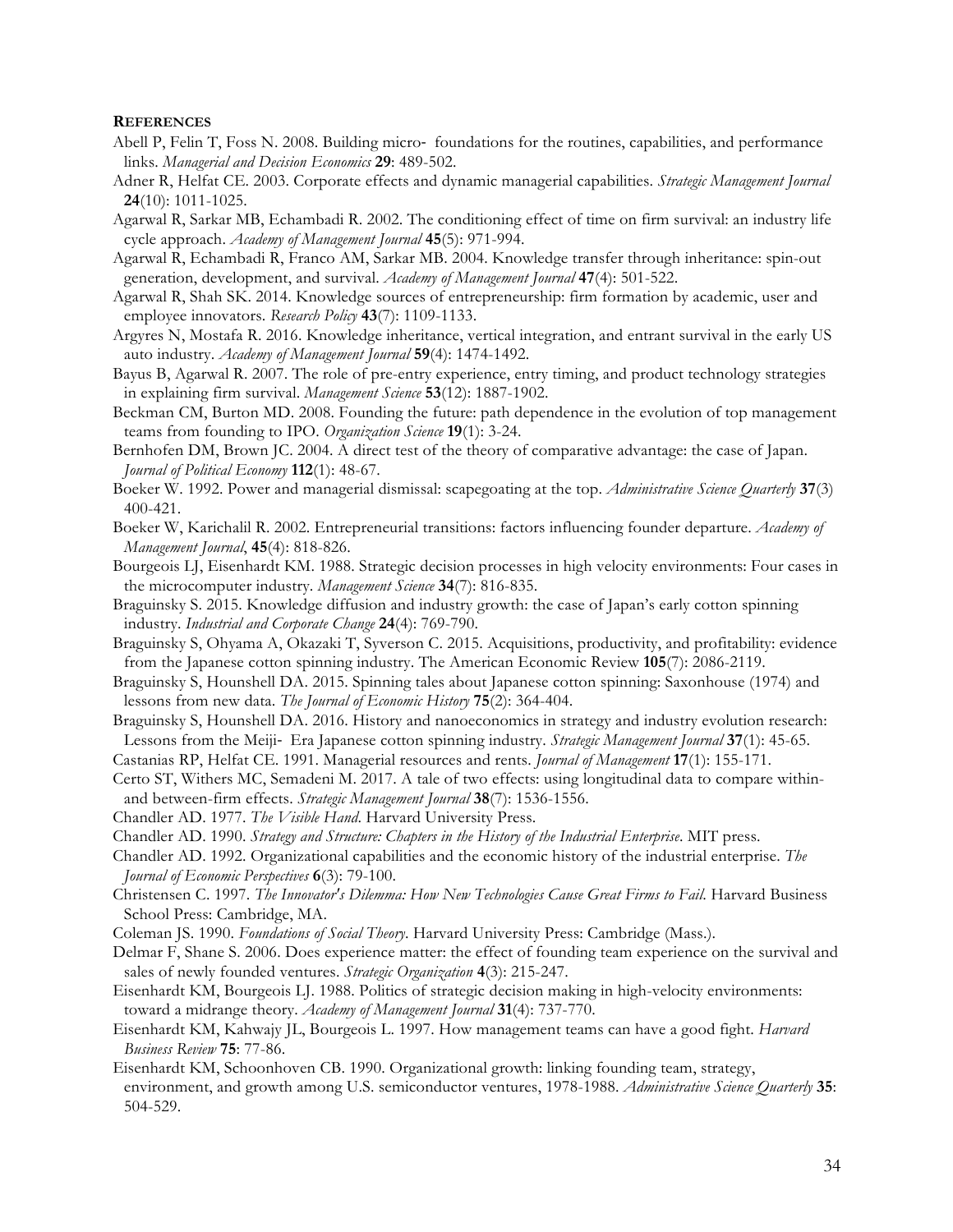- Felin T, Foss NJ, Ployhart RE. 2015. The microfoundations movement in strategy and organization theory. *Academy of Management Annals* **9**(1): 575-632.
- Fletcher WM. 1996. The Japan spinners association: creating industrial policy in Meiji Japan. *Journal of Japanese Studies* **22**(1): 49-75.
- Fuji Boseki. 1998. *Fuji Boseki Hyakunenshi (100 years of Fuji Boseki)*, Fuji Boseki Kabushiki Gaisha, Tokyo.
- Geppo (Monthly Bulletin of the Japanese Cotton Spinners' Association) (in Japanese). 1889–1920. Dainihon Boseki Rengokai: Osaka, Japan.
- Gort M, Klepper S. 1982. Time paths in the diffusion of product innovations. *The Economic Journal* **92**(367): 630-654.
- Hambrick DC. 2007. Upper echelons theory: an update. *Academy of Management Review* **32**(2): 334-343.
- Hambrick DC, Mason PA. 1984. Upper echelons: The organization as a reflection of its top managers. *Academy of Management Review* **9**(2): 193-206.
- Helfat CE, Martin JA. 2015. Dynamic managerial capabilities: review and assessment of managerial impact on strategic change. *Journal of Management* **41**(5): 1281-1312.
- Hunter J. 1991. British training for Japanese engineers: the Case of Kikuchi Kyozo. In *Britain and Japan 1859- 1991*, Cortazzi H, Gordon D (eds.), Routledge, London: 137-146.
- Ingram P, Rao H, Silverman BS. 2012. History in strategy research: what, why, and how? In *History and Strategy (Advances in Strategic Management, Volume 29),* Steven J. Kahl, Brian S. Silverman, Michael A. Cusumano (eds.). Emerald Group Publishing Limited: 241-273.
- Isaacson W., 2011. *Steve Jobs*. JC Lattès.
- Jinmeiroku, 1892, 1898, 1907. *Nihon Zenkoku Shoko Jinmeiroku* (*All-Japan Registry of Traders and Craftsmen*, in Japanese). 1892, 1898, 1907. Available at
- http://dl.ndl.go.jp/search/searchResult?featureCode=all&searchWord=日本全国商工人名録 &viewRestricted=0.
- Jovanovic B, MacDonald GM. 1994a. Competitive diffusion. *Journal of Political Economy* **102**(1): 24-52.
- Jovanovic B, MacDonald GM. 1994b. The life cycle of a competitive industry. *Journal of Political Economy* **102**(2): 322-347.
- Kanebo. 1988. *Kanebo Hakunen-shi [100 Years of Kanebo in Japanese]*. Kanebo Kabushiki Gaisha, Osaka.
- Kinugawa T. 1964. *Hompo Menshi Boseki Shi (History of the Japanese Cotton Spinning Industry)* in 7 volumes. Tokyo: Hara Shobo .
- Klepper S. 1996. Entry, exit, growth, and innovation over the product life cycle. *The American Economic Review* **85**(3): 562-583.
- Klepper S. 2002. Firm survival and the evolution of oligopoly. *Rand Journal of Economic* **33**(1): 37-61.
- Klepper S. 2016. *Experimental Capitalism: The Nanoeconomics of American High-Tech Industries*. Princeton University Press, Princeton, NJ.
- Klepper S, Simons KL. 2000. Dominance by birthright: entry of prior radio producers and competitive ramifications in the U.S. television receiver industry. *Strategic Management Journal* **21**: 997-1016.
- Klepper S, Thompson P. 2010. Disagreements and Intra-Industry Spinoffs. *International Journal of Industrial Organization* **28**: 526-538.
- Kōkajō (Company reports) (1896-1920), Osaka University Library: Osaka, Japan, in Japanese.
- Kuwahara T. 2004. The development of factory management in Japan during the early stages of industrialization. The Kanegafuchi cotton spinning company, 1900–1910. In *The Fibre That Changed the World: The Cotton Industry in International Perspective, 1600–1990s*, Farnie DA, Jeremy DJ (eds.), Oxford: Oxford University Press: 495-519.
- Landes DS. 1965. Japan and Europe: contrasts in industrialization. *The State and Economic Enterprise in Japan*: 93-182.
- Lucas RE. 1978. On the size distribution of business firms. *The Bell Journal of Economics*: 508-523.
- Malerba F, Nelson R, Orsenigo L, Winter S. 1999. 'History-friendly' models of industry evolution: the computer industry. *Industrial and Corporate Change* **8**(1): 3-40.
- Mostafa R, Klepper S. 2017. Industrial development through tacit knowledge seeding: evidence from the Bangladesh garment industry. *Management Science*. Advance online pulication. doi: 10.1287/mnsc.2016.2619
- Osaka Gaikoku Boeki Shirabe ("Research on Osaka External Trade," in Japanese). 1900. Available at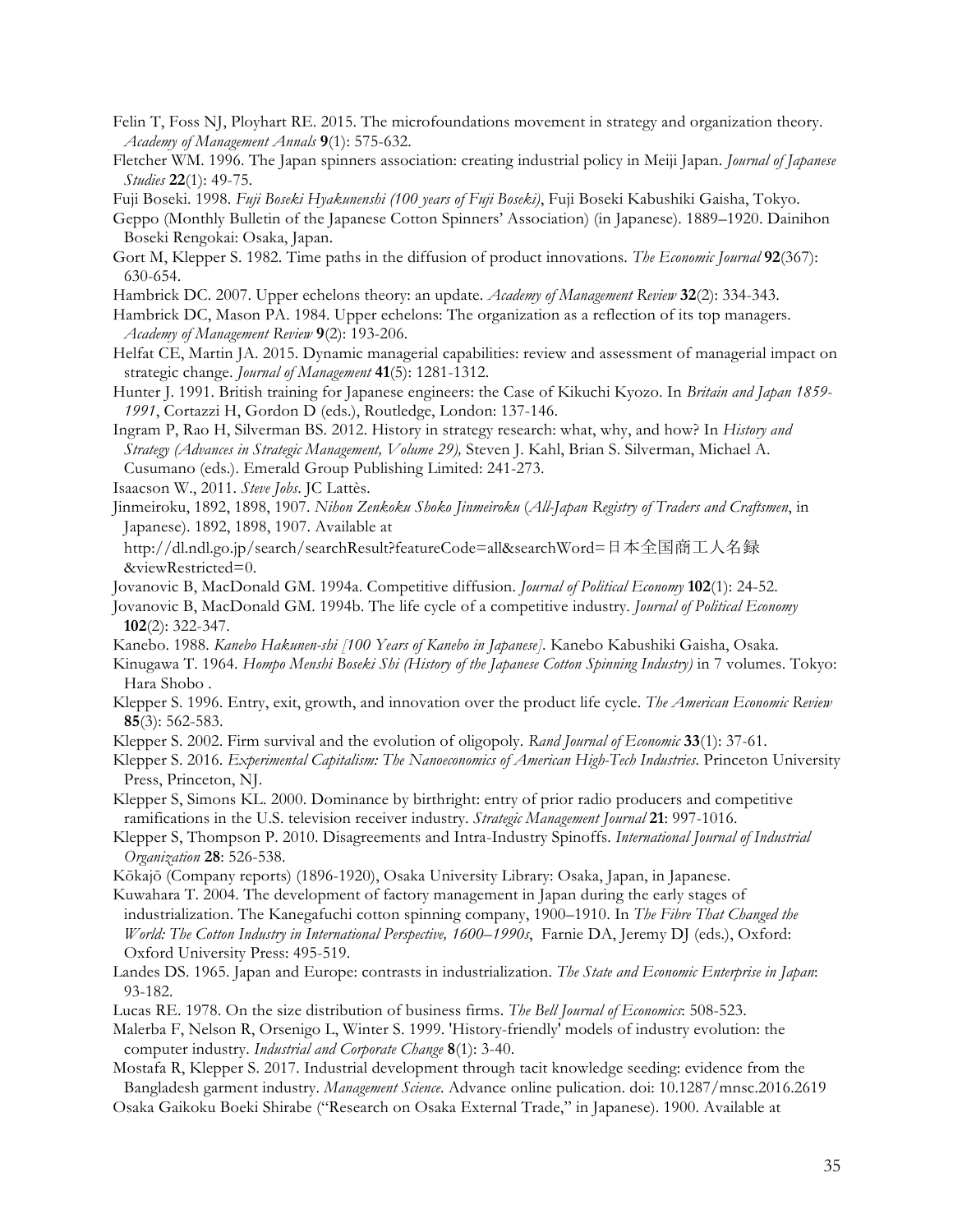http://www.dl.ndl.go.jp/info:ndljp/pid/804056.

- Penrose E. 1959. *The Theory of the Growth of the Firm*. Blackwell: Oxford, U.K.
- Ruef M, Aldrich HE, Carter NM. 2003. The structure of founding teams: homophily, strong ties, and isolation among US entrepreneurs. *American Sociological Review* **68**(2): 195-222.
- Sankosho, 1903-1920. *Menshi Boseki Jijo Sankosho* (*Reference Materials on the State of the Spinning Industry*) (in Japanese). Dainihon Boseki Rengokai: Osaka, Japan.
- Saxonhouse GR. 1971. *Productivity Change in the Japanese Cotton Spinning Industry*, 1891-1935. Yale University.
- Saxonhouse GR. 1974. A tale of Japanese technological diffusion in the Meiji period. *The Journal of Economic History* **34**(1): 149-165.
- Shah S, Agarwal R, Echambadi R. 2017. Jewels in the crown: motivations and team building processes of employee entrepreneurs. In *Academy of Management Proceedings*. Academy of Management.
- Schumpeter JA. 1949 (first published in 1911). *Theory of Economic Development: An Inquiry Into Profits, Capital, Credit, Interest, and the Business Cycle.* Harvard University Press, Cambridge, Massachusetts.
- Schumpeter JA. 1987 (first published in 1943). *Capitalism, Socialism and Democracy*. Counterpoint, New York.
- Sine WD, Mitsuhashi H, Kirsch DA. 2006. Revisiting Burns and Stalker: formal structure and new venture performance in emerging economic sectors. *Academy of Management Journal* **49**(1): 121-132.
- Skrondal A, Rabe-Hesketh S. 2004. *Generalized Latent Variable Modeling: Multilevel, Longitudinal, and Structural Equation Models.* Crc Press.
- Stinchcombe A. 1965. Social structure and organizations. In *Handbook of Organizations*, March JG (eds.), Rand-McNally: Chicago.
- Suarez FF, Lanzolla G. 2007. The role of environmental dynamics in building a first mover advantage theory. *Academy of Management Review* **32**(2): 377-392.
- Teece DJ. 1986. Profiting from technological innovation: implications for integration, collaboration, licensing and public policy. *Research Policy* **15**(6): 285-305.
- Toyo Boseki. 1986. *Toyoboseki Hyakunenshi* (One Hundred Years of Toyo Boseki), Toyobo (in Japanese): Osaka, Japan.
- Tripsas M, Gavetti G. 2000. Capabilities, cognition, and inertia: evidence from digital imaging. *Strategic Management Journal* **21**: 1147-1161.
- Unitika. 1989. Unitika Hyakunenshi (100 years of Unitika, in Japanese). Available at http://www.unitika.co.jp/company/archive/history/
- Utterback JM, Abernathy WJ. 1975. A dynamic model of process and product innovation. *Omega* **3**(6): 639- 656.
- Wasserman N. 2012. *The Founder's Dilemmas: Anticipating and Avoiding the Pitfalls That Can Sink a Startup*. Princeton University Press.
- Williams C, Chen PL, Agarwal R. 2017. Rookies and seasoned recruits: how experience in different levels, firms, and industries shapes strategic renewal in top management. *Strategic Management Journal* **38**(7): 1391- 1415.
- Winter SG. 1994. Organizing for continuous improvement: evolutionary theory meets. In *Evolutionary Dynamics of Organizations*, Baum JAC, Singh JV (eds.), Oxford University Press.
- Yakuinroku, 1893-1914. *Zenkoku Shogaisha Yakuinroku* (*All-Japan Registry of Firms Executives*, in Japanese).

Available at http://dl.ndl.go.jp/search/searchResult?featureCode=all&searchWord=日本全国諸会社役

員録&viewRestricted=0.

Zollo M, Winter SG. 2002. Deliberate learning and the evolution of dynamic capabilities. *Organization Science* **13**(3): 339-351.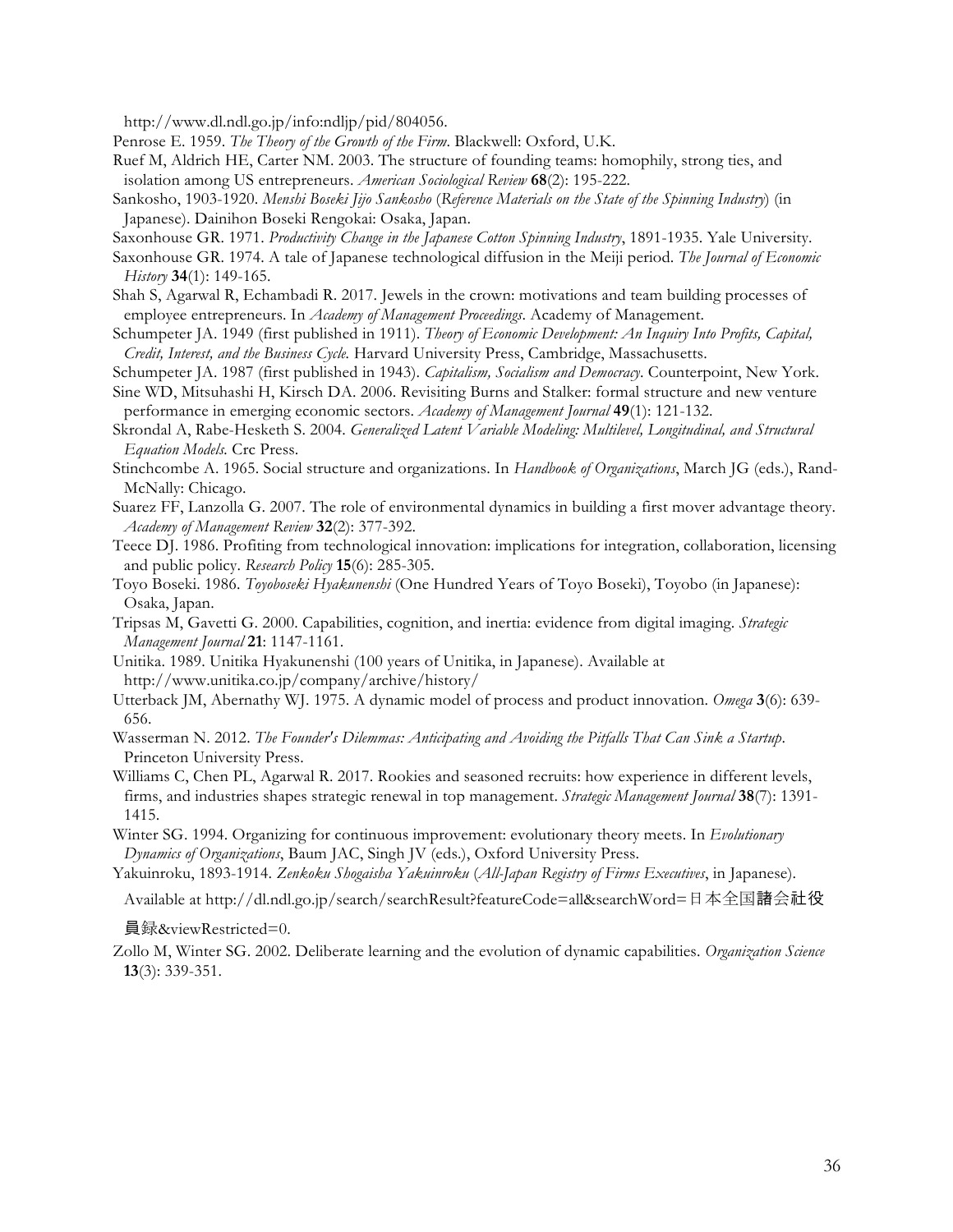## **Table 1: Research Variables**

|                                                                         | Definitions                                                                                                                                                                                                                                                               |
|-------------------------------------------------------------------------|---------------------------------------------------------------------------------------------------------------------------------------------------------------------------------------------------------------------------------------------------------------------------|
| A. Main dependent variable                                              |                                                                                                                                                                                                                                                                           |
| Output Growth Rates                                                     | The growth rate of cotton yarns produced in physical units, measured as the difference<br>between logged output at time $t+1$ and that at time $t$ . Weight unita adjusted by thread count<br>weights to account for varying thickness of different product varieties.    |
| <b>B. TMT Characteristic Variables</b>                                  |                                                                                                                                                                                                                                                                           |
| TMT members                                                             | TMT members by title, including but not limited to TMT leaders                                                                                                                                                                                                            |
| TMT leaders                                                             | TMT members who actually run the firm and made strategic decisions (not nominal heads)                                                                                                                                                                                    |
| Singe Leadership dummy                                                  | Equals 1 if a firm was led by a single TMT leader, 0 otherwise                                                                                                                                                                                                            |
| Shared Leadership dummy                                                 | Equals 1 if a firm was led by two or more TMT leaders, $0$ otherwise                                                                                                                                                                                                      |
| Number of TMT leaders                                                   | The number of TMT leaders                                                                                                                                                                                                                                                 |
| Number of TMT members                                                   | The number of TMT members                                                                                                                                                                                                                                                 |
| Functional diversity of TMT                                             | Each TMT member is classified as a cotton yarn trader, a banker, ex-politician/bureaucrat, or<br>entrepreneur in other business area. The share of each class filled by TMT members is<br>calculated. The variable is 1 minus the sum of squared shares of these classes. |
| <b>C. TMT Turnover Variables</b>                                        |                                                                                                                                                                                                                                                                           |
| Discord Induced Departure Dummy                                         | Equals 1 if a TMT member left the firm as a result of the action taken by shareholders or<br>boards of directors, 0 otherwise                                                                                                                                             |
| Exogenous Departure Dummy                                               | Equals 1 if a TMT member departed for exogenous reasons, such as death, illness, or personal<br>circumstances, 0 otherwise                                                                                                                                                |
| Expansion of TMT Dummy                                                  | Equals 1 if a new TMT member is added while no member was removed, 0 otherwise                                                                                                                                                                                            |
| Shared Leadership with Single Discord                                   | Equals 1 if a discord induced departure occurred only once in three consecutive years, 0                                                                                                                                                                                  |
| Induced Departure in Period                                             | otherwise<br>Equals 1 if a discord induced departure occurred more than once in three consecutive years, 0                                                                                                                                                                |
| Shared Leadership with Multiple<br>Discord Induced Departures in Period | otherwise                                                                                                                                                                                                                                                                 |
| Discord period                                                          | Equals 1 in the three year period preceding the year of a discord induced departure, 0<br>otherwise                                                                                                                                                                       |
| Single Discord Period                                                   | Equals 1 in the three year period preceding a single discord induced departure, 0 otherwise                                                                                                                                                                               |
| Multiple Discord Period                                                 | Equals 1 in the three year period preceding consecutive three years with multiple discord<br>induced departures, 0 otherwise                                                                                                                                              |
| No Discord Period                                                       | Equals 1 if there is no discord in the next three years, 0 otherwise                                                                                                                                                                                                      |
| D. Firm Characteristics                                                 |                                                                                                                                                                                                                                                                           |
| Firm age                                                                | The age of the firm since it was founded                                                                                                                                                                                                                                  |
| Number of workers                                                       | Logged value of the number of floor workers employed                                                                                                                                                                                                                      |
| Number of Engineers                                                     | Logged value of 1 plus the number of university educated and technical school educated<br>engineers                                                                                                                                                                       |
| Market knowledge                                                        | Logged value of the number of trading company executives and auditors or cotton traders<br>who were also cotton spinning firms' board members in a given year                                                                                                             |
| Financial knowledge                                                     | Logged value of the number of bankers                                                                                                                                                                                                                                     |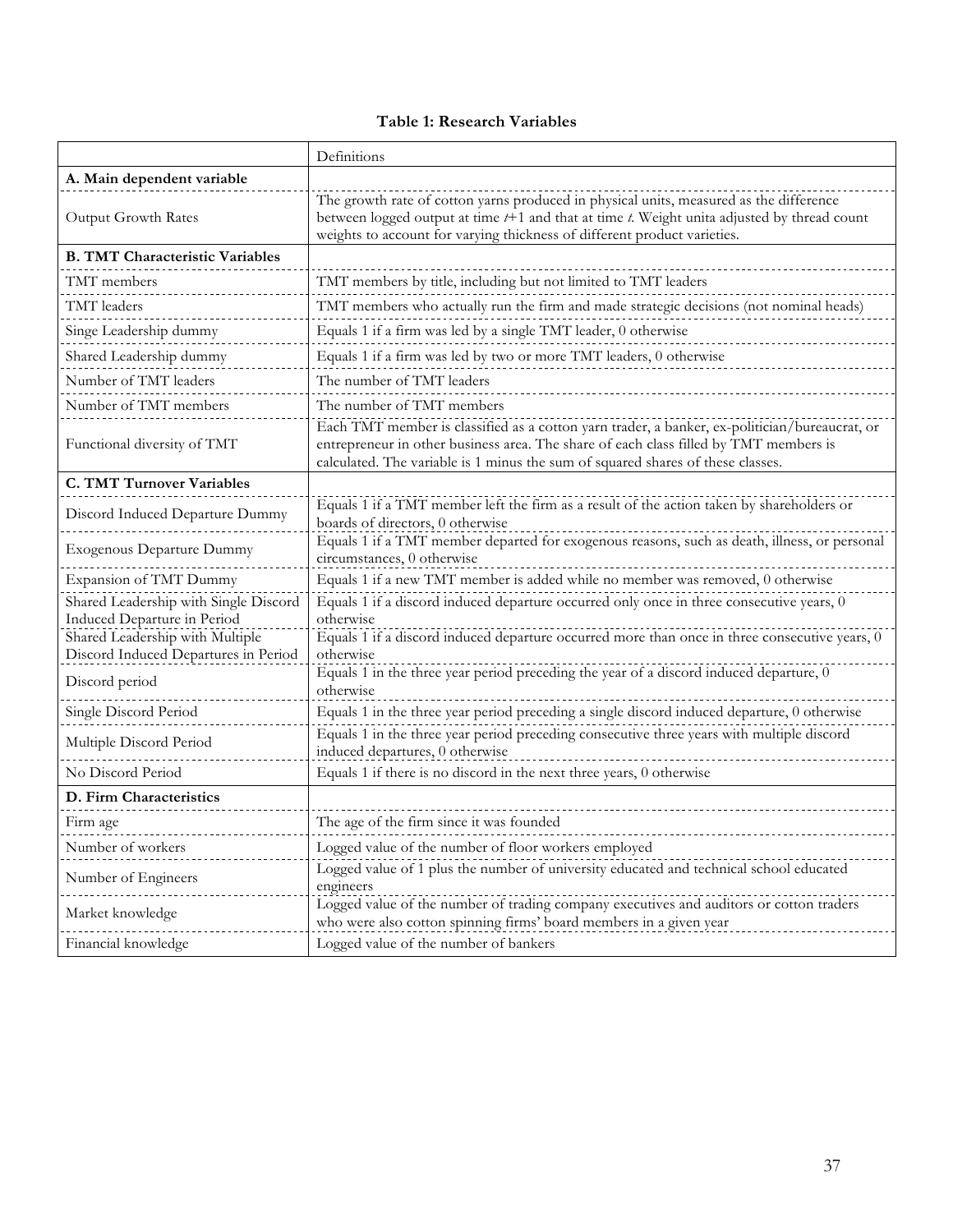|                             |          | DV: Output Growth Rates |          |              |  |  |
|-----------------------------|----------|-------------------------|----------|--------------|--|--|
|                             |          | I                       |          | $\mathbf{I}$ |  |  |
| <b>VARIABLES</b>            | 3 year   | 5 year                  | 3 year   | 5 year       |  |  |
| Shared leadership dummy     | 0.061    | 0.097                   | 0.095    | 0.126        |  |  |
|                             | (0.039)  | (0.042)                 | (0.045)  | (0.064)      |  |  |
| Number of TMT Leaders       |          |                         | $-0.028$ | $-0.018$     |  |  |
|                             |          |                         | (0.026)  | (0.045)      |  |  |
| Number of TMT members       | 0.006    | 0.013                   |          |              |  |  |
|                             | (0.024)  | (0.024)                 |          |              |  |  |
| Functional diversity of TMT | $-0.019$ | 0.009                   | $-0.015$ | 0.013        |  |  |
|                             | (0.048)  | (0.055)                 | (0.047)  | (0.056)      |  |  |
| Firm age                    | 0.086    | 0.086                   | 0.082    | 0.086        |  |  |
|                             | (0.024)  | (0.026)                 | (0.023)  | (0.026)      |  |  |
| Number of workers           | 0.527    | 0.443                   | 0.529    | 0.446        |  |  |
|                             | (0.043)  | (0.045)                 | (0.043)  | (0.045)      |  |  |
| Current output              | $-0.988$ | $-1.051$                | $-0.989$ | $-1.052$     |  |  |
|                             | (0.029)  | (0.031)                 | (0.029)  | (0.031)      |  |  |
| Constant                    | 4.849    | 6.494                   | 4.862    | 6.527        |  |  |
|                             | (0.238)  | (0.261)                 | (0.235)  | (0.261)      |  |  |
| Observations                | 822      | 672                     | 822      | 672          |  |  |
| R-squared                   | 0.830    | 0.881                   | 0.831    | 0.881        |  |  |

**Table 2: Relationship between the Size of TMT and Firm Growth**

Note: (i) The omitted category is Single Leadership. (ii) Robust standard errors in parentheses.

|  | Table 3A: Frequency of TMT Discord-Related Departure (Firm level observations) |  |  |  |
|--|--------------------------------------------------------------------------------|--|--|--|
|--|--------------------------------------------------------------------------------|--|--|--|

| Number of TMT discord-related departures |                | Frequency | Percent |
|------------------------------------------|----------------|-----------|---------|
|                                          |                | 15        | 22.73   |
|                                          |                | 23        | 34.85   |
|                                          | $\overline{2}$ | 15        | 22.73   |
|                                          | 3              | 4         | 6.06    |
|                                          | 4              | $\sigma$  | 9.09    |
|                                          | 5              |           | 1.52    |
|                                          | $^{(1)}$       | 2         | 3.03    |
| Total                                    |                | 66        |         |

| Table 3B: Frequency of TMT Discord-Related Departure (Firm-Year level observations) |  |  |  |
|-------------------------------------------------------------------------------------|--|--|--|
|                                                                                     |  |  |  |

|                   | TMT discord-related departure | No TMT departure |
|-------------------|-------------------------------|------------------|
| Single Leadership |                               | 765              |
| Shared Leadership | 106                           | 425              |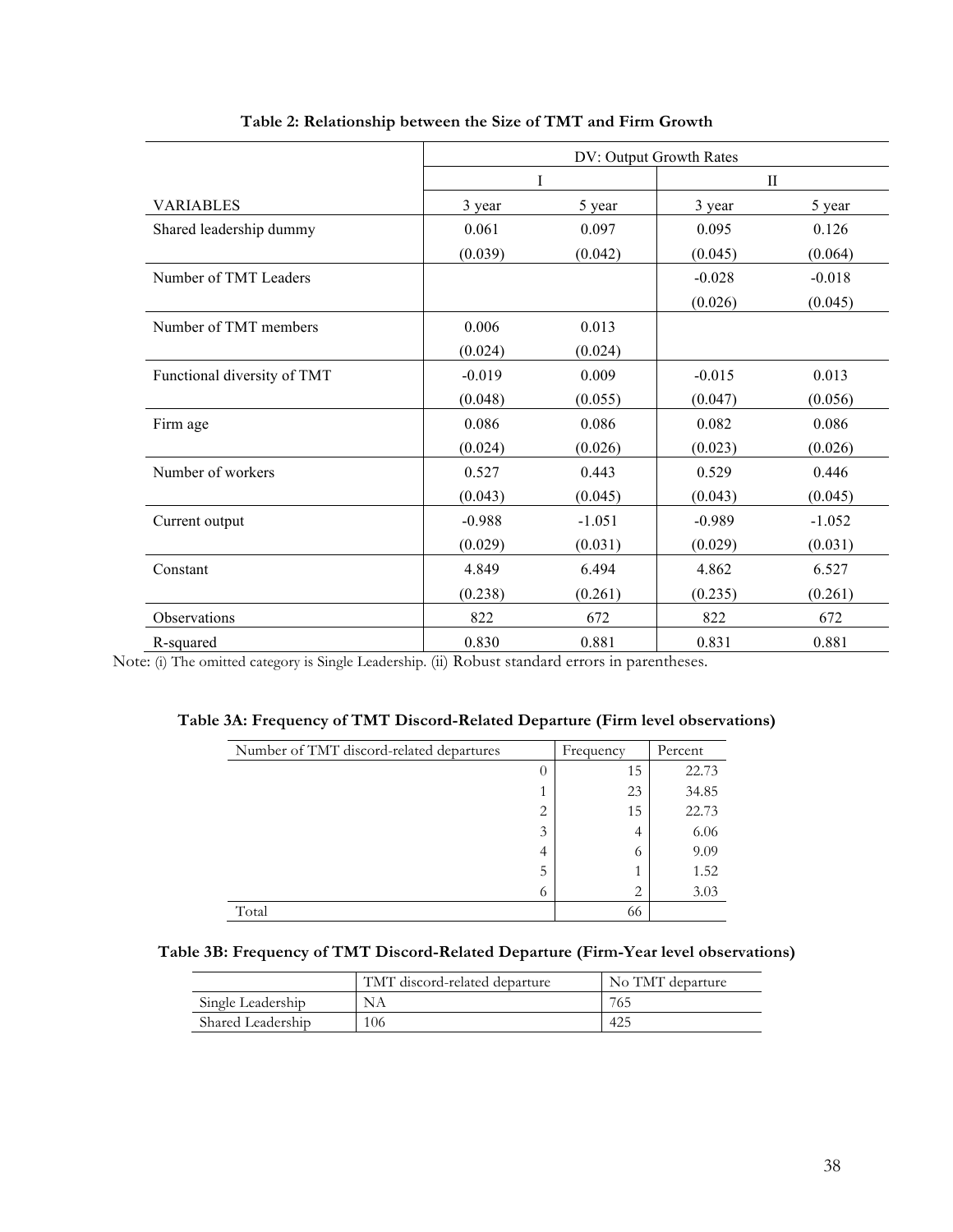|                             | DV: Output growth rates      |          |                         |          |                    |          |
|-----------------------------|------------------------------|----------|-------------------------|----------|--------------------|----------|
|                             | I. Discord Induced Departure |          | II. Exogenous Departure |          | III. TMT Expansion |          |
| <b>VARIABLES</b>            | 3 year                       | 5 year   | 3 year                  | 5 year   | 3 year             | 5 year   |
| Shared leadership with TMT  | $-0.054$                     | $-0.046$ | 0.060                   | 0.040    | 0.101              | 0.049    |
| change                      | (0.047)                      | (0.052)  | (0.059)                 | (0.057)  | (0.058)            | (0.072)  |
| Shared leadership without   | 0.066                        | 0.118    | 0.077                   | 0.075    | 0.077              | 0.073    |
| TMT change                  | (0.040)                      | (0.042)  | (0.032)                 | (0.036)  | (0.032)            | (0.035)  |
| Number of TMT members       | 0.021                        | 0.022    | 0.010                   | 0.028    | 0.008              | 0.030    |
|                             | (0.023)                      | (0.023)  | (0.023)                 | (0.023)  | (0.024)            | (0.023)  |
| Functional diversity of TMT | 0.010                        | 0.037    | $-0.001$                | 0.016    | 0.000              | 0.020    |
|                             | (0.049)                      | (0.056)  | (0.049)                 | (0.057)  | (0.049)            | (0.057)  |
| Number of engineers r       | 0.127                        | 0.114    | 0.134                   | 0.119    | 0.135              | 0.122    |
|                             | (0.027)                      | (0.033)  | (0.027)                 | (0.034)  | (0.027)            | (0.033)  |
| Market knowledge index      | 0.008                        | 0.025    | 0.014                   | 0.042    | 0.015              | 0.040    |
|                             | (0.041)                      | (0.046)  | (0.042)                 | (0.046)  | (0.042)            | (0.047)  |
| Financial knowledge index   | 0.054                        | 0.008    | 0.050                   | 0.013    | 0.050              | 0.009    |
|                             | (0.048)                      | (0.056)  | (0.048)                 | (0.058)  | (0.048)            | (0.058)  |
| Firm age                    | 0.090                        | 0.092    | 0.091                   | 0.094    | 0.092              | 0.092    |
|                             | (0.024)                      | (0.028)  | (0.023)                 | (0.023)  | (0.023)            | (0.024)  |
| Number of workers           | 0.502                        | 0.428    | 0.498                   | 0.423    | 0.499              | 0.422    |
|                             | (0.042)                      | (0.044)  | (0.042)                 | (0.045)  | (0.042)            | (0.045)  |
| Logged current output       | $-1.006$                     | $-1.069$ | $-1.000$                | $-1.061$ | $-1.001$           | $-1.060$ |
|                             | (0.028)                      | (0.028)  | (0.028)                 | (0.030)  | (0.028)            | (0.030)  |
| Constant                    | 4.968                        | 6.601    | 4.956                   | 6.568    | 4.961              | 6.557    |
|                             | (0.229)                      | (0.254)  | (0.230)                 | (0.251)  | (0.229)            | (0.254)  |
| P-value for test 1          | 0.011                        | 0.002    | 0.755                   | 0.487    | 0.643              | 0.712    |
| Observations                | 822                          | 672      | 822                     | 672      | 822                | 672      |
| R-squared                   | 0.837                        | 0.886    | 0.836                   | 0.884    | 0.836              | 0.884    |

# **Table 4: Relationship between TMT Departures and Growth Rates**

Note: (i) The omitted category is Single Leadership. (ii) Robust standard errors in parentheses. (iii) Test 1 tests the null hypothesis that Shared Leadership with TMT change = Shared Leadership without TMT change.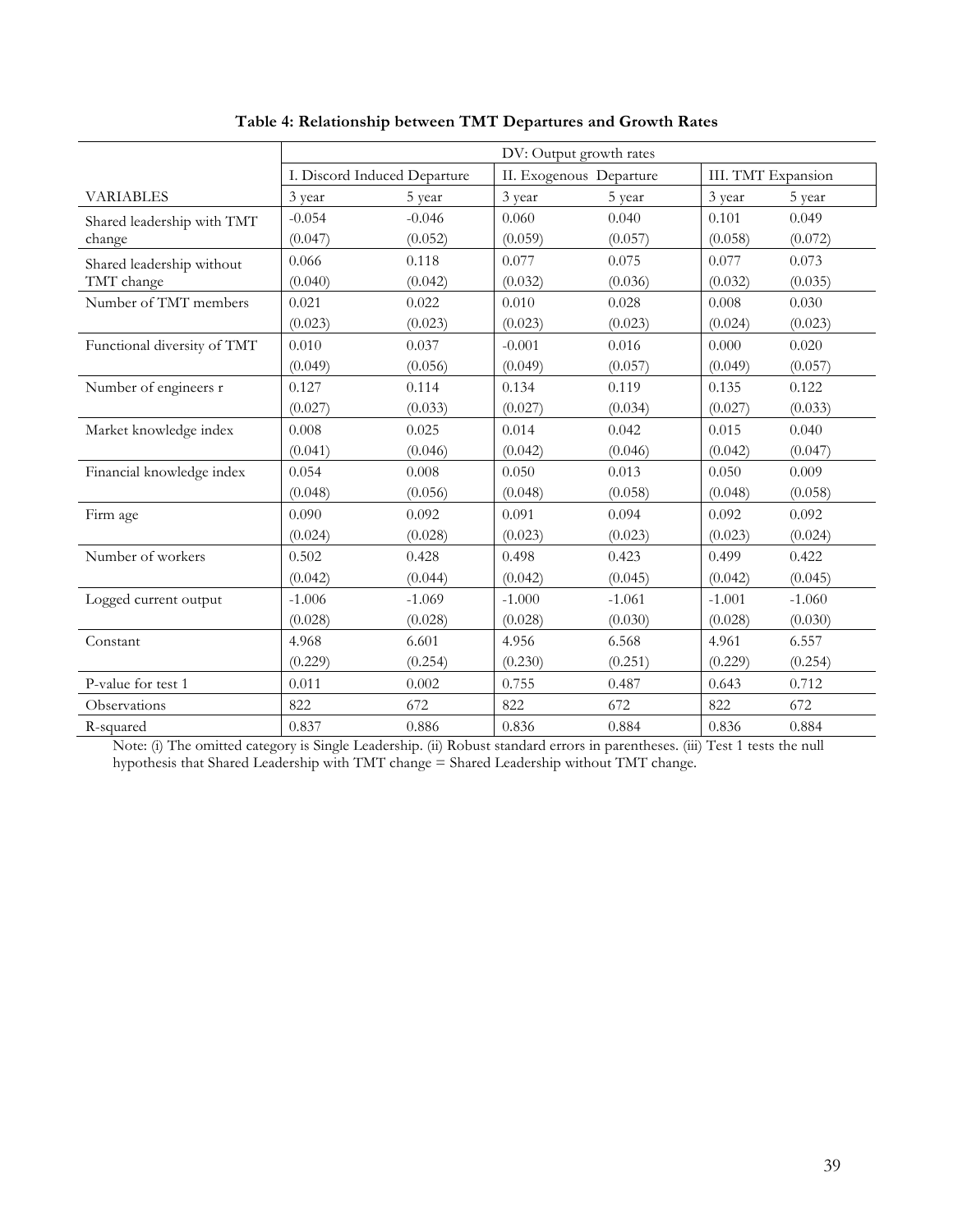|                                                            | DV: Output growth rates |          |
|------------------------------------------------------------|-------------------------|----------|
| <b>VARIABLES</b>                                           | 3 year                  | 5 year   |
| Shared Leadership with Single Discord Induced departure    | 0.085                   | 0.108    |
|                                                            | (0.056)                 | (0.056)  |
| Shared Leadership with Multiple Discord Induced departures | $-0.147$                | $-0.189$ |
|                                                            | (0.074)                 | (0.100)  |
| Shared leadership without Discord Induced Departures       | 0.122                   | 0.151    |
|                                                            | (0.043)                 | (0.046)  |
| Number of TMT members                                      | 0.016                   | 0.026    |
|                                                            | (0.026)                 | (0.023)  |
| Logged number of engineers                                 | 0.121                   | 0.091    |
|                                                            | (0.028)                 | (0.032)  |
| P-value for test 1                                         | 0.445                   | 0.434    |
| P-value for test 2                                         | 0.0002                  | 0.001    |
| Observations                                               | 790                     | 646      |
| R-squared                                                  | 0.815                   | 0.877    |

**Table 5: Single Discord Induced Departures vs. Multiple Discord Induced Departures**

Note: (i) The omitted category is Single Leadership. (ii) Robust standard errors in parentheses. (iii) Test 1 tests the null hypothesis that Shared leadership with single discord induced departure = Shared leadership without Discord Induced Departures. (iv) Test 2 tests the null hypothesis that Shared leadership with multiple discord induced departures = Shared leadership without Discord Induced Departures. (iv) Functional diversity of TMT, Market knowledge index, Financial knowledge index, Firm age, Number of workers, Logged current output, and the constant term are included but coefficients not reported. See Table A5 in the appendix for full results.

|                         | DV: 3-year output growth rates |          |  |
|-------------------------|--------------------------------|----------|--|
| Discord period          | 0.071                          |          |  |
|                         | (0.057)                        |          |  |
| Single Discord period   |                                | 0.046    |  |
|                         |                                | (0.070)  |  |
| Multiple Discord Period |                                | 0.110    |  |
|                         |                                | (0.086)  |  |
| No Discord Period       | 0.149                          | 0.148    |  |
|                         | (0.045)                        | (0.045)  |  |
| Number of TMT members   | $-0.006$                       | $-0.007$ |  |
|                         | (0.026)                        | (0.026)  |  |
| Constant                | 4.861                          | 4.891    |  |
|                         | (0.246)                        | (0.246)  |  |
| P-value for test 1      | 0.152                          | 0.152    |  |
| P-value for test 2      |                                | 0.640    |  |
| Observations            | 730                            | 730      |  |
| R-squared               | 0.853                          | 0.853    |  |

### **Table 6: Firm Growth in Discord Periods (Periods Preceding Discord Induced Departures)**

Note: (i) The omitted category is Single Leadership. (ii) Robust standard errors in parentheses. (iii) Test 1 tests the null hypothesis that (Single) Discord period= No Discord Period. (iv) Test 2 tests the null hypothesis that Multiple Discord Period = No Discord Period. (v) Functional diversity of TMT, Market knowledge index, Financial knowledge index, Firm age, Number of workers, Logged current output, and the constant term are included but coefficients not reported. See Table A6 in the appendix for full results.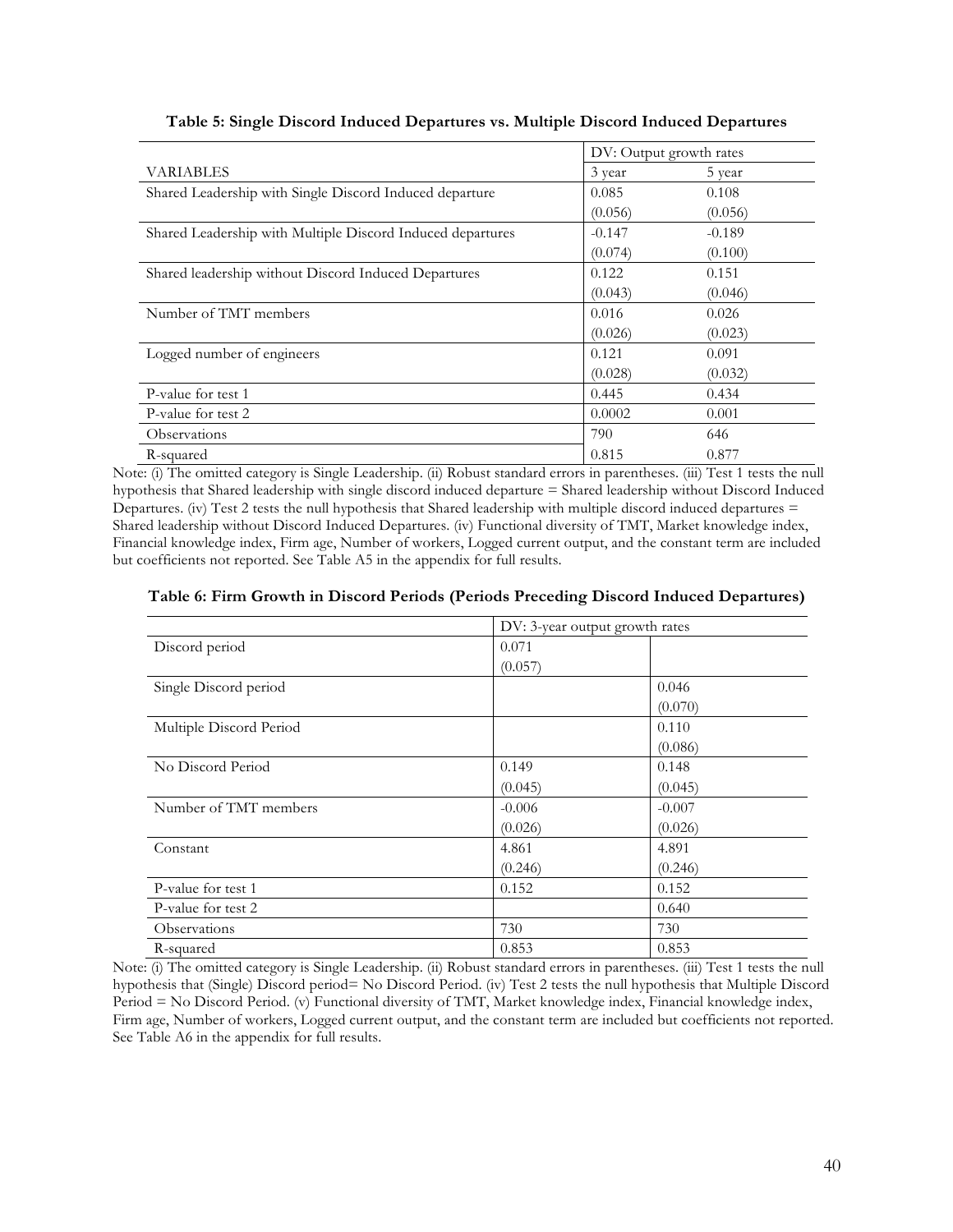|                           | DV: 5-year growth rates of: |            |                  |          |           |  |
|---------------------------|-----------------------------|------------|------------------|----------|-----------|--|
|                           | I. Workers                  |            | II. Engineers    |          |           |  |
| <b>VARIABLES</b>          |                             | University | Technical school | Physical | Financial |  |
| Shared Leadership with    | $-0.118$                    | $-0.012$   | 0.038            | $-0.129$ | 0.001     |  |
| Discord Induced Departure | (0.057)                     | (0.038)    | (0.069)          | (0.064)  | (0.043)   |  |
| Shared Leadership without | 0.056                       | 0.089      | 0.062            | 0.039    | 0.046     |  |
| Discord Induced Departure | (0.044)                     | (0.031)    | (0.064)          | (0.052)  | (0.034)   |  |
| Number of TMT members     | 0.012                       | $-0.036$   | $-0.052$         | 0.019    | $-0.017$  |  |
|                           | (0.023)                     | (0.025)    | (0.039)          | (0.024)  | (0.017)   |  |
| P-value for test 1        | 0.004                       | 0.016      | 0.723            | 0.0031   | 0.2442    |  |
| Observations              | 672                         | 693        | 693              | 672      | 451       |  |
| R-squared                 | 0.792                       | 0.774      | 0.696            | 0.855    | 0.803     |  |

| Table 7: Discord Induced Departures and Resource Accumulation |  |
|---------------------------------------------------------------|--|
|---------------------------------------------------------------|--|

Notes: (i) The omitted category is Single Leadership. (ii) Robust standard errors in parentheses. (iii) Test 1 tests the null hypothesis Shared Leadership with Discord Induced Departure = Shared Leadership without Discord Induced Departure . (iv) functional diversity of TMT, market and financial knowledge, firm age, logged current level of dependent variable, and the constant term are included but coefficients not reported. See Table A7 for full results. **Table 8. Comparisons across similar-sized early startups**

|                                                            | Group 1 | Group 2 | Group 3 |
|------------------------------------------------------------|---------|---------|---------|
| Initial size (# of spindles installed)                     | 16,993  | 11,726  | 11,627  |
| Size (# of spindles installed) in year $10$                | 53,244  | 34,720  | 30,834  |
| Ten-year change rate in size                               | 213%    | 196%    | 165%    |
| Founding conditions:                                       |         |         |         |
| Shared leadership at founding                              | 0.80    | 0.40    | 0.40    |
| University-educated engineer at founding                   | 1.00    | 0.60    | 0.40    |
| Trader in TMT at founding                                  | 0.60    | 0.60    | 0.40    |
| Banker in TMT at founding                                  | 0.80    | 0.60    | 0.00    |
| 10-year dynamics:                                          |         |         |         |
| Shared Leadership years in the first 10 years (a)          | 8.40    | 6.00    | 2.00    |
| Number of Discord Induced Departures in the first 10 years | 0.80    | 2.40    | 0.60    |
| Ratio: $(b)/(a)$                                           | 0.10    | 0.40    | 0.30    |
| Years with traders in TMT in the first 10 years            | 5.00    | 3.80    | 2.20    |
| Years with bankers in TMT in the first 10 years            | 6.80    | 6.67    | 0.00    |
| Number of university-educated engineers in year 10         | 1.80    | 0.20    | 0.20    |
| Ten-year change rate in university-educated engineers      | 80%     | $-67%$  | $-50%$  |
| Average # of product varieties in the first 10 years       | 9.78    | 6.49    | 6.31    |

Group 1 is 5 future "centers of gravity." Group 2 is 5 firms that did not survive the first shakeout (1898-1902). Group 3 is 5 firms that exited between 1905 and 1914. Source: our data described in the main text and the appendix.

**Table 9.**

|                                                        | Shared         | Discord Induced TMT | Ratio:  |
|--------------------------------------------------------|----------------|---------------------|---------|
|                                                        | Leadership (a) | Departures (b)      | (b)/(a) |
| Serial acquirers (from Braguinsky et al, 2015; group 1 |                |                     |         |
| firms in Table 8)                                      | 0.852          | 0.049               | 0.058   |
| Firms acquired by serial acquirers                     | 0.424          | 0.062               | 0.146   |
| Other acquiring firms                                  | 0.380          | 0.055               | 0.144   |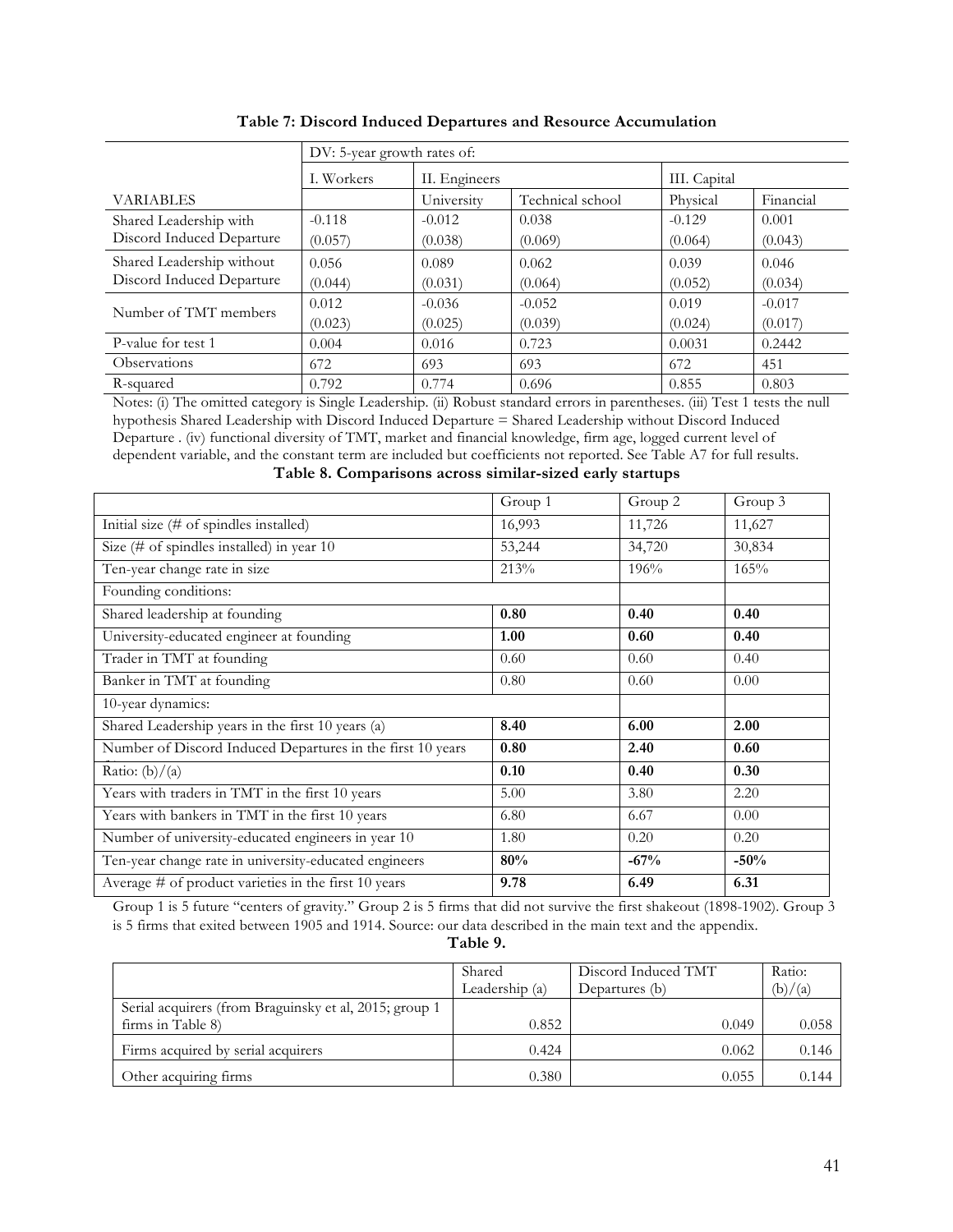

**Number of Firms and Output Concentration in the Japanese Cotton Spinning Industry 1883-1914**



Source: our data, described in the text and in the appendix. The number of product varieties has been multiplied by 5 to fit the right scale.



Figure 2. "Ultimate Centers of Gravity" Shares in Engineering Talent, 1883-1914

Source: our data, described in the text and in the appendix.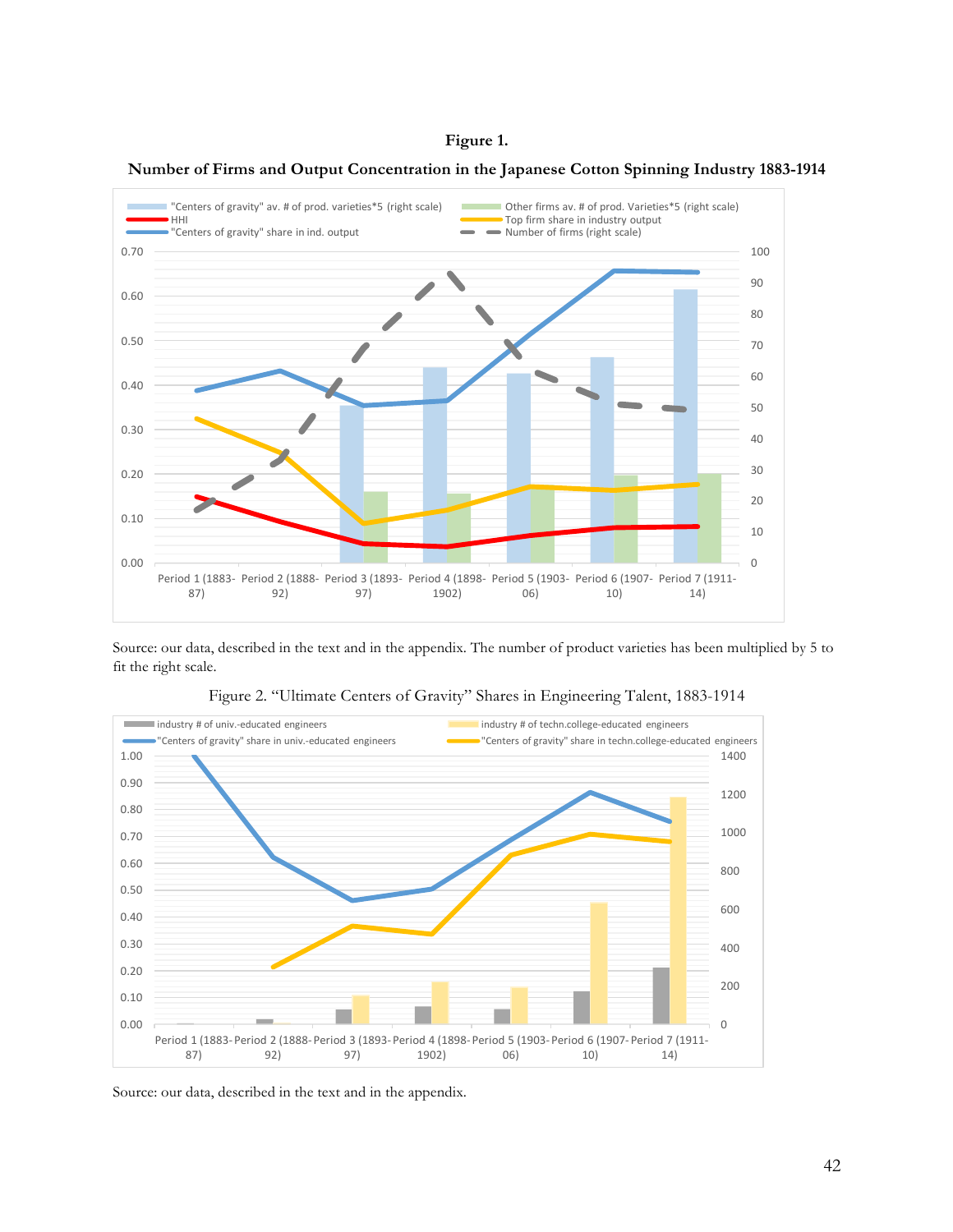

Figure 3. Shared leadership and TMT discords: eventual "centers of gravity" and other firms

Source: our data, described in the text and in the appendix.



Figure 4. TMT composition dynamics: eventual "centers of gravity" and other firms

Source: our data, described in the text and in the appendix.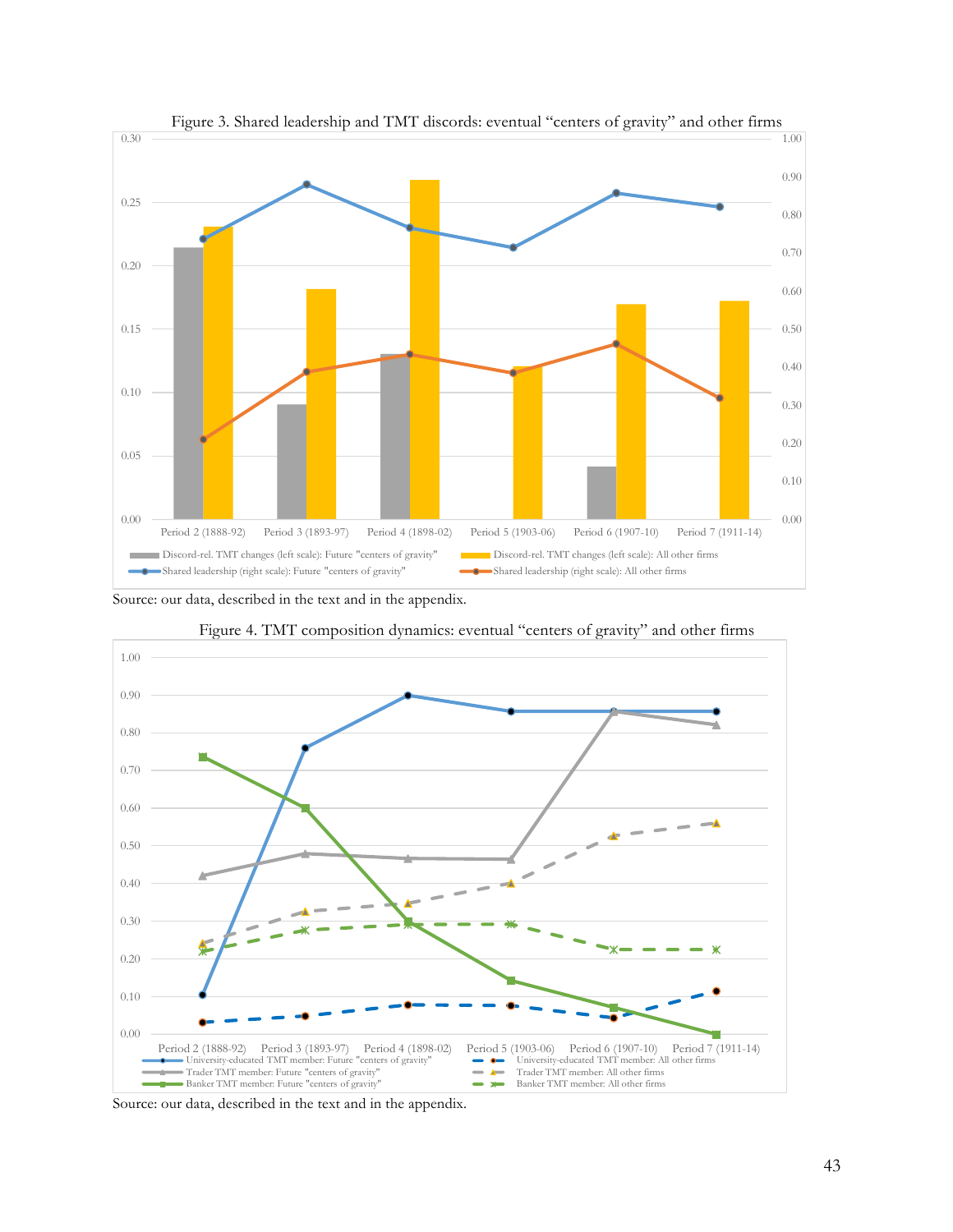# **Centers of Gravity: The Effect of Shared Leadership and Stability in Top Management Teams on Firm Growth and Industry Evolution**

### **Online Appendix**

#### **A. Data description and variables construction**

#### *Output, product variety and financial data*

We have compiled a comprehensive database covering the universe of firms that participated in the All-Japan Cotton Spinners' Association (hereafter "Boren" for short, using its Japanese acronym) which were all the firms meaningfully engaged in mechanized cotton yarn spinning at any point in time.<sup>1</sup> The first part of the database consist of firm-level monthly data on inputs and outputs in physical units published (since July 1889) in Boren's bulletins (hereafter, "Geppo"). The data for 1883-June 1889 have been coded from the "Official Gazette" ("Kampo") which uses the same data reporting format, and the two time series were combined together. The data actually used in the paper are annualized monthly data from these two sources.

Starting on May 1893, Geppo also published monthly data about different product varieties (such as 16-count weft yarn, 20-count twist yarn, 42-count doubled yarn, 80-count gassed yarn and so on) produced by each firm. These data were coded and annualized to calculate the number of product varieties produced by each firm in a given year.

The second part of the database is comprised of financial information from firms' balance sheets and income statements contained in semi-annual shareholders' reports. For missing years and privately held companies, basic financial data were also published in Boren's monthly bulletins ("Geppo") and its semiannual reports on all companies ("Sankosho"), which we integrated into the database. *Engineers data*

The information about university-educated engineers was coded from restricted-use membership lists, *Gakushikai Meibo* compiled by Gakushikai (The University Graduates' Society), the association of the alumni of Imperial Universities, containing information about addresses and workplaces of the graduates. Until 1897 Tokyo Imperial University was the only one. In 1897 Kyoto Imperial University was founded and its first cohort graduated in 1901. Two more Imperial Universities were founded in 1907 and 1911 but there were no graduates of the last one available to the industry at the end of our sample (1914) as yet.

The above information was verified and supplemented, especially for earlier years, from chapters dedicated to the history of each firm in Kinugawa (1964) and from published company histories (Kanebo, 1988; Unitika, 1989; Toyobo, 1986; Fujibo, 1998, Shikibo, 1968, Kurabo, 1953). Engineers educated in British universities, in particular, were identified from these industry history sources and added to the list of graduates of Japanese Imperial Universities. We also used *Keio Gijuku Shusshin Meiryu Retsuden* (*Biographies of* 

 <sup>1</sup> We gratefully acknowledge the collaboration from Tetsuji Okazaki and Takenobu Yuki who helped build and code parts of the database and also provided invaluable advice, while absolving them of any responsibility for the data processing process and our inferences and interpretations below.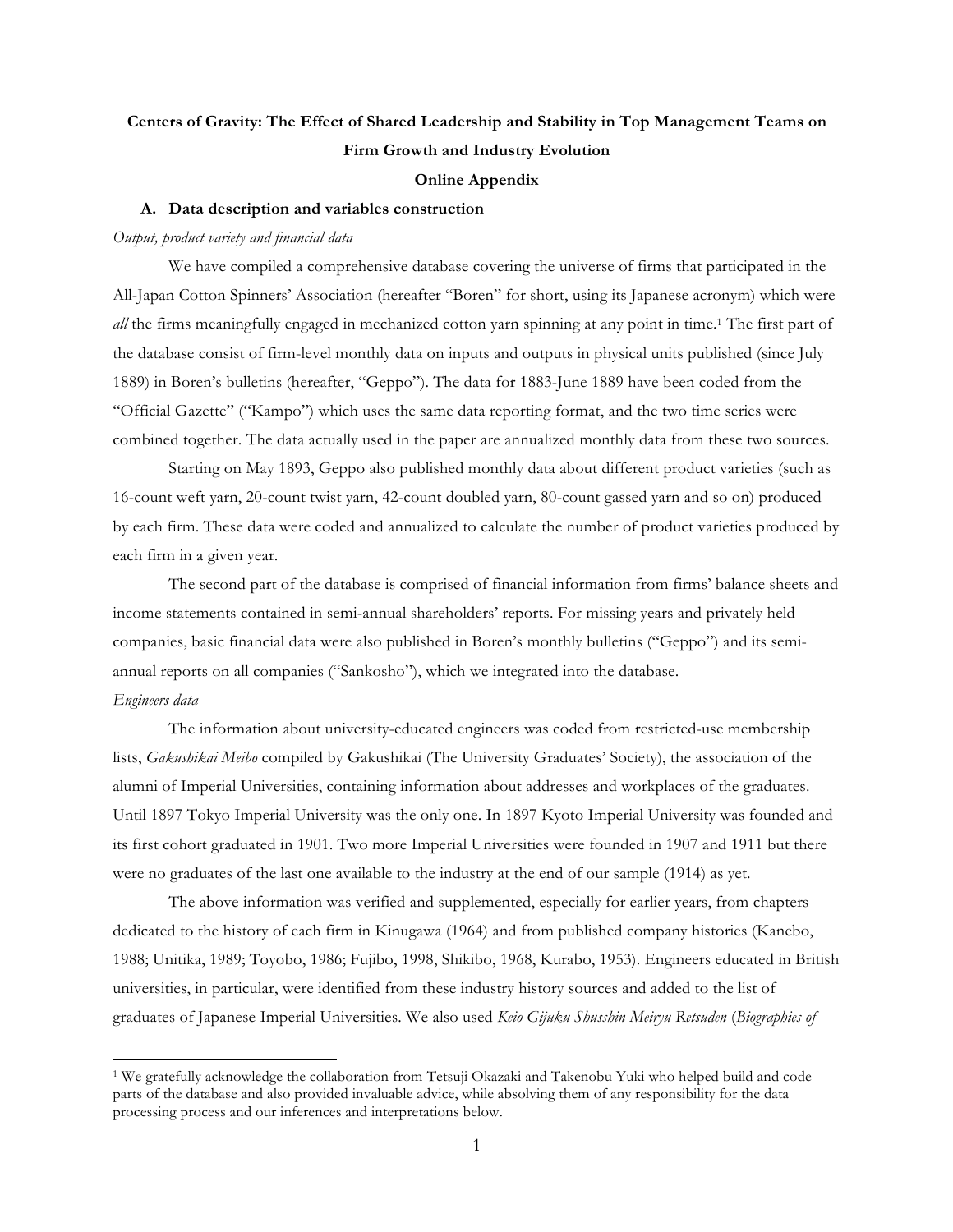*Celebrity Alumni of Keio Gijuku*) published in 1909 to identify graduates of Keio Gijuku, the predecessor of Keio University, the oldest private university in Japan, who worked in the industry.

For technical school graduates, we used annual *Ichiran* (*Catalogs*) which also contain the lists of alumni with their current workplaces and picked up all graduates of mechanical engineering and dyeing departments who worked in one of the firms in our sample in any given year. The first technical school was established in Tokyo in 1881, the second one in Osaka, in 1896. By the end of our sample there was the total of 6 technical schools that already had alumni working in the industry; all those alumni data were coded and added to the database of educated engineers employed by cotton spinning firms.

*TMT data and the identification of TMT leaders and their backgrounds*

### General background on Japan's corporations

As mentioned in the main text, 86% (77 out of 90) of the firms in our sample were public (incorporated, chartered) firms. The Commercial Code, unifying the legal framework governing such firms, was enacted only in 1893; prior to that (which is when almost half of all the firms in our sample were founded), approval of charters of incorporation was left largely to the discretion of regional (prefectural) authorities. Regardless, the basic procedures were the same (and remained so after the enactment of the Commercial Code). First, to establish a limited liability corporation, multiple (at least 7, according to the 1893 Commercial Code) investors had to come up with startup funds, and then 4 representatives of the founding team had to submit the business plan and draft charter for approval. Although it was only in 1899 that the approval requirement was eliminated and replaced by registration in courts, in practice the approvals were granted liberally and did not deter free entry; for example, among 310 charters submitted for preliminary approval to the Ministry of Agriculture, Trade, and Industry (one of the ministries in charge) between July 1893-September 1895 only 13 were denied (Takamura, 1996, p. 175).

After the preliminary approval, the firm was allowed to start raising capital. Once all the shareholders had been identified, it had to hold the general shareholders' meeting and formally adopt the charter while also electing the board of directors and auditors. The final approval and court registration happened after that, and also after 25% of the pledged capital had been actually paid up (shares could be traded freely after the first 25% of the capital had been paid up but not before that). The important point for our purposes here is that the number of directors and auditors was specified in the charter (although it could be changed by shareholders meetings later on) and all their names and addresses had to be registered in courts. They were also published in annual issues of "Yakuinroku" (the first issue of which came out in 1893) and in semiannual companies' shareholder reports (which also contained the names, addresses, and the number of shares of all shareholders). Yakuinroku also has data on the TMTs of privately held firms, although not all of them and not for all years. This constitutes our primary source of TMT data. The histories of firms that had been founded prior to 1893 are described in detail in dedicated chapters of the seven-volume history of the industry written in the 1930s by the Japanese historian Taiichi Kinugawa (Kinugawa, 1964). In particular, he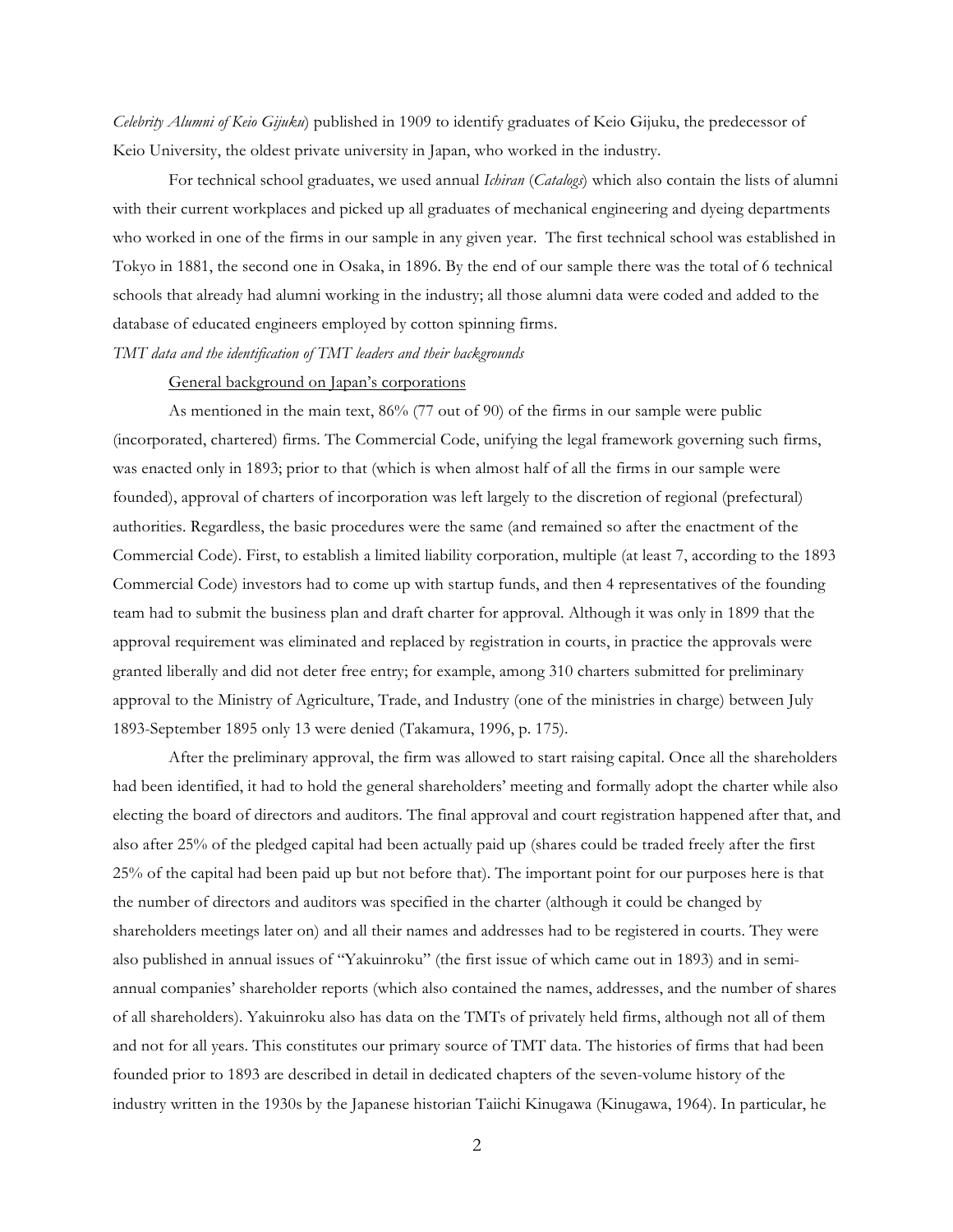provides invaluable, detailed information about the founding teams and their early evolution, which we used to supplement the available shareholders' reports for years prior to 1893.

## Board members panel data

We started by coding and reconciling the information on the members of the boards across "Yakuinroku" and all available shareholder reports (there were a few discrepancies due to turnover during a given year and we resolved those discrepancies through the narrative parts of the shareholders reports). Obviously, the names in the sources are in Japanese characters; moreover, those are old-style characters that allow variations in the way the names are written. While this represents a unique difficulty of working with Japanese archival data, we also faced the problems familiar to all data coders, such as misspelled names. In addition, it was common in Japan at the time for sons to assume the same names as their fathers when succession happened, and the generation numbers were not always added, so we had to be careful to make sure that we code individuals with the same last and first name as different persons as long as they belonged to different generations. The work of matching names across several data sources and assigning unique IDs to distinct individuals was conducted by a dedicated RA team comprised of several doctoral students across two universities, working under one of the author's supervision. In particular, after all computer code methods of matching the names were exhausted, the team manually checked each and every individual ID before finalizing the panel.

We then added information on founding and early top management teams from Kinugawa (1964), company business histories (Toyo Boseki, 1986, Kanebo, 1988, Unitika, 1989, Fujibo, 1998, Shikibo, 1968, Kurabo, 1953), and the study of several startups on the island of Kyushu by Okamoto, 1993. Information on directors' turnovers from Geppo was also consulted in case of doubt about the exact timing of a particular executive's appointment or departure.

The most common Japanese term for a board of director member was (and still is as of today) "torishimariyaku." At that time, however, not all companies adhered to this terminology. For example, Mie Spinning (one of our centers of gravity) had adopted the term "iin" ("member") for the first 8 years of its existence (until the implementation of the Commercial Code). We have unified and reconciled all such cases. The result of this work is a comprehensive panel data on all members of the boards of directors of the firms in our sample, comprised of 5,958 observations on 879 uniquely identified distinct directors.

## Identifying TMTs

Directors (members of company boards) did not necessarily belong to the TMT. As pointed out by the prominent Japanese historian, Naosuke Takamura, the responsibilities of the directors were not clearly stated in most charters, as opposed to the responsibilities of top executives. Top executives (presidents, vicepresidents, and executive directors––see immediately below for how we identified them in the data) were typically elected by the board of directors from within its members, but they could also be elected directly at the shareholder meetings (and occasionally would be delegated by the shareholders the right to choose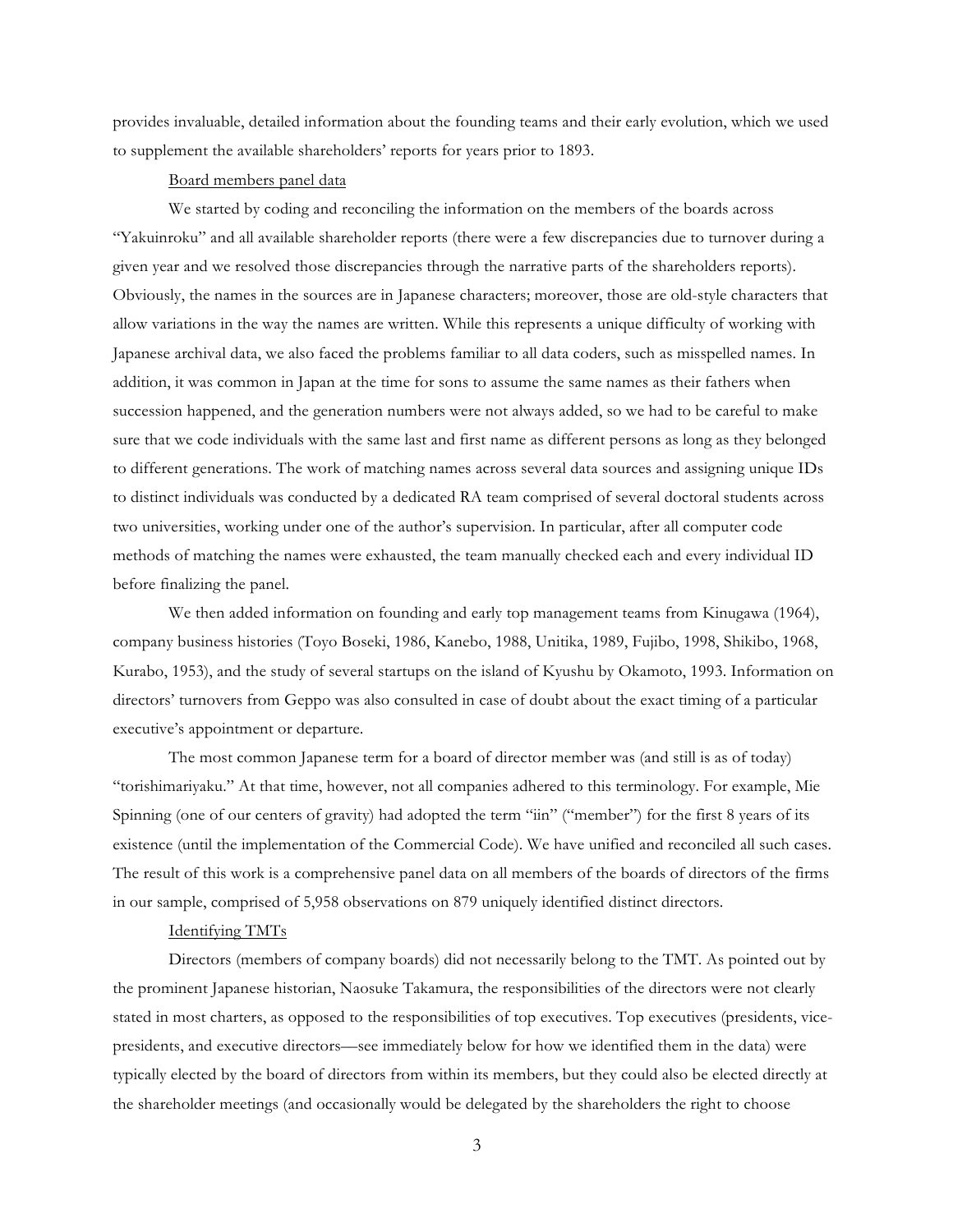directors to fill in the board). (Takamura, 1996, p. 65.)

The differences in title names used by different companies for their top executives are even larger than those in naming members of the board of directors. Even the company president could be called either "shacho," or "todori," or "torishimariyaku shacho," and so on (all these are translated into English as "president"). In addition, there were titles like "kaicho" ("chairman"), "torishimariyaku kaicho" ("executive chairman"), "fukushacho" ("vice-president"), "torishimariyaku fukushacho" ("executive vice-president"), "senmu torishimariyaku" ("executive director"), "jomu torishimariyaku" ("full-time/executive director"), "torishimariyaku shihainin" ("director-manager"), "mochinushi" ("owner," in privately held companies), "gyomu tanto shain" (which, in privately held companies, was the equivalent of the tile of the executive director in chartered corporations), and so on. We have considered each of the naming that came up in each of the firms, consulting with their business histories and narrative parts of the shareholders reports to understand which titles were associated with TMT membership in different firms and at different points in time. There were also cases where firms would simply list all of its "torishimariyaku" (directors) in the shareholders reports (and in Yakuinroku) and not identify any of them as the top executive; yet the narrative part will mention some specific directors as performing the functions of executive directors (corroborated also by the ordering in which directors were listed). After reconciling all these differences, we came up with the panel data comprised of TMT members only (based on the title classification) in our sample. The data are comprised of 3,138 observations on 328 uniquely identified distinct TMT members.

## Identifying TMT leaders

Using TMT members identified from the titles of their positions was not satisfactory for the purpose of our analyses. First, as we read business histories, we repeatedly came across evidence that some top TMT members (presidents, chairmen, etc.) were company heads just nominally but did not really participate either in the strategic decision making or in managing the firm. (See below for examples, listing the sources.) These TMT members in name only do not fit into our definition of shared leadership and, therefore, needed to be excluded from TMT leadership.

We also saw opposite cases, where individuals not formally bestowed with a TMT title were actually very much in charge of the firm, including strategic decision making. We added such individuals in charge of strategic decision making, and/or managing the firm to the list of TMT leaders. Again, we present and discuss examples, together with data sources on which our discerning of TMT leaders without formal titles was based below. As a result, the panel of TMT leaders presents a partially overlapping set with the panel TMT members identified through titles only and consists of 2,101 observations on 304 distinct TMT leaders (of which 242 are TMT leaders also with formal title, while 62 are TMT leaders with no formal TMT title).

#### TMT turnover

TMT turnover events and TMT leader turnover events are identified from the panel data described immediately above. Kinugawa (1964), firm histories, and narrative parts of shareholders' reports provide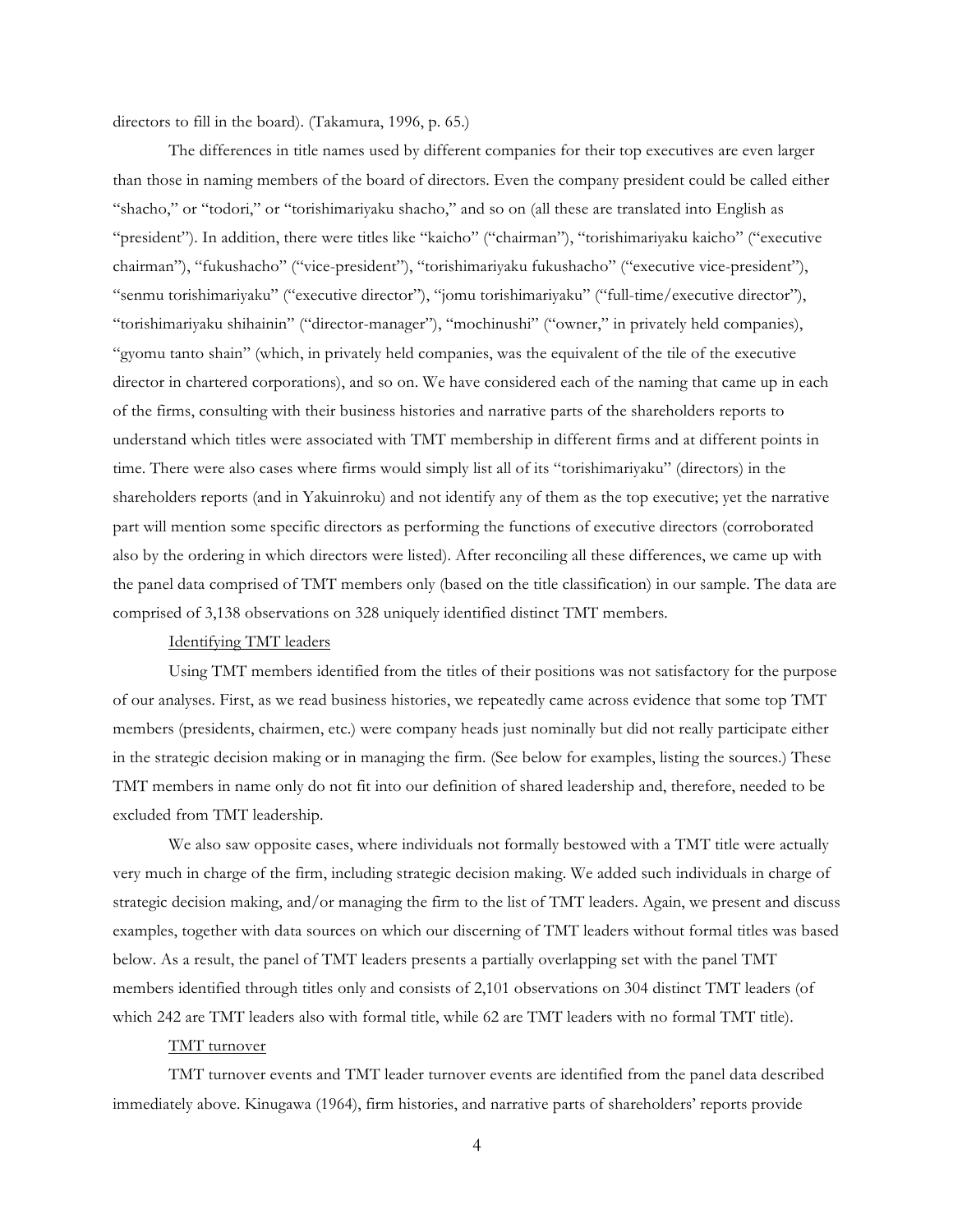information about the reasons, which were utilized in the paper to separate involuntary (discord induced) departures from those due to natural causes or personal reasons. For each year *t* we also counted the number of TMT departures in a given firm in the years from *t*-1 to *t*+1, and then created dummy variables for a onetime TMT member departure (if the total count is 1) and for a multiple-time TMT member departures (if the total count is 2 or 3). (We got qualitatively the same results when we counted the number of the TMT departures in years between *t*-2 and *t*.)

#### Examples of how we discerned TMT leaders

- 1) *Examples where TMT members by title were excluded from TMT leaders.*
- (a) **Kanakin Spinning and Weaving**. This company was founded and run by the Abe family, a prominent merchant family from Ohmi region, to the east of the ancient capital of Kyoto. They chose the location in the city of Osaka, about 100 kilometers to the West. The firm's president ("shacho") at the time of founding (1890) was Ichirobei Abe VII, the seventh generation head of the family but he was overseeing the whole family business and did not manager the firm. The firm did not have the formal title of president for several years after that, but in 1896 it appointed Ichitaro Abe III, the second son of Ichirobei Abe VII's younger brother (Ichitaro Abe II) to become the president by title, and he stayed in this position until 1904. This president was not involved in running this particular company either. From 1890-1899, the company's TMT leaders were Masahiro Tamura and Shukichi Abe (the latter the adopted son of the third Abe brother, Rihei Abe). They both held the title of "executive director," one rank below "president" but they actually resided in Osaka with the firm and were the TMT leaders in charge (Sources: Kinugawa, 1964, Vol. 4, Ch. 5; Denda, 1993).
- (b) **Ichinomiya Spinning**. This firm that entered relatively late (in 1897) hoping to take advantage of the booming industry had a bunch of TMT members in name only. Toichiro Mori who was the president until 1901 was a politician and a member of Diet (Japanese parliament). He had no interest in cotton spinning and was selected only for political reasons. He never showed up at the firm itself. Mokichiro Matsuoka who held the title of the executive director from 1897-1903 looked after his own vegetable oil business and had no interest in the company either. (Source: Kinugawa, 1964, Vol. 7, Ch. 7). At the November 24, 1903, shareholder meeting, the shareholders finally voted out the previous TMT in name only, and pointedly added the word "full-time" to the title of the president, Sinichiro Saburi, who was thus listed as "jomu shacho," the title never seen in any other company and underlying the urgency felt by the shareholders to have someone really in charge rather in name only (Ichinomiya Spinning, Company report No. 16, pp. 2 and 17).
- (c) **Mie Spinning**. Mie (one of our centers of gravity) had three TMT members through most of its history but one of those, Monshichi Kuki VIII whose formal title was "torishimariyaku kaicho"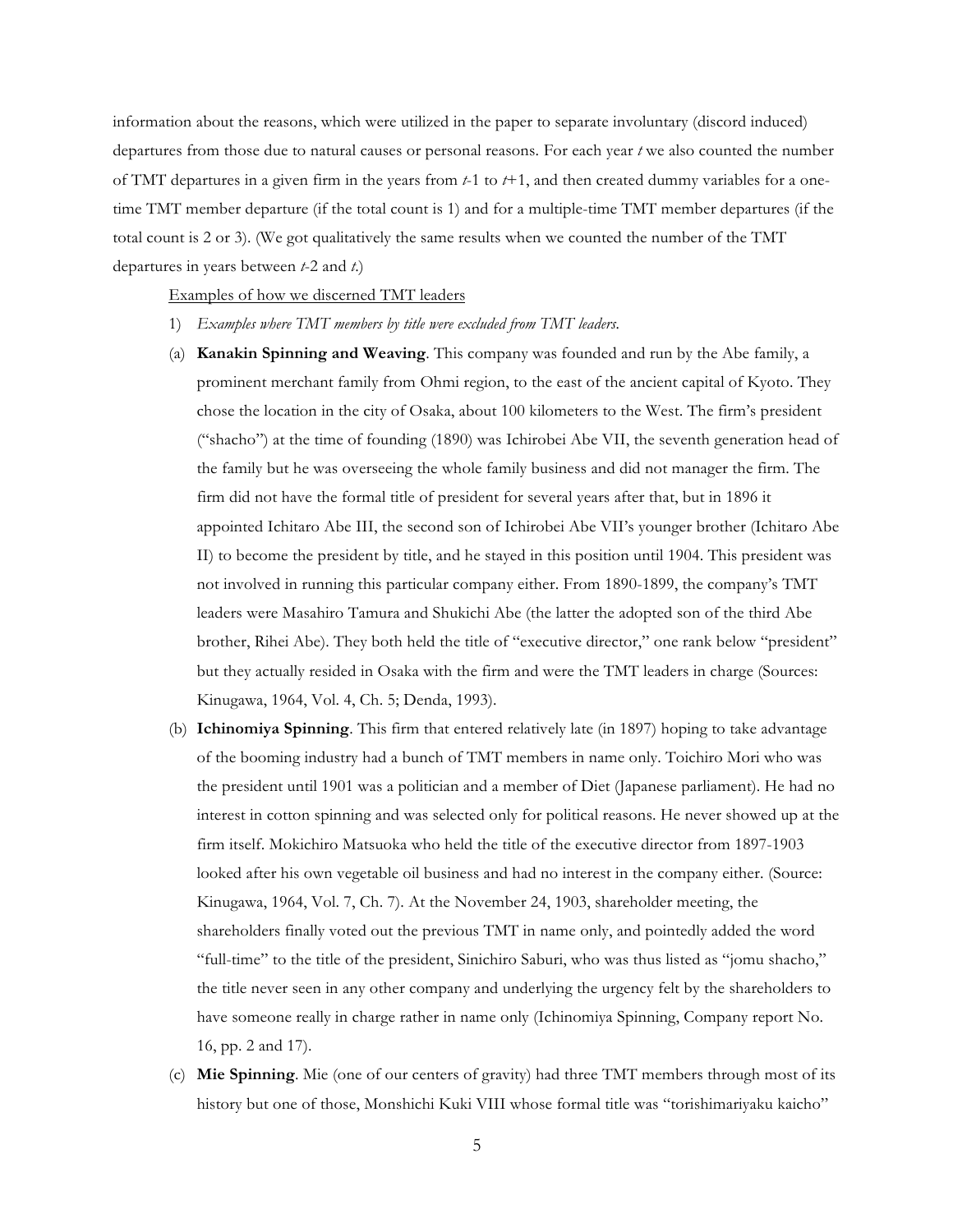("executive chairman") inherited the position from his father, Monshichi Kuki VII who was one of the company's founders but passed away in 1890. Kuki VIII developed his father's business in many directions, and he also became a politician, a member of Diet (Japanese parliament) but all company history sources (Toyo Boseki, 1986; Kinugawa (1964, Vol. 2, Ch. 13) agree that he did not participate in running the firm or strategic decision making, so we do not include him in the list of TMT leaders.

#### 2) *Examples where TMT leaders with no formal titles were included.*

- (a) **Mie Spinning**. In the main text we identified two TMT leaders, the company founder, Denshichi Ito, and the chief engineer, Tsunezo Saito. Together, they managed the company for 25 years, from 1891-1914, and turned it into the second largest firm in the industry. Yet, over this period of time, both underwent changes in the formal titles and for most part they were not bestowed with the titles indicating a top executive position (in contrast to the executive chairman, Monshichi Kuki VIII who, as mentioned above, was a name-only TMT member). In 1891-93 (prior to the Commercial Code implementation) Ito was called "iin ken shihainin" ("member and manager") while Saito was called "iin kensa-gakari ken gishicho" ("member in charge of audit and chief engineer"). After 1894 their titles are just "torishimariyaku" (director) and only in a two years (1896-97) they both have the title of "jomu torishimariyaku" ("full-time, or executive director") (Yakuinroku, 1896 and 1897). Formal titles notwithstanding, the company history (Toyo Boseki, 1986) and Kinugawa (1964, Vol. 2, Ch. 13) both agree that Ito and Saito had managed the firm all along and jointly made all the strategic decisions. We also confirmed this in an interview with Yoshinori Murakami, the now retired head of the company history division in Toyobo.
- (b) **Takaoka Spinning**. The firm, which survived in the industry from its entry in 1894 and until 1914 nearly collapsed following the death of its founding president and TMT leader, Denemon Sugano in late 1900. His long-term partner, Shozo Arai became the new president but he was also deeply involved in the political world and could not spend a lot of time at the firm. In 1902 he summoned his adopted son, Kenzo, from Tokyo where the latter was studying at a university. Kenzo Arai was initially given the title of "jimucho" ("chief of staff") which was not a board position but he took charge of the firm and contributed to its revival (Kinugawa, 1964, Vol. 5, Ch. 11). He was officially promoted to a TMT position of "executive director" in 1908 (Yakuinroku, 1908) but we count him as a TMT leader and thus consider Takaoka Spinning to be under shared leadership since he first arrived in December 1902.
- (c) **Kanebo**. The story of this firm, described in detail in the main text represents another example of our judgment-based assignment of TMT leadership. As mentioned, the firm underwent TMT

6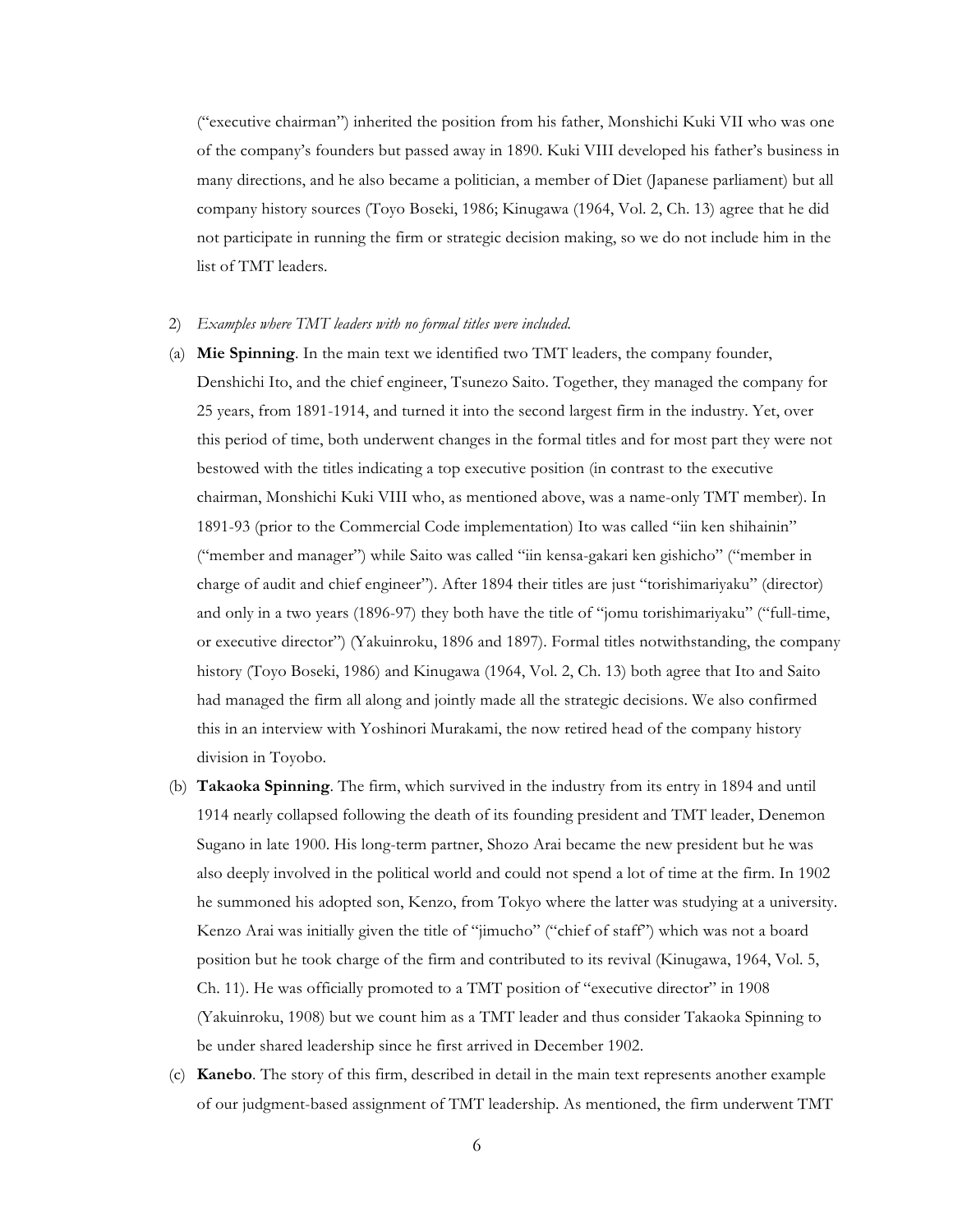transformation in 1891-93, after which it had two undisputed TMT leaders sent in by Mitsui, in Hikojiro Nakamigawa and Eiji Asabuki. As also mentioned, two hired managers, Toyoji Wada and Sanji Muto were put in charge of Tokyo and Hyogo mills, respectively, in 1896, with the titles of "managers" (not board members). We considered adding them to TMT leadership already at that point but did not do so because at that time each of them only oversaw one of the two mills, and not yet the whole company. However, once Wada was let go and Muto assumed the position of the manager of the whole firm in 1901, he was already definitely a TMT leader even though he was not given the formal title of executive director until 1908, following the ownership upheaval described in the main text. The very fact that his role in the company came into such spotlight during the 1906-07 crisis tells us how important his TMT leadership role already had been before that, despite not having the formal board member title.

To sum up, we believe that they way we discerned TMT leadership, making use of qualitative, business histories data and not just relying on formal titles, has provided us with a unique and significant advantage over studies that cannot do this. Basically, what we accomplish is a considerable reduction in noise for the purposes of quantitative analysis, an important consideration especially in relatively small data sets that usually come up in historical studies aimed at elucidating issues of strategic management.2

 <sup>2</sup> In the quantitative analysis, we also looked specifically at borderline cases where we ourselves were on the fence as to whether to classify the firm as shared or single leadership and we conducted robustness checks with the shared leadership dummy turned on and off for such cases. The overall results were not affected.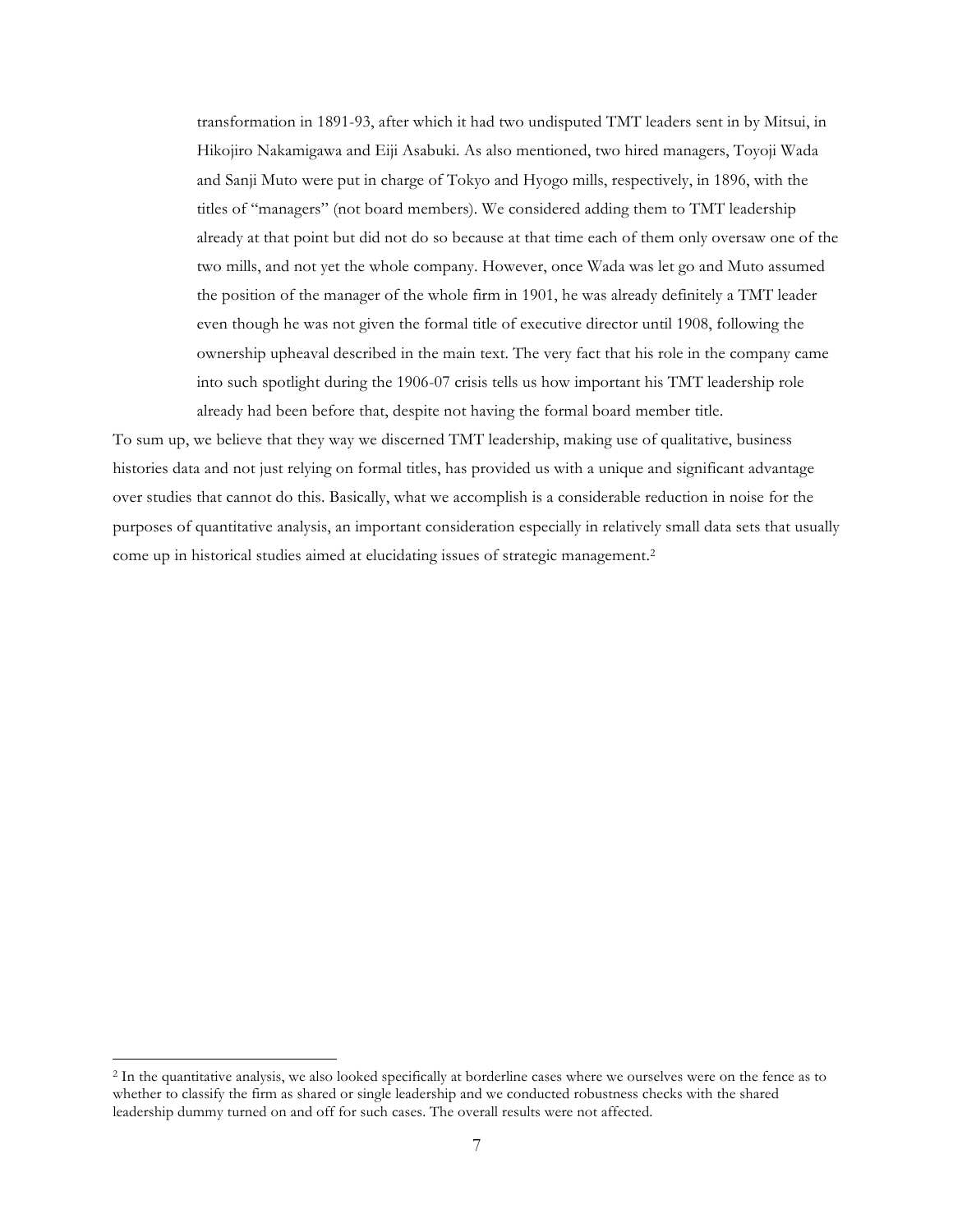# **B. Summary statistics and correlation matrix**

|                                                                    | Mean   | Std Dev | Observations |
|--------------------------------------------------------------------|--------|---------|--------------|
| A. Growth rates                                                    |        |         |              |
| 3 year output Growth Rates                                         | 0.423  | 0.022   | 889          |
| 5 year output growth rate                                          | 0.518  | 0.027   | 454          |
| 5 year employment growth rate                                      | 0.299  | 0.024   | 454          |
| 5 year university-educated engineer growth rate                    | 0.131  | 0.018   | 454          |
| 5 year high technical school educated engineers growth rate        | 0.396  | 0.033   | 454          |
| 5 year physical capital growth rate                                | 0.470  | 0.025   | 454          |
| 5 year financial capital growth rate                               | 0.396  | 0.019   | 454          |
| <b>B. TMT Characteristic Variables</b>                             |        |         |              |
| Shared leadership dummy                                            | 0.430  | 0.014   | 1,182        |
| Number of key TMT members                                          | 1.517  | 0.025   | 1,182        |
| Number of TMT members                                              | 1.911  | 0.028   | 1,182        |
| Functional diversity of TMT                                        | 0.414  | 0.010   | 1,182        |
| C. TMT Turnover Variables                                          |        |         |              |
| Discord-related departure of TMT members                           | 0.085  | 0.008   | 1,144        |
| No discord-related departure of TMT members                        | 0.324  | 0.014   | 1,144        |
| Involuntary departure of TMT members                               | 0.031  | 0.005   | 1,144        |
| No involuntary departure of TMT members                            | 0.408  | 0.015   | 1,144        |
| Expansion                                                          | 0.032  | 0.005   | 1,144        |
| No Expansion                                                       | 0.406  | 0.015   | 1,144        |
| Shared leadership with one-time TMT discord-related departure      | 0.094  | 0.009   | 1,144        |
| Shared leadership with multiple-time TMT discord-related departure | 0.038  | 0.006   | 1,144        |
| Disagreement period                                                | 0.170  | 0.011   | 1,144        |
| One time disagreement period                                       | 0.103  | 0.009   | 1,144        |
| Multiple time disagreement period                                  | 0.067  | 0.007   | 1,144        |
| D. Firm Characteristics                                            |        |         |              |
| Firm age                                                           | 11.271 | 0.214   | 1,195        |
| Logged value of the number of workers                              | 6.366  | 0.037   | 1,195        |
| Logged value of the number of Engineers                            | 0.614  | 0.026   | 1,195        |
| Market knowledge                                                   | 0.252  | 0.013   | 1,195        |
| Financial knowledge                                                | 0.198  | 0.010   | 1,195        |

## Table A1: Summary Statistics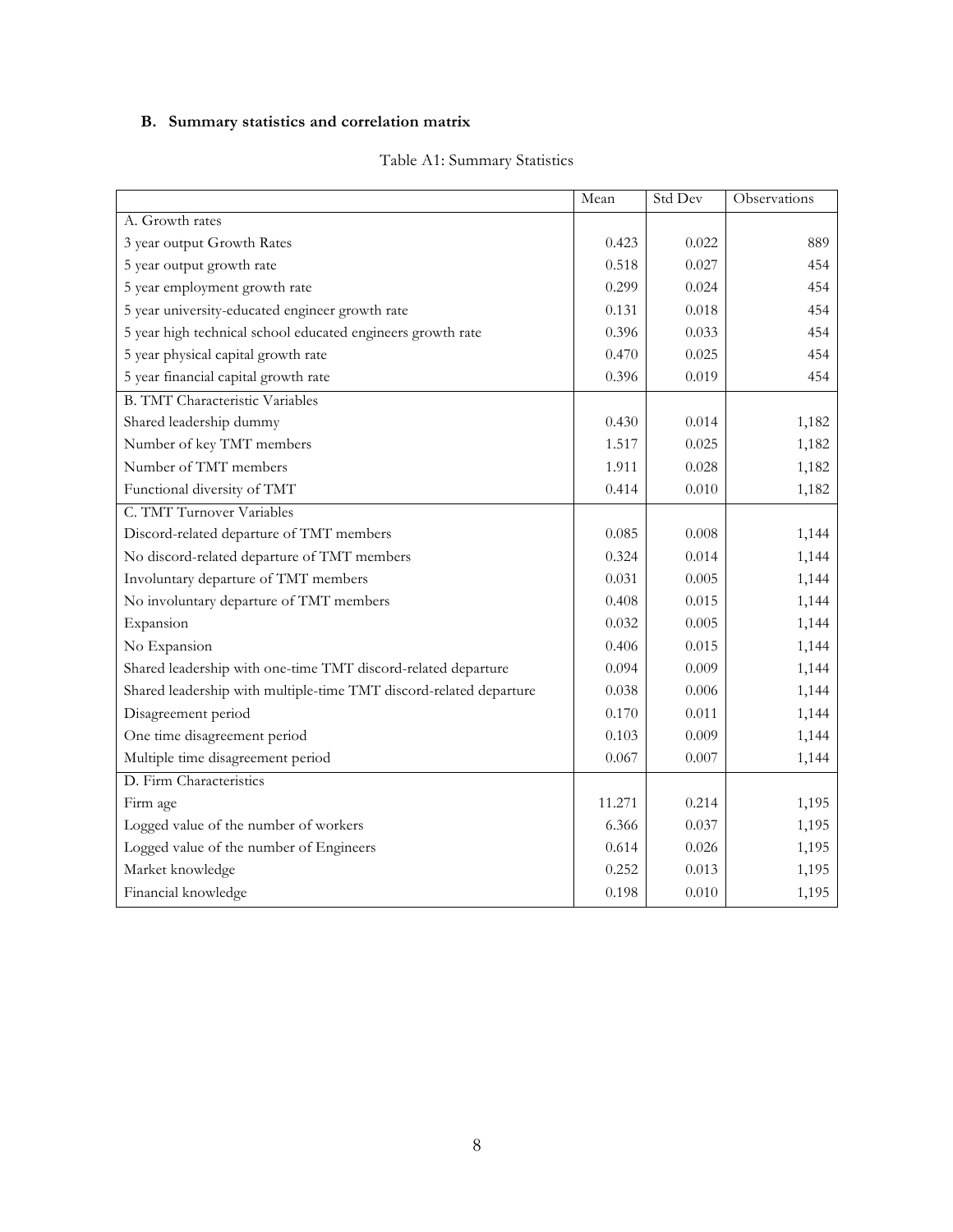|                                                               |          | 2        | 3        | 4        | 5        | 6     |       | 8        | 9     | 10    | 11 |
|---------------------------------------------------------------|----------|----------|----------|----------|----------|-------|-------|----------|-------|-------|----|
| 1. 3 year output growth rate<br>2. Shared leadership with TMT | 1.000    |          |          |          |          |       |       |          |       |       |    |
| change<br>3. Shared leadership without                        | 0.012    |          |          |          |          |       |       |          |       |       |    |
| TMT change                                                    | 0.053    | $-0.224$ |          |          |          |       |       |          |       |       |    |
| 4. Number of TMT                                              | 0.073    | 0.216    | 0.495    |          |          |       |       |          |       |       |    |
| 5. Functional diversity of TMT                                | 0.006    | 0.048    | $-0.083$ | 0.011    |          |       |       |          |       |       |    |
| 6. Engineers                                                  | $-0.019$ | $-0.011$ | 0.300    | 0.292    | $-0.127$ |       |       |          |       |       |    |
| 7. Market knowledge                                           | 0.002    | 0.012    | 0.234    | 0.128    | $-0.061$ | 0.320 |       |          |       |       |    |
| 8. Financial knowledge                                        | 0.118    | 0.019    | 0.121    | 0.198    | $-0.018$ | 0.039 | 0.154 |          |       |       |    |
| 9. Firm age                                                   | $-0.285$ | $-0.062$ | $-0.004$ | $-0.071$ | $-0.048$ | 0.244 | 0.044 | $-0.139$ |       |       |    |
| 10. Number of workers                                         | $-0.066$ | 0.028    | 0.299    | 0.341    | $-0.030$ | 0.682 | 0.340 | 0.132    | 0.103 |       |    |
| 11. Current level of output                                   | $-0.252$ | 0.005    | 0.301    | 0.306    | $-0.050$ | 0.659 | 0.336 | 0.095    | 0.169 | 0.949 |    |

Table A2: Correlation Matrix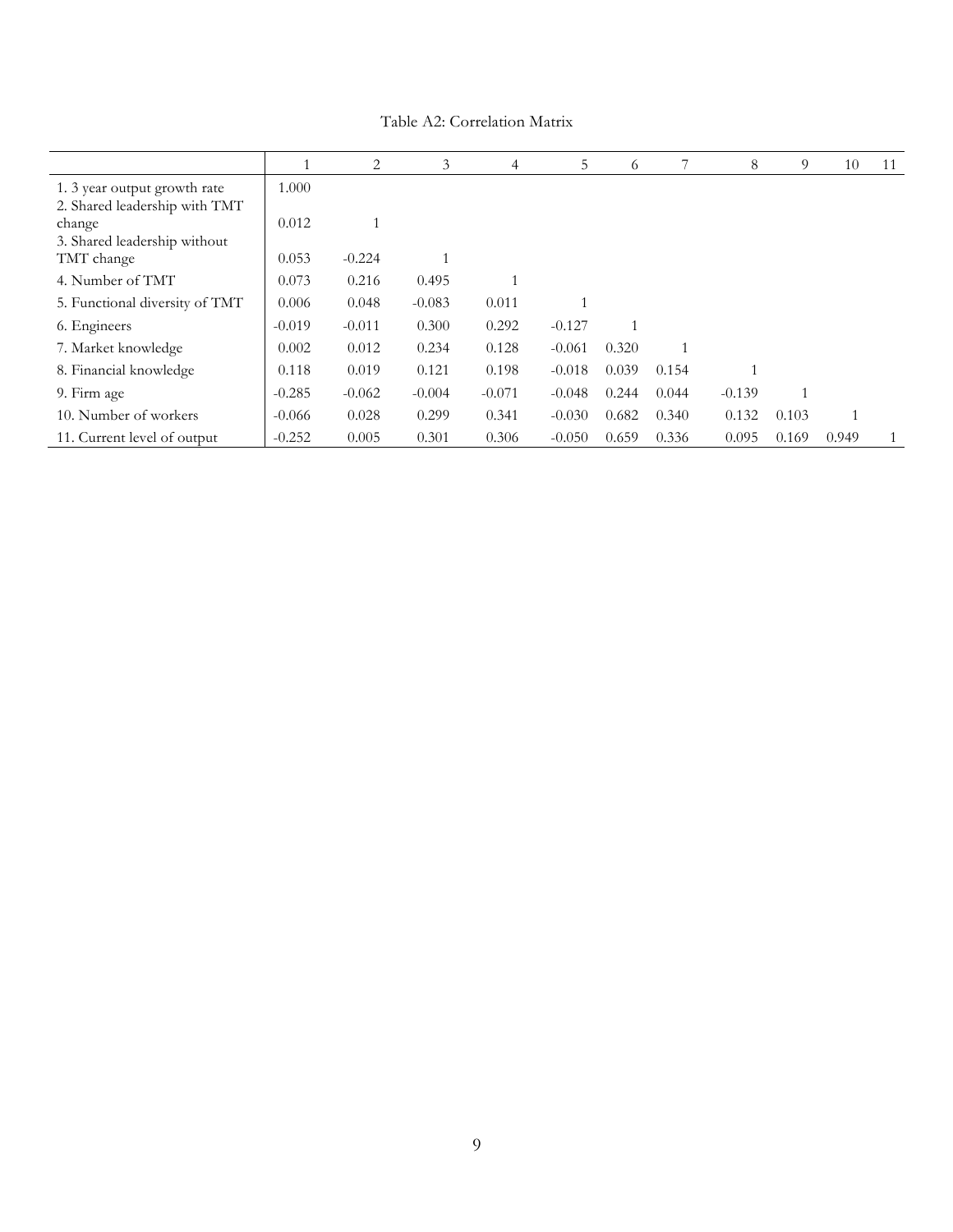## **C. Robustness Checks**

|                                           | DV: Output Growth Rates |                      |             |                       |  |  |
|-------------------------------------------|-------------------------|----------------------|-------------|-----------------------|--|--|
|                                           |                         | I. Discord departure |             | II. Discord departure |  |  |
|                                           | Random Effect           |                      |             | Arellano-Bond         |  |  |
| <b>VARIABLES</b>                          | 3 year                  | 5 year               | 3 year      | 5 year                |  |  |
| Shared leadership with TMT change         | $-0.031$                | 0.019                | $-0.026$    | $0.054*$              |  |  |
|                                           | (0.057)                 | (0.075)              | (0.023)     | (0.028)               |  |  |
| Shared leadership without TMT change      | 0.080                   | $0.132*$             | 0.024       | $0.054**$             |  |  |
|                                           | (0.057)                 | (0.073)              | (0.027)     | (0.024)               |  |  |
| Number of TMT members                     | 0.030                   | 0.035                | $-0.018**$  | $-0.025*$             |  |  |
|                                           | (0.031)                 | (0.042)              | (0.009)     | (0.014)               |  |  |
| Functional diversity of TMT               | 0.005                   | 0.049                | $0.067**$   | 0.052                 |  |  |
|                                           | (0.083)                 | (0.121)              | (0.030)     | (0.034)               |  |  |
| Logged (1+number of) engineers (Technical | $0.126***$              | $0.136***$           | $0.041*$    | $-0.026$              |  |  |
|                                           | (0.039)                 | (0.052)              | (0.022)     | (0.022)               |  |  |
| Market knowledge index                    | 0.045                   | 0.087                | $-0.002$    | 0.016                 |  |  |
|                                           | (0.066)                 | (0.088)              | (0.034)     | (0.032)               |  |  |
| Financial knowledge index                 | 0.111                   | 0.144                | 0.030       | $-0.055$              |  |  |
|                                           | (0.069)                 | (0.114)              | (0.041)     | (0.044)               |  |  |
| Firm age                                  | $-0.024**$              | $-0.031**$           | 0.018       | 0.002                 |  |  |
|                                           | (0.011)                 | (0.013)              | (0.015)     | (0.030)               |  |  |
| Logged number of workers                  | $0.638***$              | $0.678***$           | $-0.037$    | 0.052                 |  |  |
|                                           | (0.052)                 | (0.066)              | (0.036)     | (0.042)               |  |  |
| Logged current output                     | $-0.939***$             | $-0.978***$          | $-1.072***$ | $-1.077***$           |  |  |
|                                           | (0.038)                 | (0.047)              | (0.036)     | (0.056)               |  |  |
| P-value for test 1                        | 0.047                   | 0.115                | 0.058       | 0.999                 |  |  |
| P-value for AR1 test                      | 0.002                   | 0.056                | 0.002       | 0.056                 |  |  |
| P-value for AR2 test                      | 0.767                   | 0.103                | 0.767       | 0.103                 |  |  |
| Observations                              | 822                     | 672                  | 649         | 514                   |  |  |

## Table A3: Results from Other Panel Data Estimations

Note: (i) Robust standard errors in parentheses.

(ii) Test 1 tests the null hypothesis that Multiple leaders with TMT change = Multiple leaders without TMT change.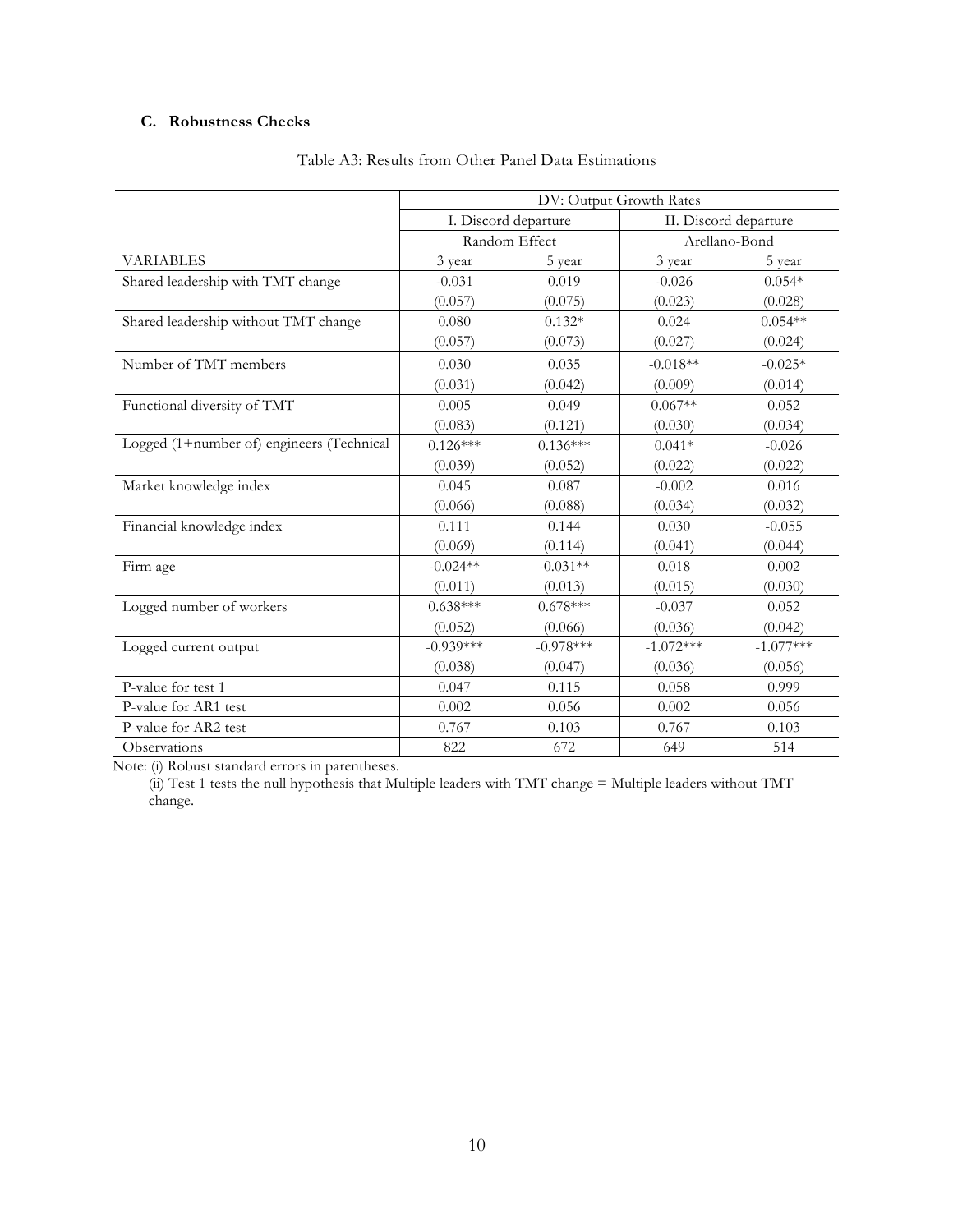| rable 184. The Probability of TIMT INTERIDER Departure Due to Discord |                           |
|-----------------------------------------------------------------------|---------------------------|
| <b>VARIABLES</b>                                                      | DV: TMT discord departure |
| Average profit rates over past 3 year                                 | $-5.810**$                |
|                                                                       | (2.903)                   |
| Average output growth rates over past 3 year                          | $-1.713$                  |
|                                                                       | (2.833)                   |
| Previous period discord departure dummy                               | 1.578**                   |
|                                                                       | (0.732)                   |
| Number of TMT                                                         | $-0.344$                  |
|                                                                       | (0.310)                   |
| Functional diversity of TMT                                           | $-0.449$                  |
|                                                                       | (0.829)                   |
| Engineers (Technical level)                                           | $-0.117$                  |
|                                                                       | (0.447)                   |
| Market knowledge                                                      | $-0.983$                  |
|                                                                       | (0.819)                   |
| Financial knowledge                                                   | 0.637                     |
|                                                                       | (0.800)                   |
| Firm age                                                              | $-0.048$                  |
|                                                                       | (0.044)                   |
| Number of workers                                                     | 0.032                     |
|                                                                       | (0.339)                   |
| Constant                                                              | 2.458                     |
|                                                                       | (2.038)                   |
| Observations                                                          | 187                       |

Table A4: The Probability of TMT Member Departure Due to Discord

Note: (i) Robust standard errors in parentheses.

(ii) The dependent variable is a dummy variable for a TMT member departure due to discord.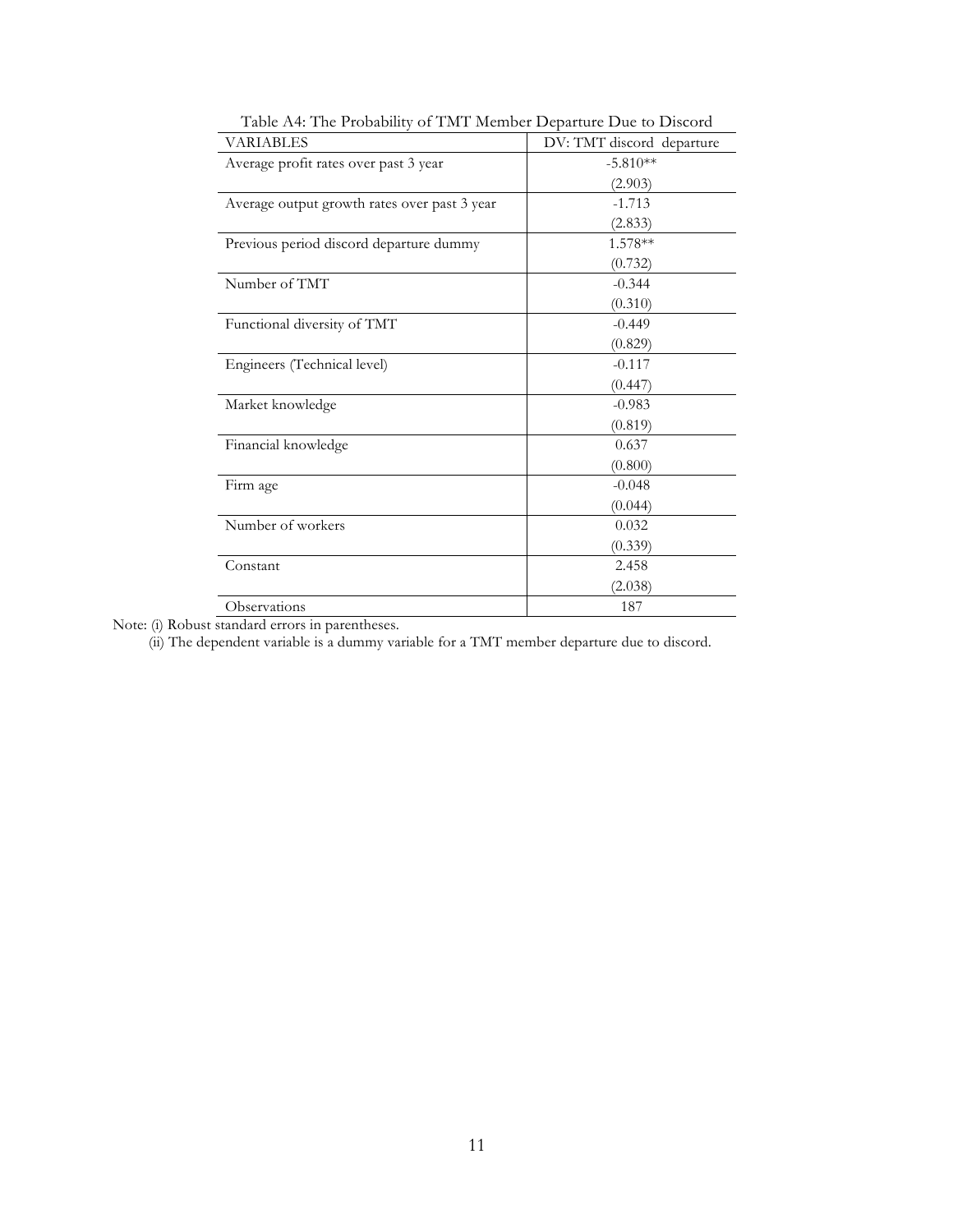|                                                                    | DV: Output growth rates |             |
|--------------------------------------------------------------------|-------------------------|-------------|
| <b>VARIABLES</b>                                                   | 3 year                  | 5 year      |
| Shared leadership with one-time TMT discord-related departure      | 0.085                   | $0.108*$    |
|                                                                    | (0.056)                 | (0.056)     |
| Shared leadership with multiple-time TMT discord-related departure | $-0.147**$              | $-0.189*$   |
|                                                                    | (0.074)                 | (0.100)     |
| Shared leadership without TMT departure                            | $0.122***$              | $0.151***$  |
|                                                                    | (0.043)                 | (0.046)     |
| Number of TMT members                                              | 0.016                   | 0.026       |
|                                                                    | (0.026)                 | (0.023)     |
| Functional diversity of TMT                                        | 0.047                   | 0.044       |
|                                                                    | (0.051)                 | (0.059)     |
| Number of engineers                                                | $0.121***$              | $0.091***$  |
|                                                                    | (0.028)                 | (0.032)     |
| Market knowledge index                                             | $-0.019$                | $-0.028$    |
|                                                                    | (0.042)                 | (0.046)     |
| Financial knowledge index                                          | 0.065                   | $-0.025$    |
|                                                                    | (0.049)                 | (0.057)     |
| Firm age                                                           | $0.067***$              | $0.076***$  |
|                                                                    | (0.021)                 | (0.028)     |
| Number of workers                                                  | $0.488***$              | $0.423***$  |
|                                                                    | (0.047)                 | (0.048)     |
| Current output                                                     | $-0.998***$             | $-1.076***$ |
|                                                                    | (0.034)                 | (0.032)     |
| Constant                                                           | 4.997***                | $6.720***$  |
|                                                                    | (0.222)                 | (0.255)     |
| P-value for test 1                                                 | 0.445                   | 0.434       |
| P-value for test 2                                                 | 0.0002                  | 0.001       |
| Observations                                                       | 790                     | 646         |
| R-squared                                                          | 0.815                   | 0.877       |

## Table A5: Full Results of Table 5

Note: (i) Robust standard errors in parentheses.

(ii) Test 1 tests the null hypothesis that Multiple leaders with one-time TMT discord departure = Multiple leaders without TMT departure.

(iii) T Test 2 tests the null hypothesis that Multiple leaders with multiple-time TMT discord departure = Multiple leaders without TMT departure.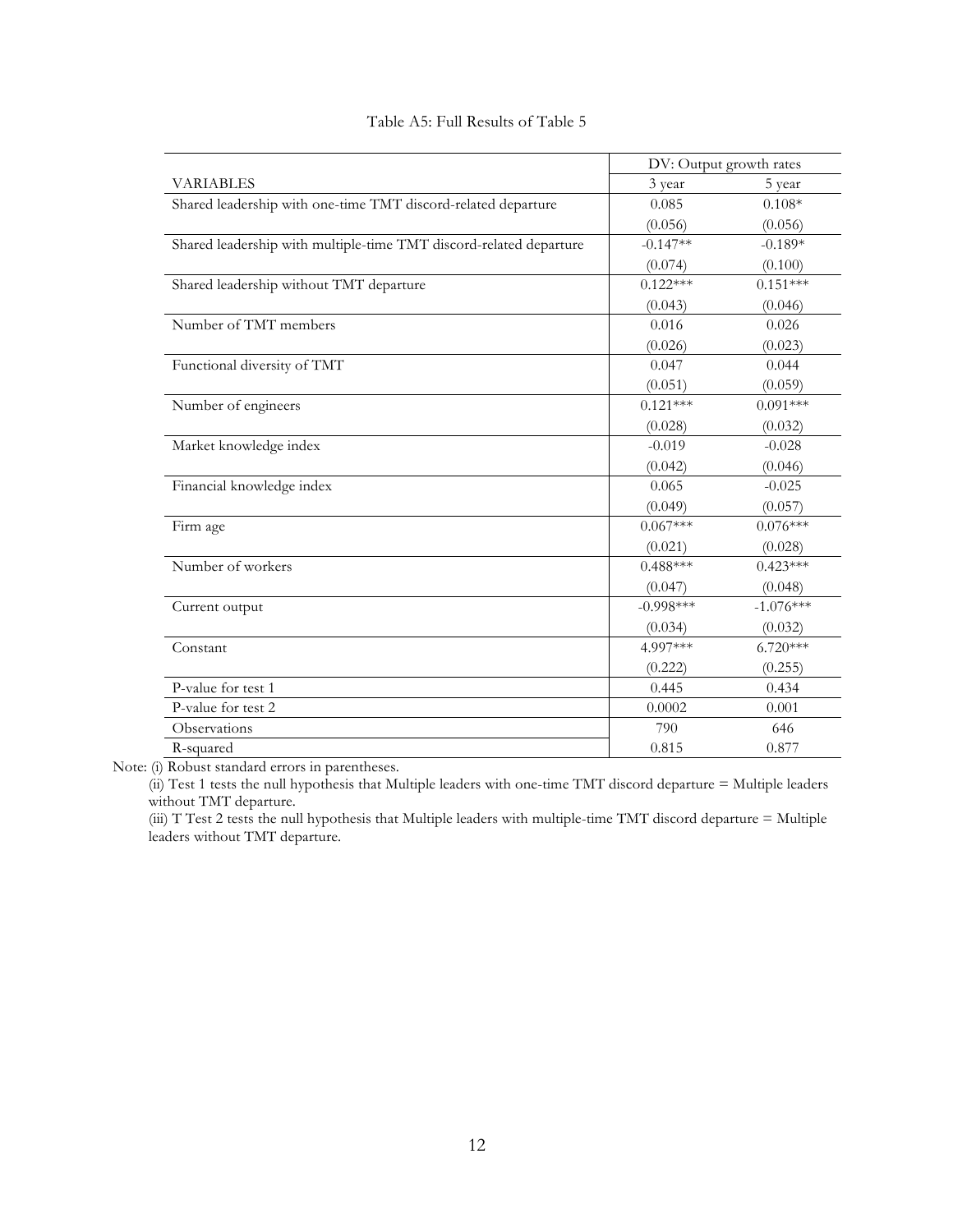|                                    | DV: 3-year output growth rates |             |  |  |
|------------------------------------|--------------------------------|-------------|--|--|
| Disagreement period                | 0.071                          |             |  |  |
|                                    | (0.057)                        |             |  |  |
| One time disagreement periods      |                                | 0.046       |  |  |
|                                    |                                | (0.070)     |  |  |
| Multiple time disagreement periods |                                | 0.110       |  |  |
|                                    |                                | (0.086)     |  |  |
| No disagreement periods            | $0.149***$                     | $0.148***$  |  |  |
|                                    | (0.045)                        | (0.045)     |  |  |
| Number of TMT members              | $-0.006$                       | $-0.007$    |  |  |
|                                    | (0.026)                        | (0.026)     |  |  |
| Functional diversity of TMT        | 0.032                          | 0.031       |  |  |
|                                    | (0.057)                        | (0.056)     |  |  |
| Number of engineers                | $0.142***$                     | $0.144***$  |  |  |
|                                    | (0.030)                        | (0.030)     |  |  |
| Market knowledge index             | 0.007                          | 0.010       |  |  |
|                                    | (0.043)                        | (0.043)     |  |  |
| Financial knowledge index          | 0.056                          | 0.061       |  |  |
|                                    | (0.052)                        | (0.052)     |  |  |
| Firm age                           | $0.049**$                      | $0.055**$   |  |  |
|                                    | (0.022)                        | (0.025)     |  |  |
| Number of workers                  | $0.474***$                     | $0.474***$  |  |  |
|                                    | (0.045)                        | (0.045)     |  |  |
| Current output                     | $-0.994***$                    | $-0.994***$ |  |  |
|                                    | (0.028)                        | (0.028)     |  |  |
| Constant                           | 4.861***                       | 4.891***    |  |  |
|                                    | (0.246)                        | (0.246)     |  |  |
| P-value for test 1                 | 0.152                          | 0.152       |  |  |
| P-value for test 2                 |                                | 0.640       |  |  |
| Observations                       | 730                            | 730         |  |  |
| R-squared                          | 0.853                          | 0.853       |  |  |

## Table A6: Full Results of Table 6

Note: (i) Robust standard errors in parentheses.

(ii) Test 1 tests the null hypothesis that Period with (one time) disagreement = Period without disagreement.

(iii) Test 2 tests the null hypothesis that Period with multiple time disagreement = Period without disagreement.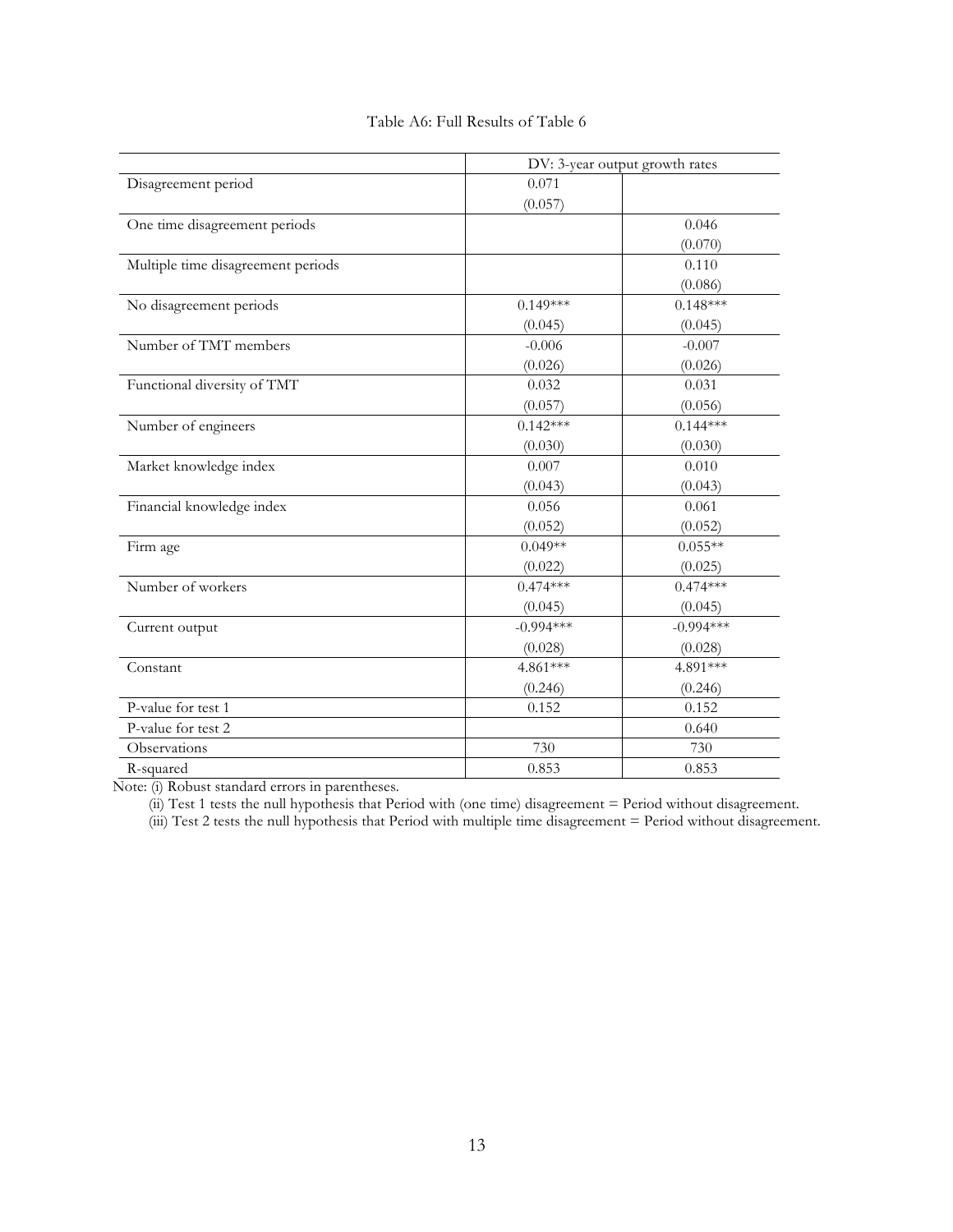| Table A7: Full Results of Table 7 |  |  |  |  |  |
|-----------------------------------|--|--|--|--|--|
|-----------------------------------|--|--|--|--|--|

|                                                 | DV: 5-year growth rates of: |                       |                             |                        |              |  |  |
|-------------------------------------------------|-----------------------------|-----------------------|-----------------------------|------------------------|--------------|--|--|
|                                                 | I. Workers                  |                       | II. Engineers               |                        | III. Capital |  |  |
| <b>VARIABLES</b>                                |                             | University            | High<br>technical<br>school |                        | Financial    |  |  |
|                                                 | $-0.118**$                  | $-0.012$              | 0.038                       | Physical<br>$-0.129**$ | 0.001        |  |  |
| Shared leadership with TMT<br>discord departure |                             |                       |                             |                        |              |  |  |
|                                                 | (0.057)<br>0.056            | (0.038)<br>$0.089***$ | (0.069)<br>0.062            | (0.064)<br>0.039       | (0.043)      |  |  |
| Shared leadership without TMT                   |                             |                       |                             |                        | 0.046        |  |  |
| departure                                       | (0.044)                     | (0.031)               | (0.064)                     | (0.052)                | (0.034)      |  |  |
| Number of TMT members                           | 0.012                       | $-0.036$              | $-0.052$                    | 0.019                  | $-0.017$     |  |  |
|                                                 | (0.023)                     | (0.025)               | (0.039)                     | (0.024)                | (0.017)      |  |  |
| Functional diversity of TMT                     | 0.056                       | $-0.051$              | 0.127                       | $-0.042$               | $0.145***$   |  |  |
|                                                 | (0.055)                     | (0.042)               | (0.080)                     | (0.059)                | (0.045)      |  |  |
| Firm age                                        | $0.067***$                  | 0.025                 | $0.139***$                  | $0.035***$             | 0.068        |  |  |
|                                                 | (0.021)                     | (0.033)               | (0.029)                     | (0.005)                | (0.046)      |  |  |
| Number of workers                               | $-0.656***$                 |                       |                             |                        |              |  |  |
|                                                 | (0.034)                     |                       |                             |                        |              |  |  |
| Number of university educated                   |                             | $-0.567***$           |                             |                        |              |  |  |
| engineers                                       |                             | (0.071)               |                             |                        |              |  |  |
| Number of high technical school                 |                             |                       | $-0.736***$                 |                        |              |  |  |
| educated engineers                              |                             |                       | (0.057)                     |                        |              |  |  |
|                                                 |                             |                       |                             | $-1.021***$            |              |  |  |
| Physical capital                                |                             |                       |                             | (0.030)                |              |  |  |
|                                                 |                             |                       |                             |                        | $-0.860***$  |  |  |
| Financial capital                               |                             |                       |                             |                        | (0.041)      |  |  |
|                                                 | 4.780***                    | 0.210                 | $0.951***$                  | 16.480***              | 10.901***    |  |  |
| Constant                                        | (0.212)                     | (0.190)               | (0.168)                     | (0.430)                | (0.499)      |  |  |
| P-value for test 1                              | 0.004                       | 0.016                 | 0.723                       | 0.0031                 | 0.2442       |  |  |
| Observations                                    | 672                         | 693                   | 693                         | 672                    | 451          |  |  |
| R-squared                                       | 0.792                       | 0.774                 | 0.696                       | 0.855                  | 0.803        |  |  |

Note: (i) Robust standard errors in parentheses.

(ii) Test 1 tests the null hypothesis that Multiple leaders with TMT discord departure = Multiple leaders without TMT departure.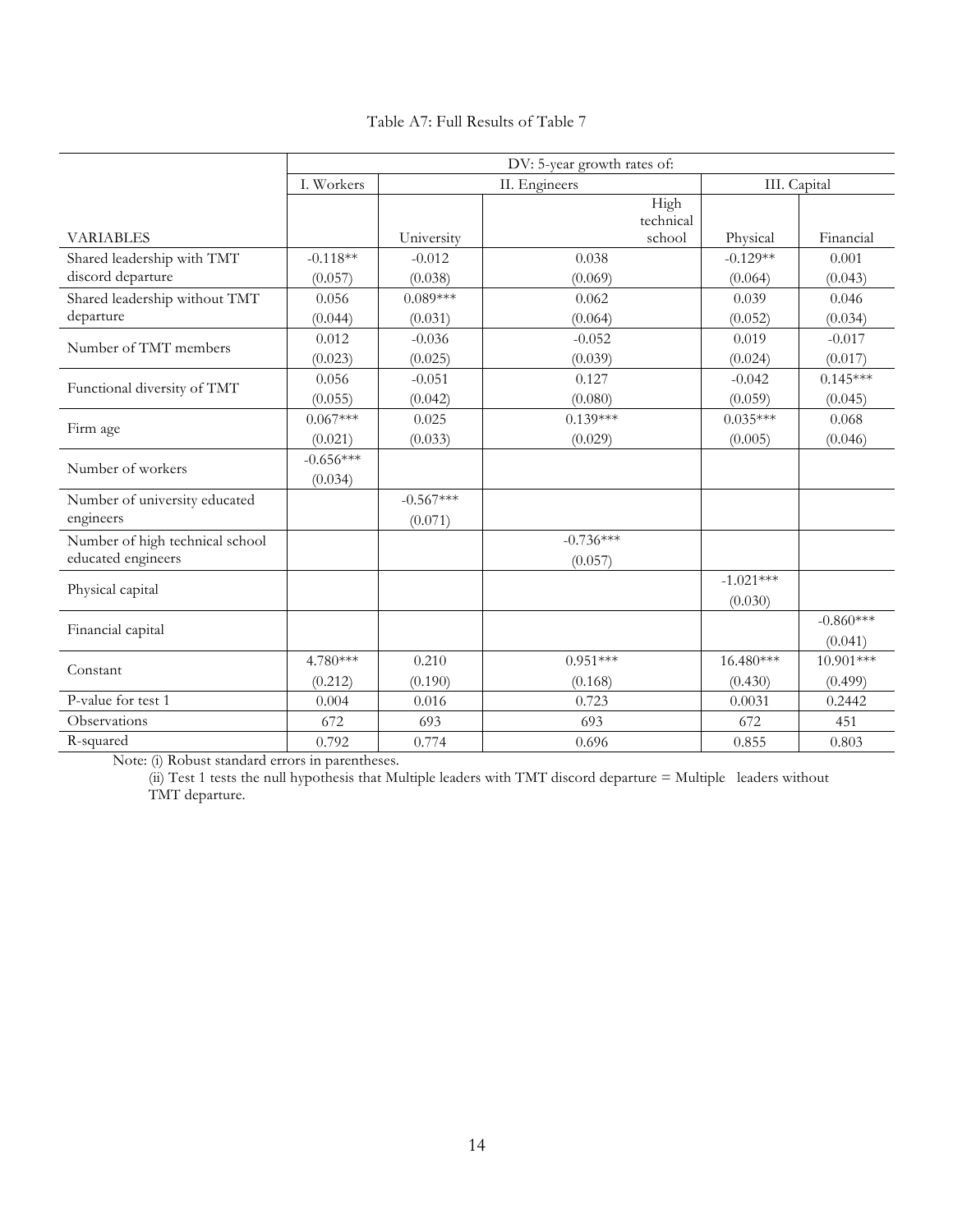## **D. Individual centers of gravity, 1883-1914**.



Figure A1. Evolution of output, number of engineers and number of product varieties in Settsu

Figure A2. Evolution of output, number of engineers and number of product varieties in Amabo.

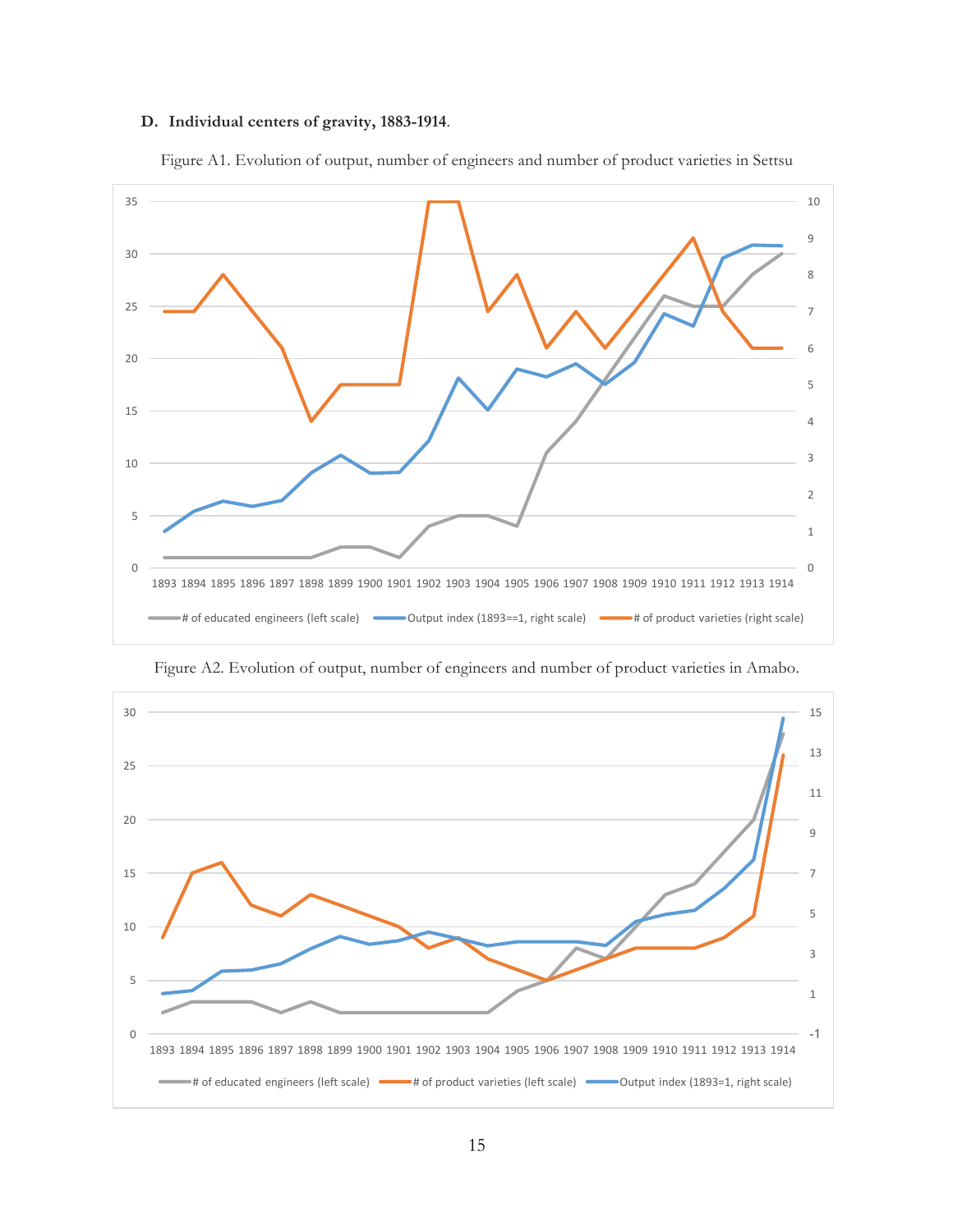

Figure A3. Amabo output of 42-count doubled yarn and profitability

Figure A4. Evolution of shared leadership, output, number of engineers and number of product varieties in Osaka Spinning.

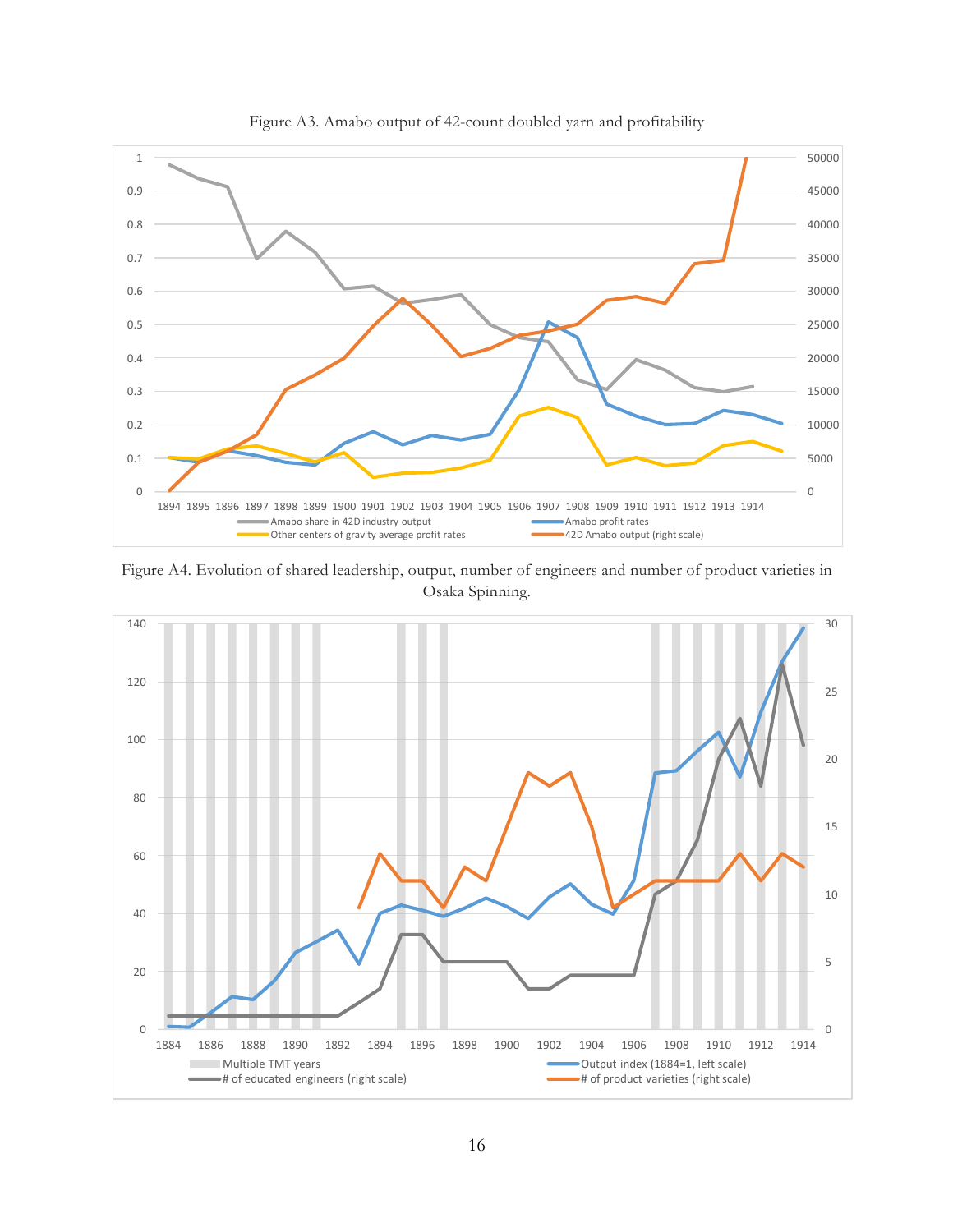

Figure A5. Evolution of output, number of engineers and number of product varieties in Mie.

Figure A6. Evolution of shared leadership, discord induced TMT departures, output, number of engineers and number of product varieties in Kanebo.

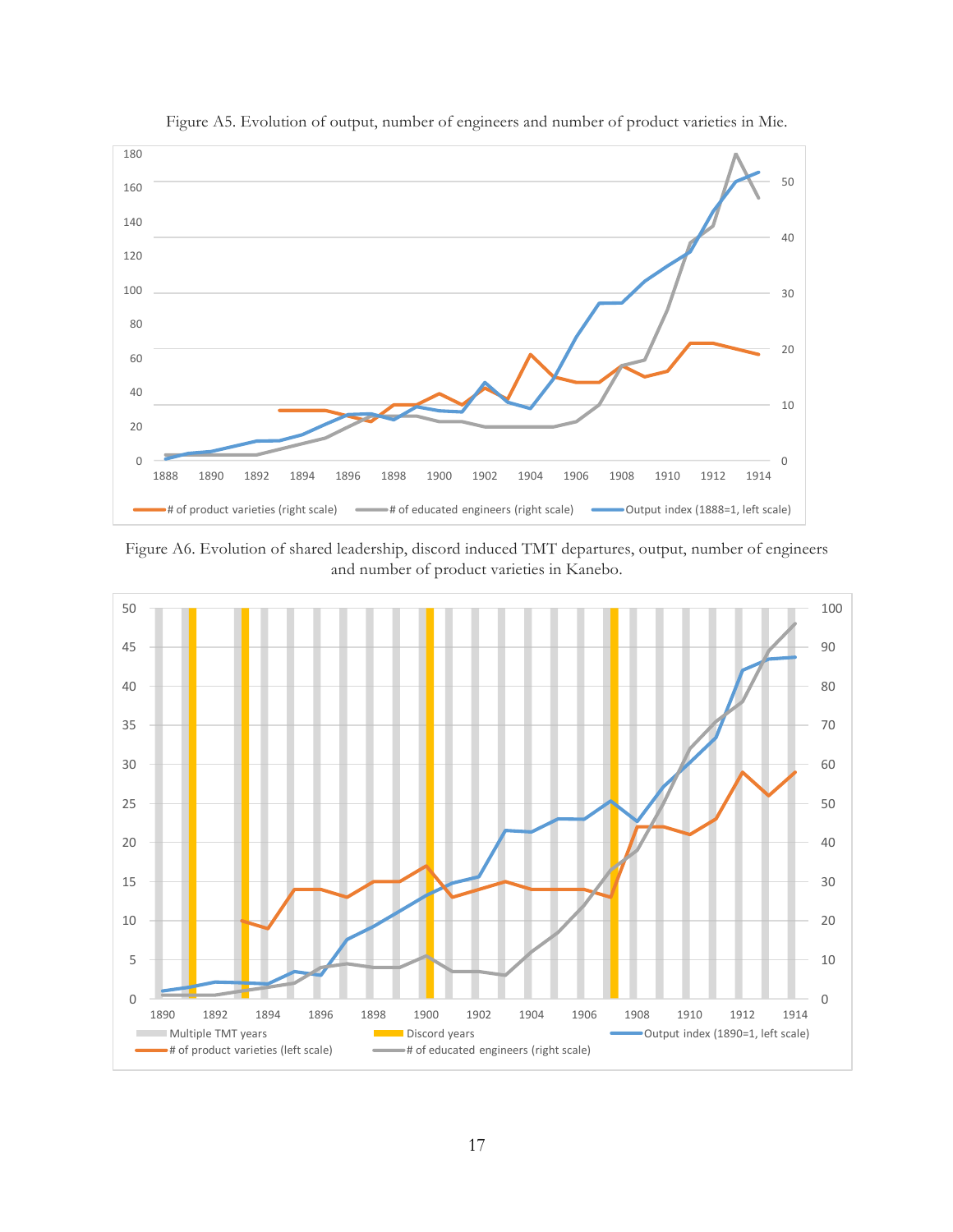

Figure A7. Evolution of shared leadership, discord induced TMT departures, output, number of engineers and number of product varieties in Fujibo.

 1901 1902 1903 1904 1905 1906 1907 1908 1909 1910 1911 1912 1913 1914 # of educated engineers (left scale) **-** Output index (1900=1, right scale) # of products (right scale)

Figure A8. Evolution of output, number of engineers and number of product varieties in Godo Spinning.